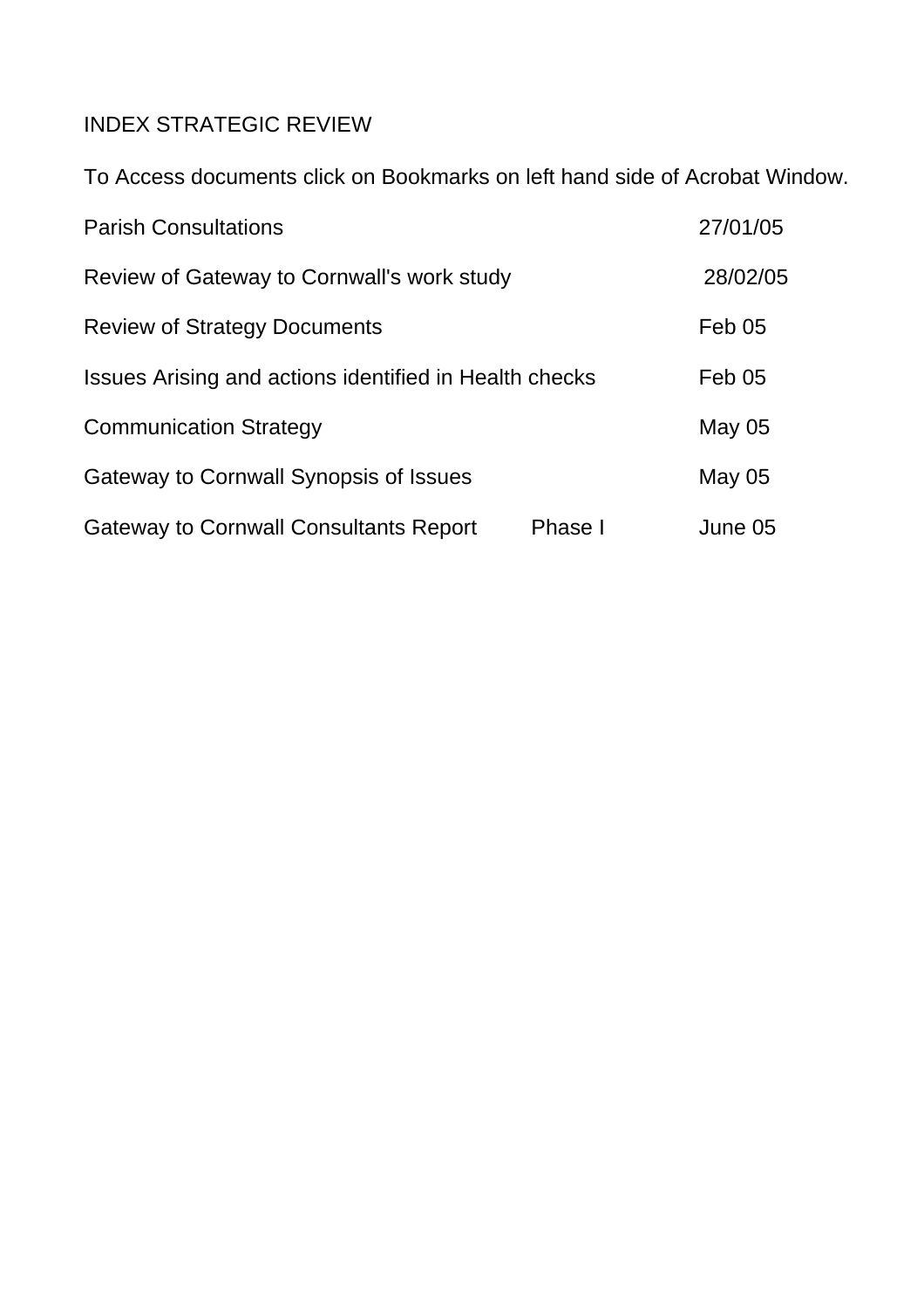# For Gateway to Cornwall (27.1.05)

# Considerations Re: Parish Consultation Events

# Introduction

The methods and timescales for parishes consultations depend on what Gateway to Cornwall (GtC) want to achieve. The MCTi process is designed to achieve a Community Strategic Plan for regeneration of the market or coastal town. Parishes are consulted as customers and services users of the town. It is not expected, in the purest form of MCTi, that the Plan will include individual parish-specific projects e.g. a new village hall or play area. These would instead be included in a parish's own parish appraisal or plan. In this way, parish plans and MCTi strategic plan dovetail together.

However there are many examples to show that, through consultation in the parishes, MCTi steering groups have been able to develop strategic projects that benefit the town and also benefit its surrounding parishes. Examples of these may be affordable housing schemes, or community transport schemes. But the inclusion of these strategic projects in the town's Community Strategic Action Plan (CSAP) is seldom enough to convince many parish residents and businesses that they would benefit by being involved in any meaningful way.

Before organising its parish consultation events, then, GtC may wish to first consider the extent to which it can, or is prepared to, actively engage the parishes in the development of a Plan in which they may consider they have no stake. Each of the Levels of Engagement outlined below has equal validity  $-i$  is a question of matching the method to what you want to achieve as a result.

# Levels and Methods of Engagement

# 1. Inform

Purpose - tell parishes what GtC is doing and invite them to tell GtC what they think of/want from Saltash – e.g. for shopping, health and education services. Assumes Saltashonly focus and one limited consultation period.

# Some Methods

- '" Send briefing notes of Saltash issues and SWOTs to parish council and key parish groups and invite them to comment on Saltash as their shopping and service centre by x deadline
- '" Put an article in the local parish newsletter version of briefing notes and SWOT and invite comment on Saltash as their shopping and service centre by x deadline
- '" Ask parish council to send copy of results of any of their own local consultations to inform the Saltash Plan
- '" Following meeting GtC decides whether or not to include responses in Plan, or whether to engage parishes further

Outcome – some ideas of what parishes value/want to change in Saltash as their local centre

# Advantages

- '" Cheap in £ and staff/volunteer time
- '" Administratively simple and quick could set up and deliver in a month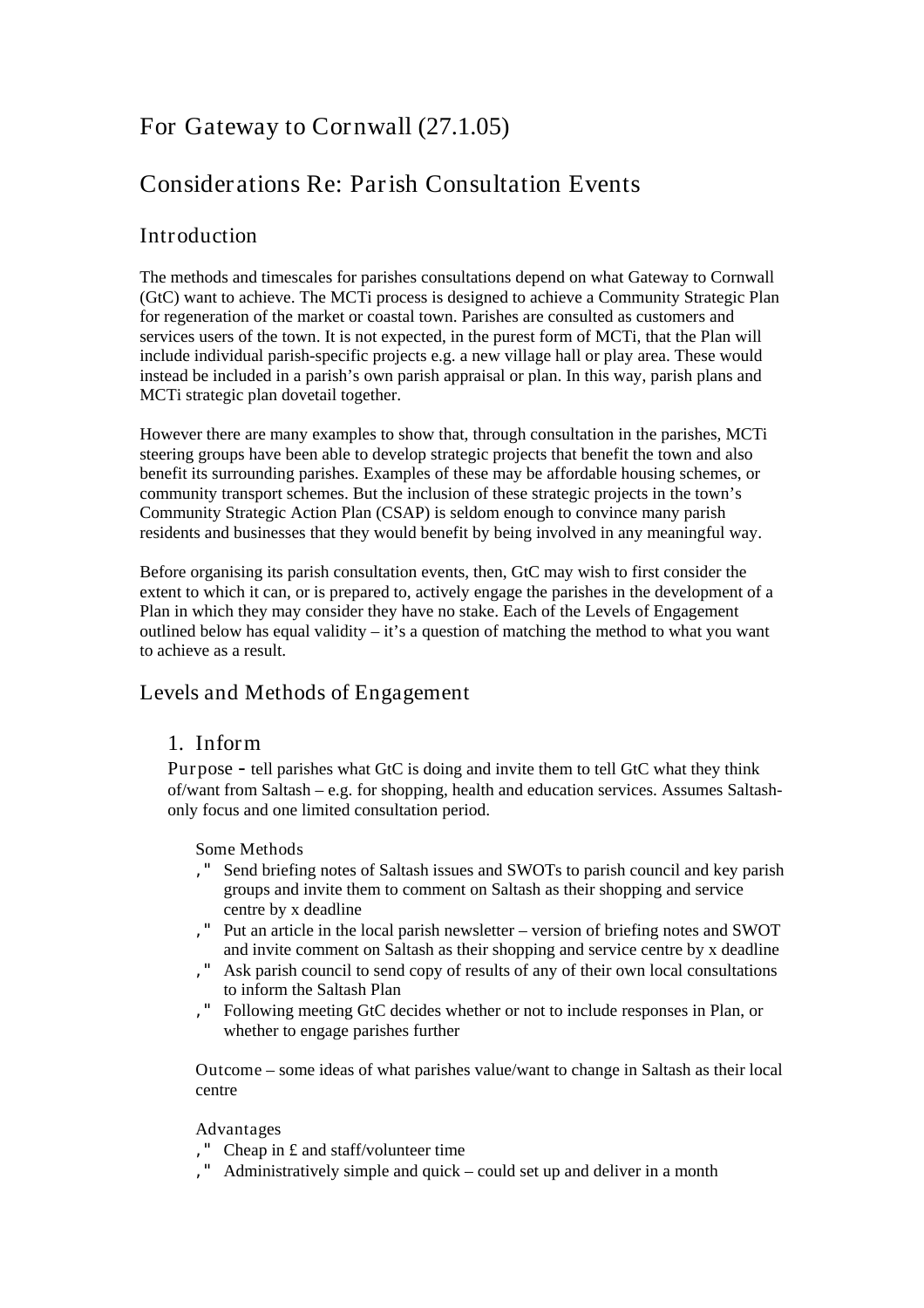Disadvantages/risks

- '" Likely to be low-level of response (numbers and quality)
- '" Difficult to convince parishes that 'something's in it for them'
- '" GtC being seen to be just 'going through the motions'
- '" No long term involvement by parishes fostered

# 2. Consult

Purpose – invite parishes to help 'tweak' GtC ideas for the Plan. Assumes Saltashonly focus and one limited consultation period.

Some Methods

- '" Send briefing notes of Saltash issues and SWOTs to parish council and key parish groups and invite them to comment on Saltash as their shopping and service centre by x deadline
- '" Put an article in the local parish newsletter version of briefing notes and SWOT and invite comment on Saltash as their shopping and service centre by x deadline
- '" Ask parish council to send copy of results of any of their own local consultations to inform the Saltash Plan
- '" Hold one-structured meeting in a parish community venue, ask parish council to collaborate to invite as many people as they can
- '" Ask attenders to discuss the Saltash SWOTs and add anything in SWOT from parish perspective
- '" Following meeting GtC includes the parishes additions and decides whether to engage parishes further

Outcome – additions to GtC SWOT – a fuller picture

Advantages

- '" Structured, consistent approach to getting responses to SWOT
- '" Face to face contact more engaging
- '" Being seen to be attempting to involve parishes by organising a meeting 'on their patch'
- '" Cheap in £ and Staff/volunteer time (but not as cheap as 'Inform')
- '" Quick can get invitations out and meeting set up and implemented in around 4 6 weeks

Disadvantages/risks

- '" Likely to be low level of attendance unless parish council already 'warm' and actively promoting the idea
- '" Parishes may disagree with existing SWOT ideas GtC SWOT begins to lose focus
- '" Misunderstandings about the extent to which parishes might get funding or support through the MCTi process

# 3. Involvement

Purpose – to begin a long-term commitment to engage and involve the parishes in the development, implementation and review of the Plan

Some Methods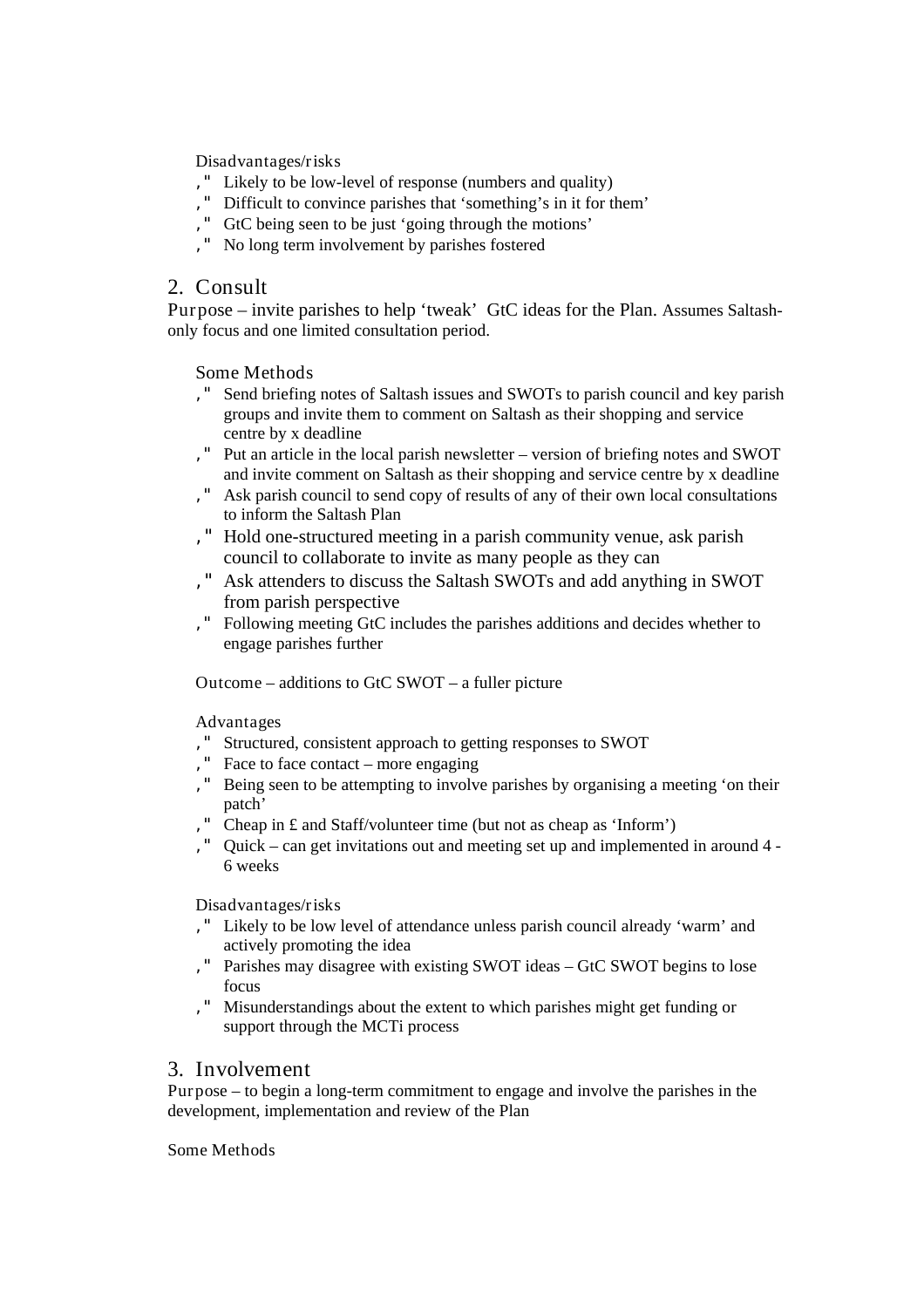- '" Employ local parish resident for x hours/days, supported by GtC, to visit key groups and individuals in parishes to warm them to the idea of becoming involved over next x months in shaping the Plan
- '" Employ local parish resident for x hours (and parish volunteers s/he has organised) to organise a stall at a local parish event that residents have already planned to attend. Volunteers also conduct a simple survey of local opinion at the event e.g.

Your Village "if you had a magic wand to change your village what would you:

- definitely keep?
- ̇" definitely get rid of?
- " definitely change?"

Same questions re Saltash.

Parish Council then use village questions for their own planning.

'" Parish volunteers join GtC steering group as core members and jointly develop parish involvement actions and projects in the parishes as well as in Saltash for inclusion in the CSAP.

#### Advantages

- '" More likely to actively involve local people from parishes as builds on what they are already interested in or attending
- '" Building long term involvement not 'one hit'

Disadvantages/Risks

- '" More expensive and time consuming than 'Inform' or 'Consult' to develop and sustain
- '" May raise expectations in parishes of greater influence in the Plan and involvement in the Plan-making process than GtC wants

# Question for GtC consideration before choosing most appropriate levels of engagement and methodology

Which is the approach to parishes engagement that most suits:

- '" GtC geographical focus projects to be developed in town, individual parishes, strategic parish projects only?
- '" GTC organisational and plan process structure how do parishes fit into decision-making about what will finally go into the Plan
- '" GTC existing funds ?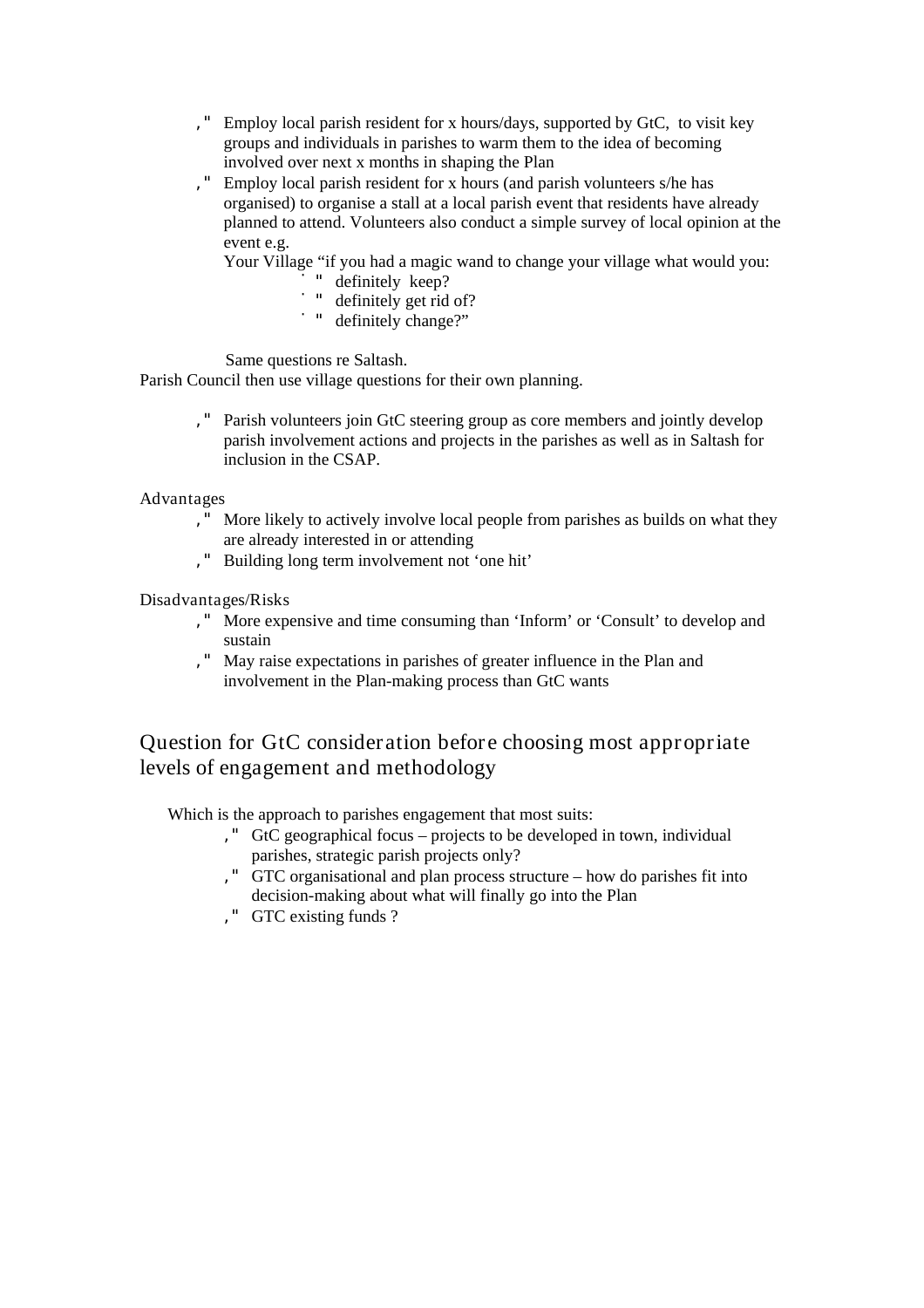

Gateway to Cornwall Community Strategic Action Plan Development

# Review Of Gateway To Cornwall's Study Work To Date Analysis Of Information Provided by Clients

# 1. Introduction

- 1.1 Hannah Reynolds Associates [HRA] was commissioned in February 2005 by Gateway to Cornwall to summary to analyse the analyse the analyse the analyse the analyse the analyse the analyse the analyse the analyse the analys work that has been undertaken by GtC to date in compiling their Community Strategic Action Plan. The s by the client for analysis included Healthcheck information, SWOT analysis data, two studies – the Salta Regeneration Study - plus Parish Plans in the GtC area.
- 1.2 To provide contextual strategic information, HRA also sourced and reviewed as many strategies as coul timescale, relating to the area, locally, at Caradon level and at County-wide.

The report that follows has the following sections:

Section 1: Issues and Actions Identified in Healthchecks - Summary Section 2: Issues and Actions from Parish Plans – Summary Section 3: Analysis – Key points for further consideration by GtC Section 4: Gaps in Information

Appendix: Strategic Document Review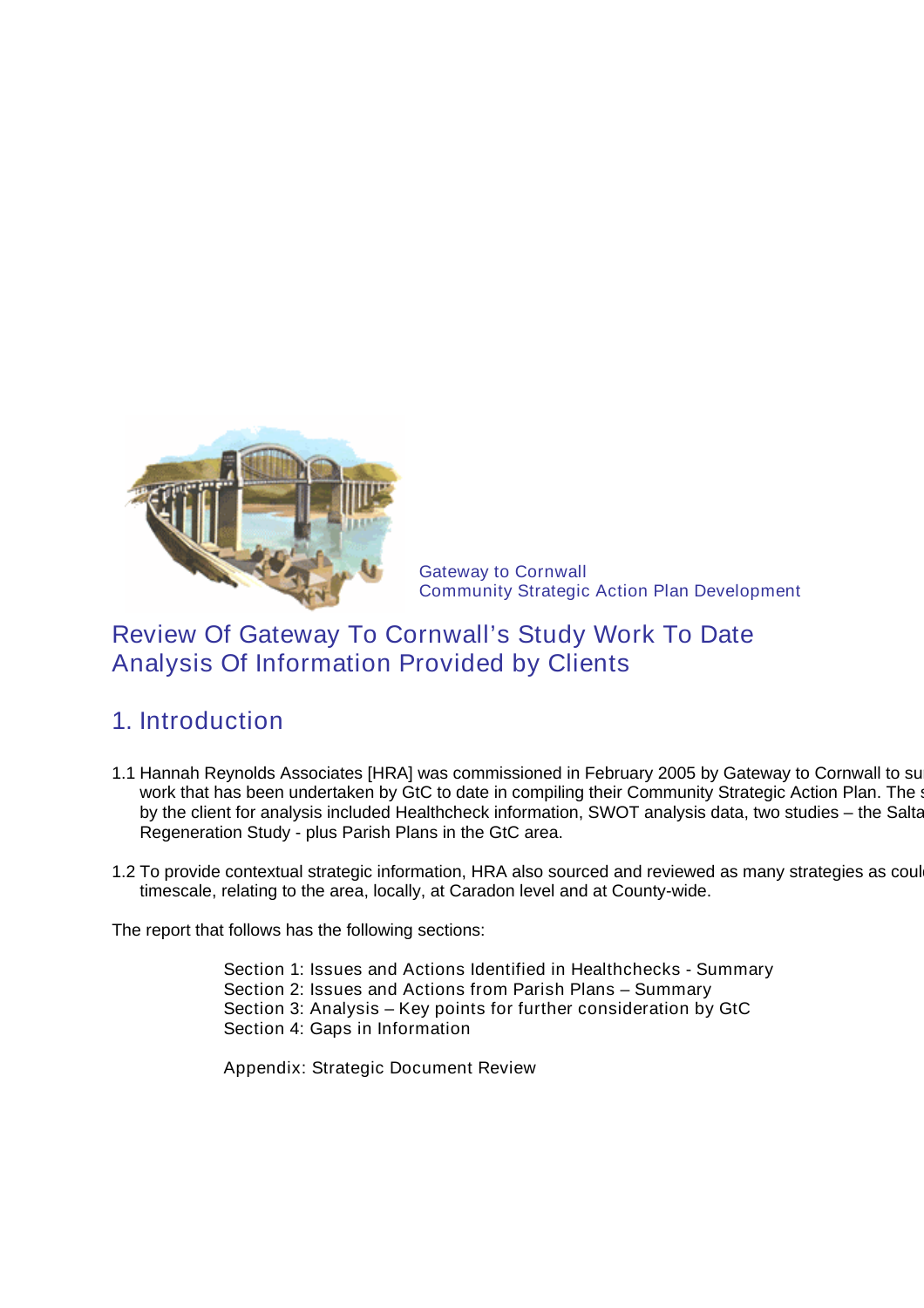

# Section 1: ISSUES AND ACTIONS IDENTIFIED IN HEALTHCHECKS -

The documents used in preparing this summary are:

- Ü"Health Check Summaries
- Ü"SWOT Analysis
- Ü"Gateway to Cornwall Summary

# 1. Demographics

| <b>Item</b>       | <b>Issues Identified in Health Check</b>                                                                                                                                                                                                                  |
|-------------------|-----------------------------------------------------------------------------------------------------------------------------------------------------------------------------------------------------------------------------------------------------------|
| Population        | 25% of the population of Caradon lives in PL12. This is believed to<br>be a large enough concentration to support additional retail provision.<br>The area is seen as overlooked by the rest of Cornwall and is seen as<br>a dormitory town for Plymouth. |
| Age               | Increasing elderly population which will stretch key services. More<br>Further and Higher education facilities may encourage young people<br>to stay in the area.                                                                                         |
| <b>Status</b>     | No concentrations of either very poor or very rich. No significant<br>levels of poverty.                                                                                                                                                                  |
| <b>Households</b> | There are a significant number of pensioners living alone. Evidence<br>of reduced community cohesion and possibility of hidden social<br>exclusion.                                                                                                       |
| Town & Hinterland | Limited connection between hinterland and Saltash town. No<br>coherent identity for the area as a whole.                                                                                                                                                  |

"Gateway to Cornwall" Opportunities for PL12 Community identifies the following actions:

Ü"A real chance to build connections across the PL12 area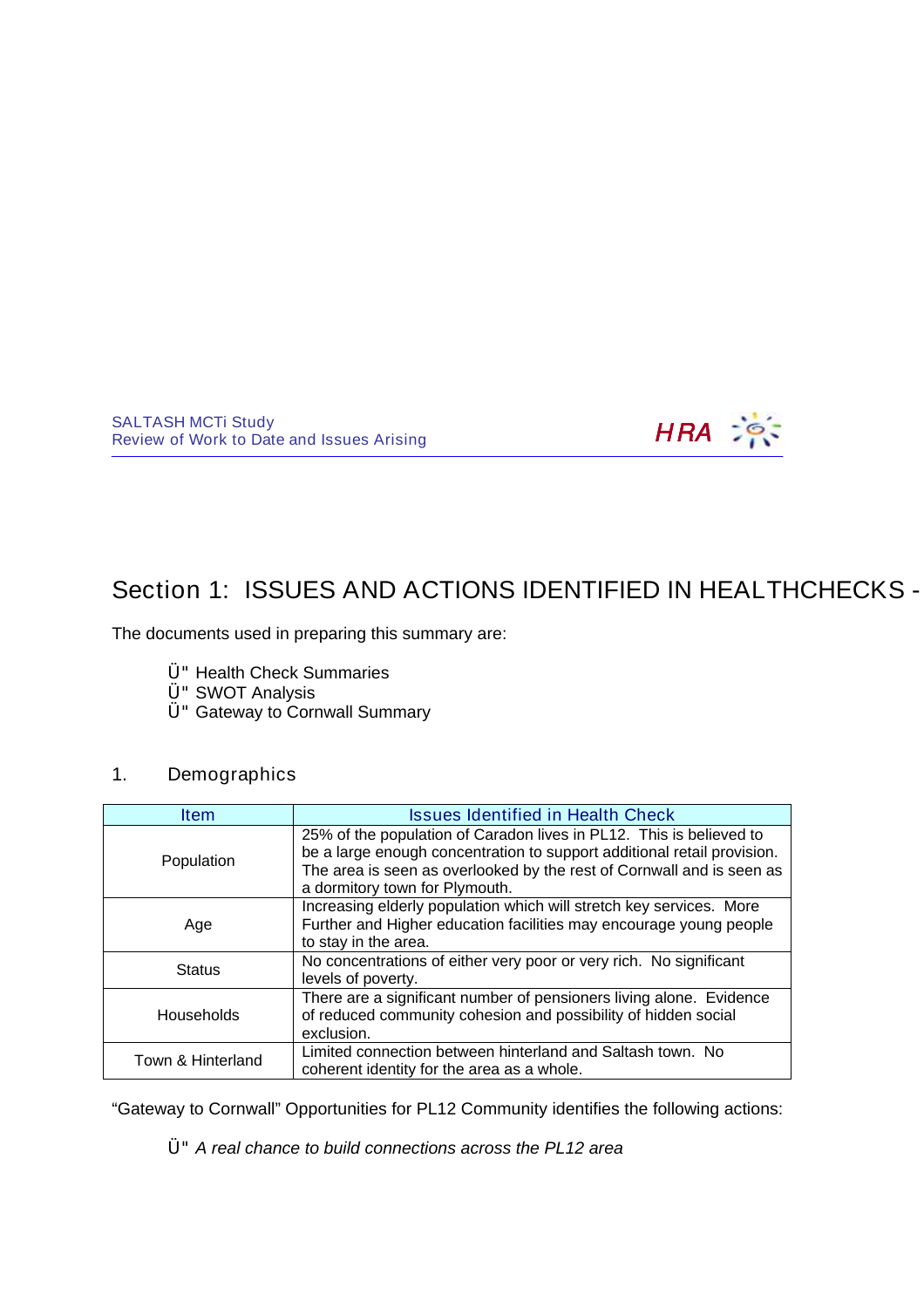

- $Ü$ " The increasing elderly population potentially may bring more disposable income and more time to
- Ü"Potentially a continuing population growth area
- $U^{\prime\prime}$  Two large education establishments Community School and FE College which could be used with wider catchment and commitment to develop common links
- $U^{\prime\prime}$  More FE + HE opportunities may encourage young people to stay locally rather than move elsew

# 2. Local Government and Community Organisations

The issues identified in the health check are:

Caradon District Council [CDC] appears to have good representation in the community but has no specific in responsibility for co-ordination or building capacity for community involvement. This is tempered by evidence of community involvement is extremely high with considerable evidence to show that community can come to events and issues.

There is, however, some evidence to suggest a growing disengagement among new residents and a lack of between the town and its hinterland. The SWOT analysis notes that there is a degree of antagonism or ware Parishes to Saltash overtures.

Identified Actions in Health Check:

- $U^{\dagger}$  Training provision to enable the community to become more involved in community development.
- U" Creation of a detailed database of clubs and societies that can be accessed by the wider commu

"Gateway to Cornwall" Opportunities for PL12 Community identifies the following actions:

- Ü"Build connections and new links across the PL12 area
- Ü"Use MCTi process to provide opportunity to influence local planning
- Ü""Cloning" ideas / projects from other successful groups
- Ü""Welcome" pack for new estates
- Ü"Community School taking on network role
- $Ü$ " Opportunities for youth connections across the PL12 area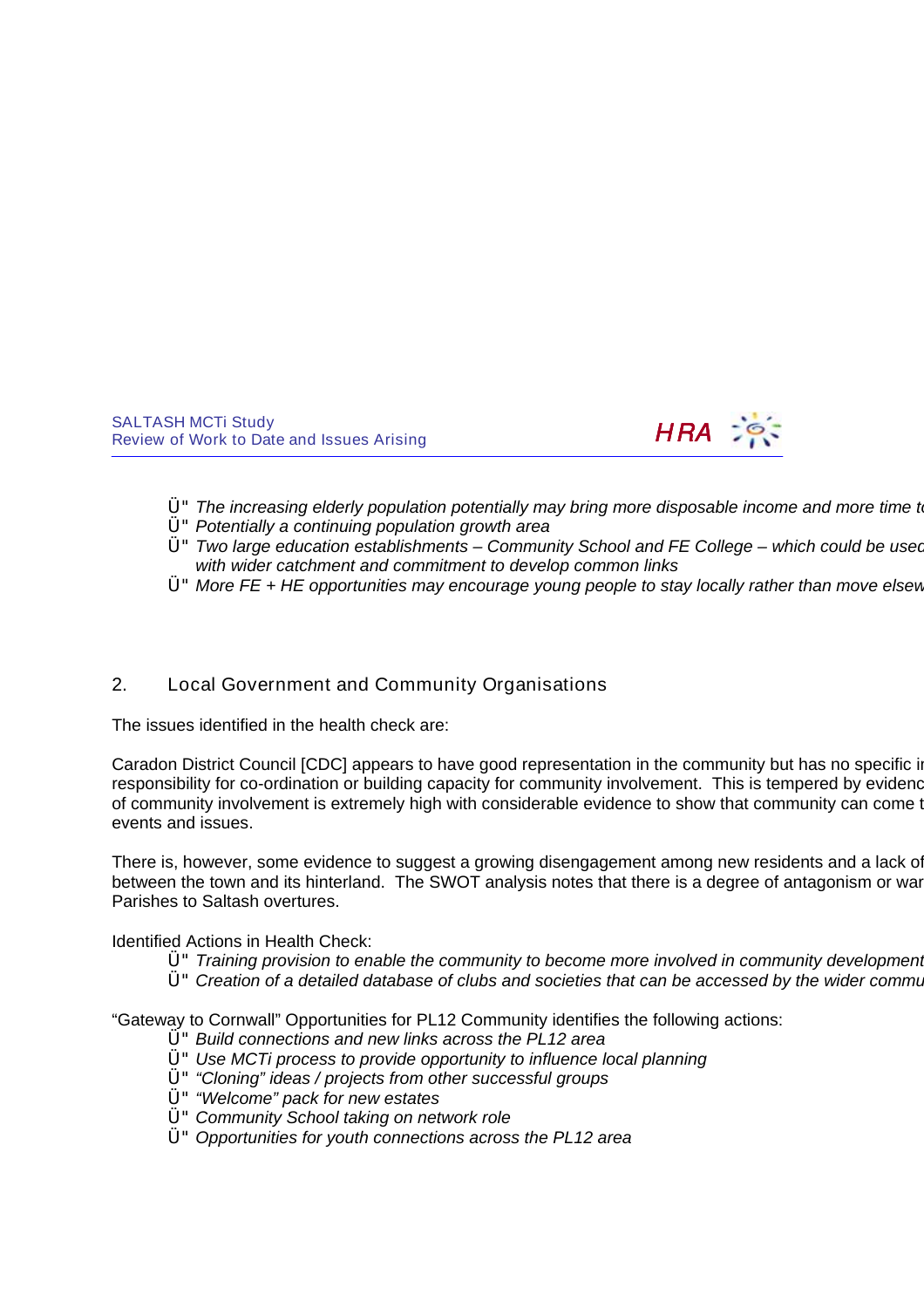

# 3. Sport and Leisure

Issues identified in the health check are as follows:

# [a] Local Sport and Leisure Facilities

Many of the existing sport and leisure facilities are in a poor condition; particularly:

- Ü"Football Stadium where the lack of a lease has led to lack of ability to secure funding and consequent neglect.
- Ü"Rugby Club: lack of basic facilities such as, seating, shelter and fencing.
- Ü"Saltmill: lack of changing facilities and no all-weather pitch.

In spite of a high level of youth and children interest there are poor outdoor facilities in all sports; limited indo insufficient facilities to meet Government guidelines.

This situation has led to people travelling to Plymouth & Liskeard in search of better facilities.

Identified Actions in Health Check:

[i] there appears to be interest in developing an area-wide sports/leisure forum.

[ii] Saltash Parks Improvement Group [SPIG] - who focus on play development - to becor hinterland. Lack of funding is, however, a constant problem for the group.

[b] Unmet Demand

The health check identifies the following issues: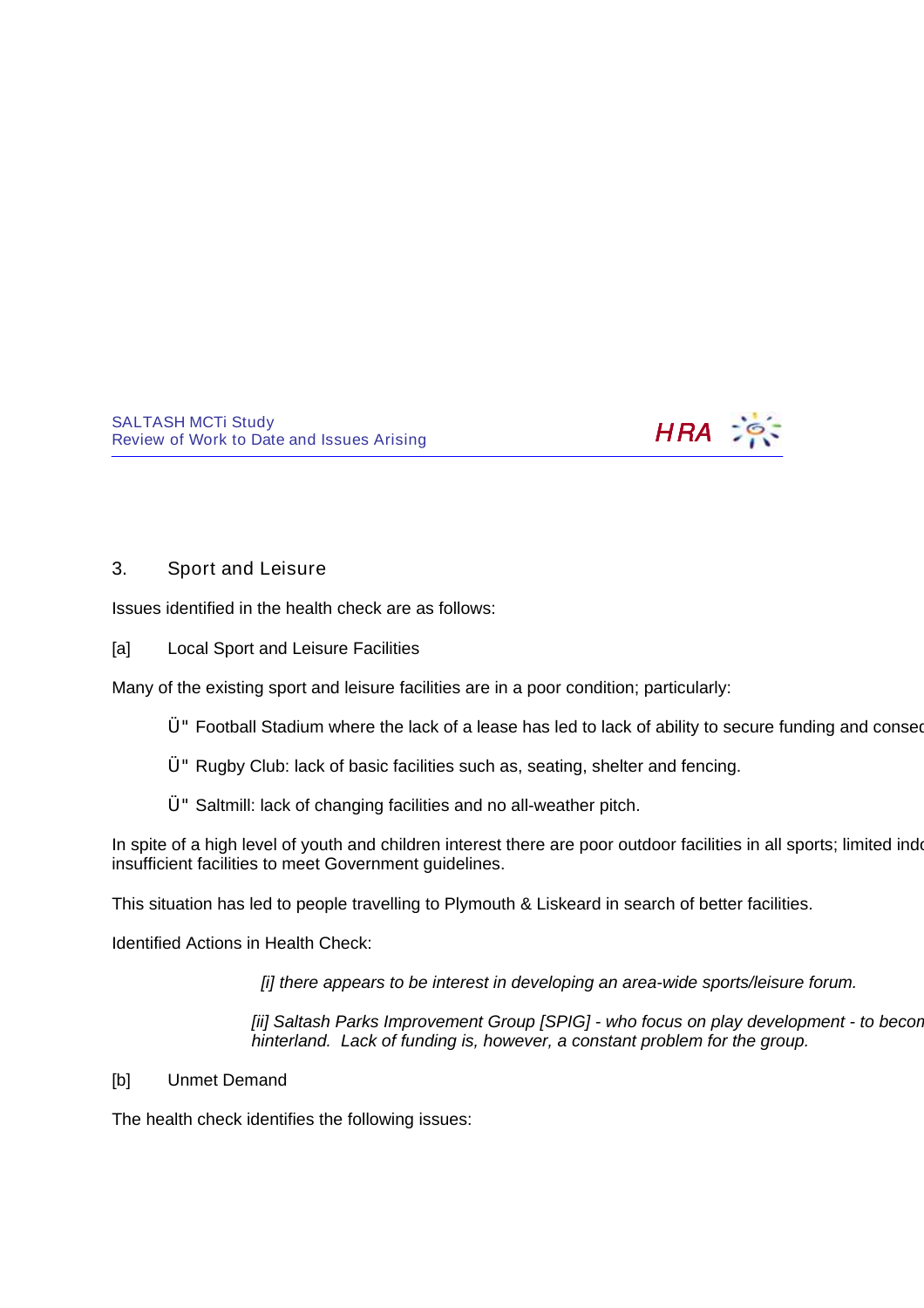

Unmet demand, particularly from young people, has been identified in respect of the following sports:

| Sport               | <b>Facilities Deficit</b>                                             |
|---------------------|-----------------------------------------------------------------------|
| Judo                | No adequate facilities                                                |
| Tennis              | No indoor facilities and limited outdoor facilities                   |
| Cricket             | No club house; inadequate changing facilities; no indoor/outdoor      |
|                     | nets.                                                                 |
| Running             | No facilities; share rugby club facilities; no running rack available |
| Hockey              | No all weather pitch; teams play in Plymouth                          |
| <b>Water Sports</b> | No adequate facilities locally; over-subscription in Plymouth         |

The difficulties encountered in attempting to rectify the situation include [from health check]:

- Ü"Lack of commercial interest
- Ü"Planning constrictions due to AONB status
- Ü"Lack of consensus
- $Ü$ " Inaccessibility of some facilities
- [c] Open Spaces and Parks for Leisure, Recreation and Sport

The health check concludes that there is a significant amount of space available to the community, but it is no an identified need for more adequate links with local interests, schools and private-sector by the planning au barrier to increasing usage in that local clubs are required to raise the funding required for improvements to providing for all their club-specific needs.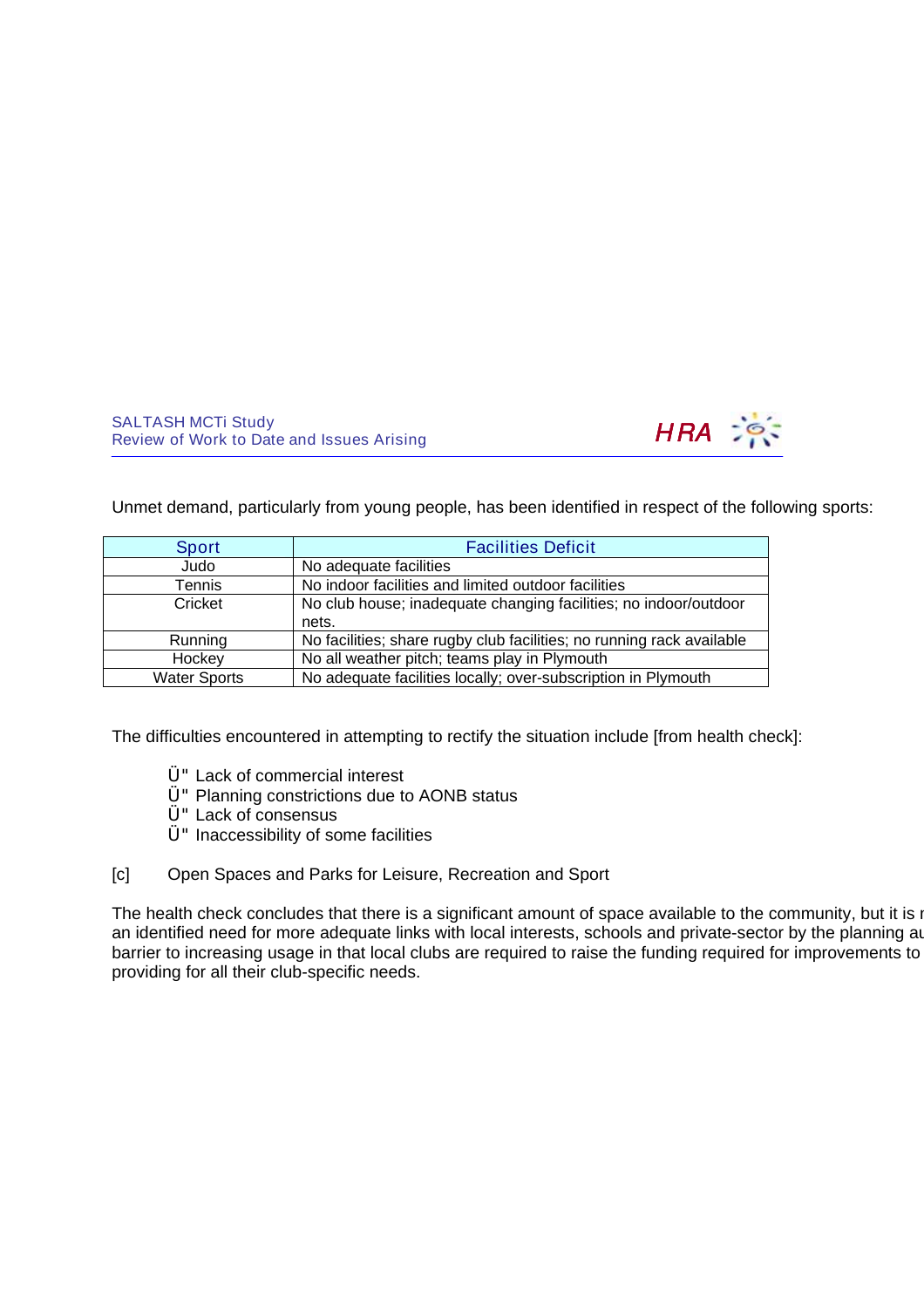<span id="page-9-0"></span>

Many of the open spaces and parks are in need of action to remedy the results of vandalism, graffiti and neglect

| <b>Open Space/Park</b>          | <b>Condition</b>                                      |
|---------------------------------|-------------------------------------------------------|
| Longstone Park                  | Children's play area: equipment has been vandalised   |
|                                 | over the years and is now all in need of repair.      |
| <b>Chapel Field</b>             | Changing area has been subjected to vandalism         |
| <b>Worfleton Playing Fields</b> | Area behind tennis courts: no longer has any play     |
|                                 | equipment as the previous equipment was removed as it |
|                                 | did not conform to European Law.                      |
| <b>Summerfields Estate</b>      | Neglected; has been subjected to vandalism; is on a   |
|                                 | steep slope; and has no toilets.                      |
| Rear of Moorlands View          | Dilapidated play area without cushioned flooring or   |
|                                 | equipment in spite of local demand for facility.      |

The health check notes that the existing facilities fall short of the NPFA standard<sup>[1](#page-9-0)</sup>. Saltash itself is short of tl terms of NPFA standards]; there is considerable pressure on the facilities of the rugby club, and there are no

# [d] Available Opportunities for Outdoor Sporting Activities

The health check notes that there are few opportunities for residents and visitors to take up horse riding, roc Large numbers of people travel to Plymouth and Liskeard [and other areas] to access facilities.

### Identified Actions in Health Check:

[i] Opportunities are perceived for commercial activities in the provision of outdoor sport provision of cycle hire shops and suitable cycle tracks;

[ii] Securing improved access to the Tamar Estuary;

[iii] Developing the footpaths and bridleways.

 1 It should be noted that this statement is based on the whole of Caradon not only Saltash: there also appears to be something n the figures quoted.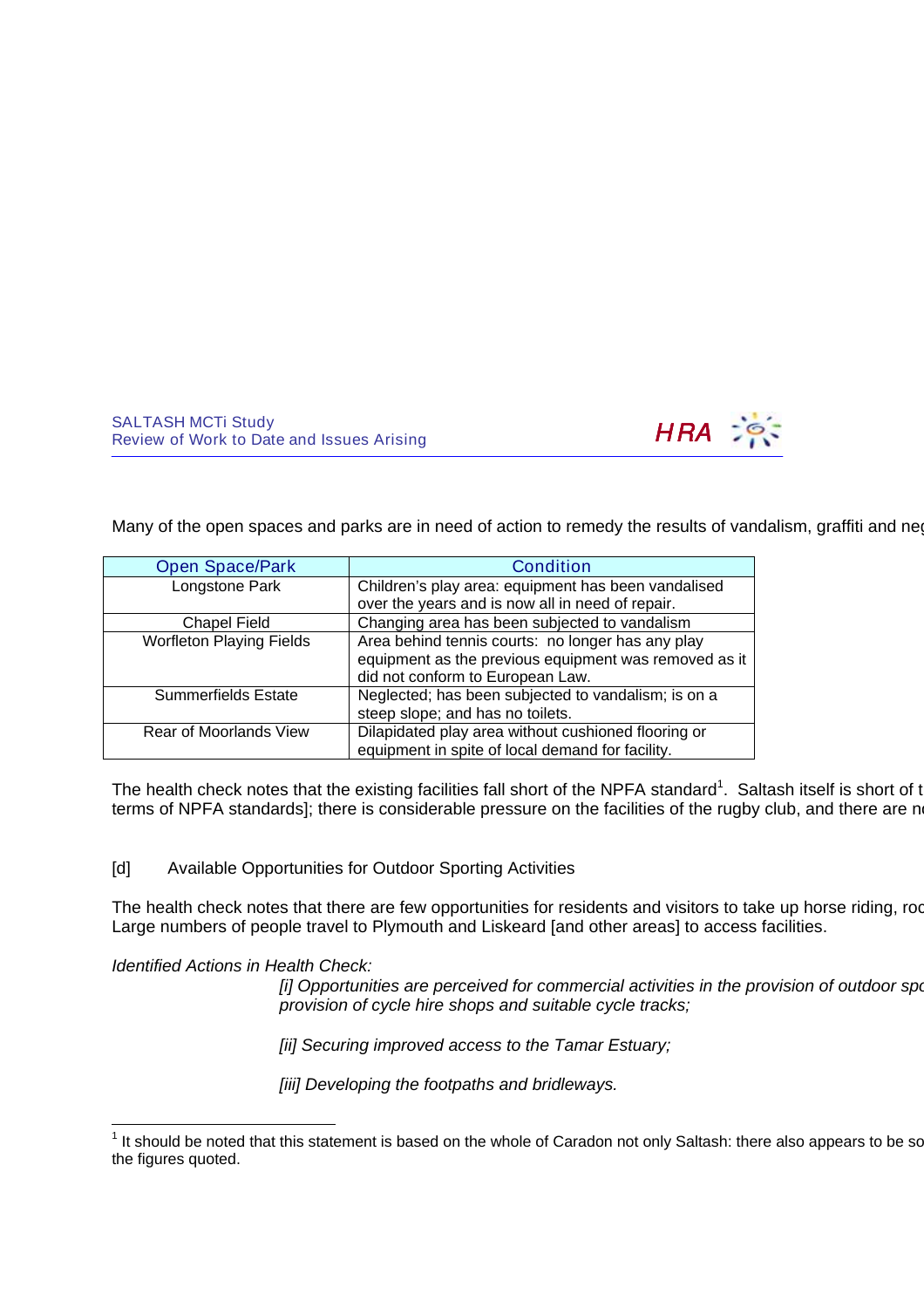

#### [e] Village Greens

Of the nine communities identified in the health check, seven do not have a village green, although four of the recreation area, leaving three with no identified recreation area or village green.

#### [f] Allotments

None in hinterland, but no evidence given of demand in health check, although in the Landulph Parish Plan actions is to set up a group to explore the possibility of establishing an allotment scheme.

## 4. Economy

#### [a] Employment

The health check notes that there is no real unemployment in the area, and earnings are below the national businesses are finding it difficult to recruit skilled workers. Around half of local residents in employment con There are no single, large employers in the area with diverse local industry and services.

There is evidence of small, slow growth in employment. Lack of good quality business space and value-formay become an issue.

It is not believed that there is opportunity to attract additional jobs without financial inducement. Difficult gra diverse sources are seen as barriers.

#### [b] Retail and Town Centres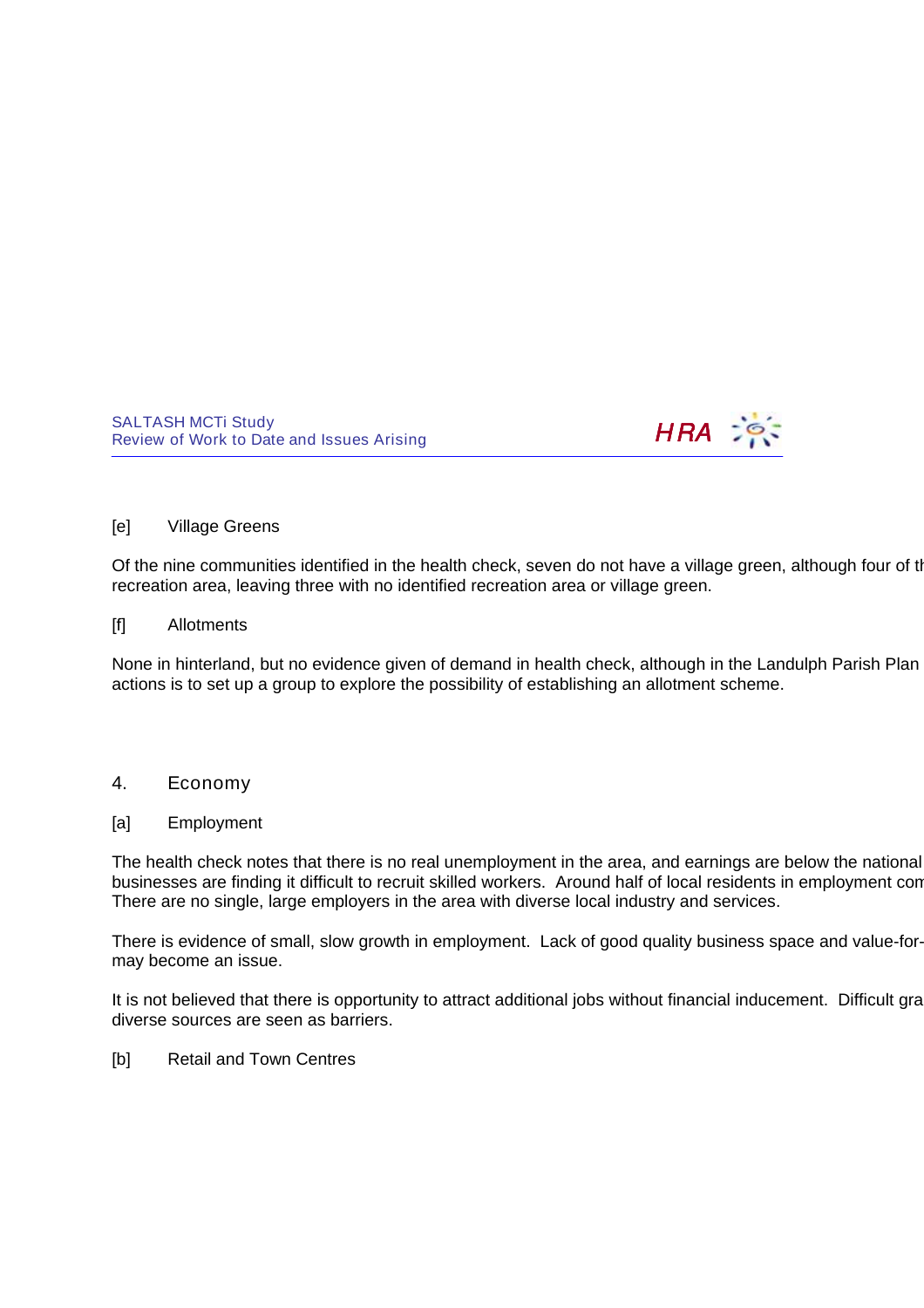<span id="page-11-0"></span>

The health check notes that the majority of the stores are located in Fore Street in Saltash with one supermarket on the outskill Retail rental levels are increasing but otherwise the retail property market is fairly static. There are seven va charity shops on Fore Street<sup>[2](#page-11-0)</sup>.

There are no regular markets. The health check states that there is "some" demand for additional space  $-\nu$ the vacant space is unsuitable.

There is no promotion of the town centre and no town centre manager. Saltash Partnership acts as town for supported by the Town Council.

"Gateway to Cornwall" Opportunities for PL12 Community identifies the following actions:

- Ü"Saltash Fore Street to be redeveloped and upgraded to be a town centre focus
- Ü"Attract more medium-sized businesses to PL12
- Ü"Encourage links with Tamar Valley traders / market gardeners
- Ü"Review and improve signage to Saltash town centre, industrial estates etc.
- Ü"Develop "Gateway to Cornwall" icon / logo
- Ü"Encourage use of broadband for home working
- $U^{\prime\prime}$  Continue to lobby for the use of Broadmoor Farm as a possible area for industrial development for businesses.

# [c] Tourism and Visitor Services

The health check states that due to the location of the Saltash area on the estuary rather than on the coast i to the area. "Saltash does not devote significant resources to tourism as it does not play a major role in the community." Loss of any tourist activity is not a major threat to the local economy.

### **Negatives**

- Ü"There are limited opportunities to expand visitor accommodation;
- Ü"No identifiable opportunities to expand tourism;
- $U$ " Visitors are seasonal as there are no winter attractions no opportunities are identified;
- Ü"Visitors are seen as a marginal benefit;

 2 The total number of stores on Fore Street is not known.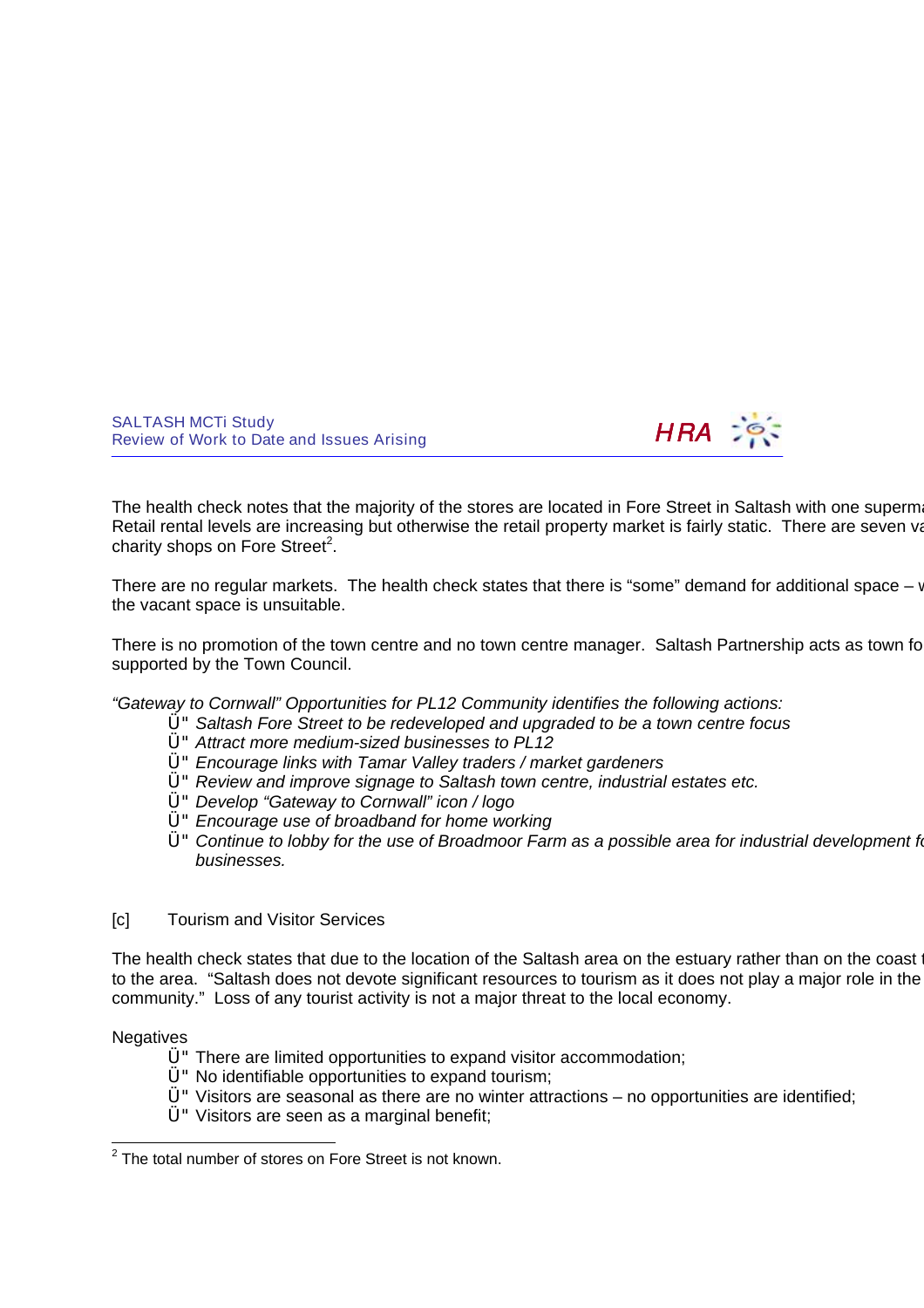

- Ü"Town is not attractive and has a poor layout;
- Ü"There is no co-ordination of activity and inadequate visitor signage.

#### **Positives**

- $Ü$ " The waterside area and the historic buildings are seen as strengths as is the surrounding country access to the rivers;
- Ü"There is a wide choice and variety of restaurants;
- $U$ " There is a good website and informative brochures, although not specifically aimed at visitors;
- Ü"St Melion International Golf and Country Club has conference facilities for 150 people.

The SWOT analysis identifies a number of possible actions, including:

- Ü"Develop river accesses and activities;
- Ü"Develop a website aimed at visitors as well as local residents;
- Ü"Develop brochures for visitors;
- Ü"Review signage and provide adequate signage for visitors;
- Ü"Review and capitalise on heritage
- Ü"Develop a tourism strategy;
- Ü"Advertise existing events.

"Gateway to Cornwall" Opportunities for PL12 Community identifies the following additional actions:

- Ü"Development of water activities and sports
- $Ü$ " Develop short-term break holiday opportunities collaborate with PL12 villages
- Ü"Attract more Plymouth visitors
- Ü"Capitalise on tourism opportunities in PL12 including National Trust sites etc.

There is some ambivalence about the attraction of more visitors to the area expressed in the Landulph Parish seen by a majority to be an opportunity for improved local amenities and also a good business opportunity. to whether tourism was a 'nuisance' or not, with a small margin saying that it was."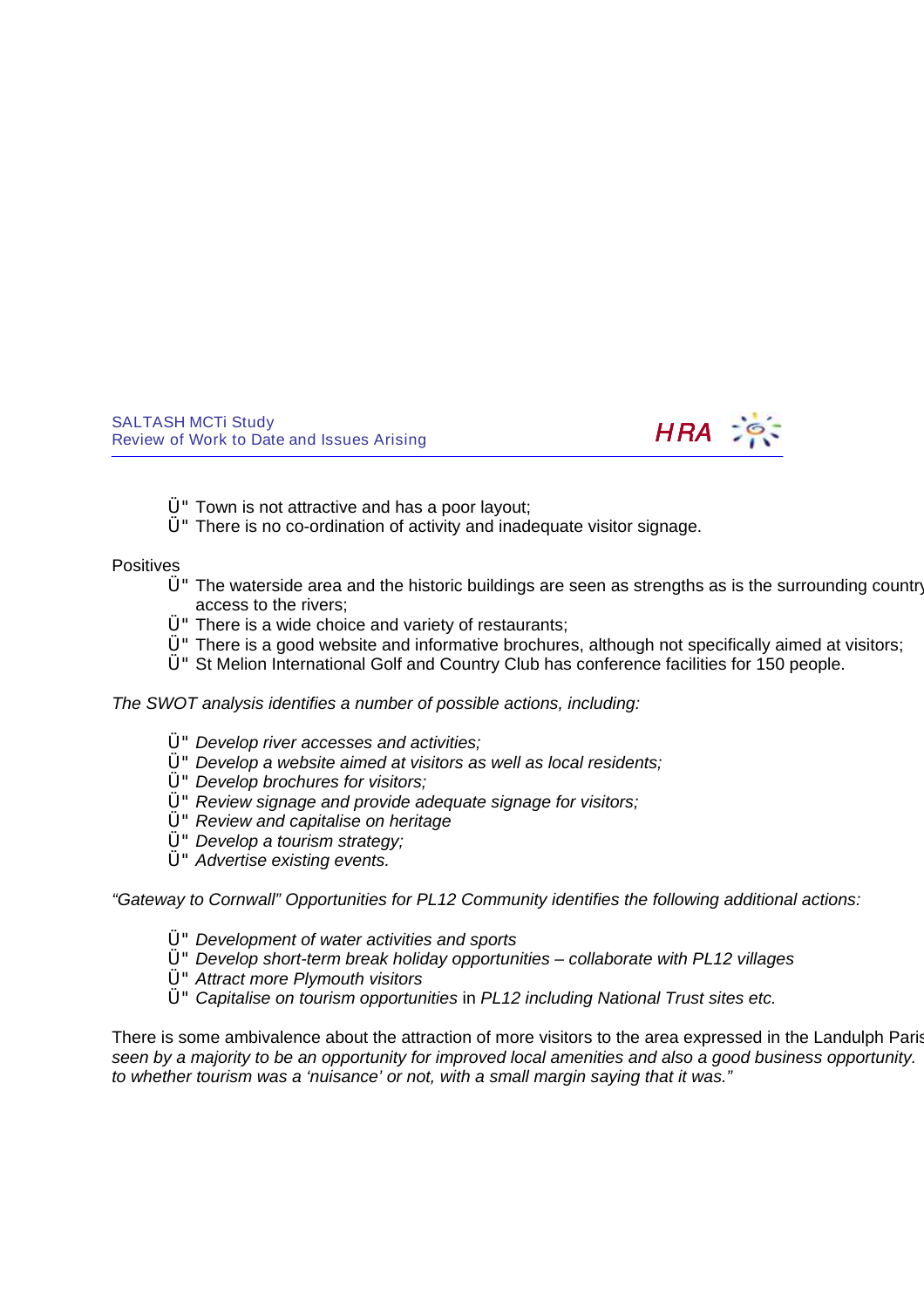

# 5. Health and Public Safety

# [a] Emergency Services

| <b>Service</b> | <b>Issues Raised in Health Check</b>                                                                                                                                                                                                                     |
|----------------|----------------------------------------------------------------------------------------------------------------------------------------------------------------------------------------------------------------------------------------------------------|
| Ambulance      | Good category A response, but category B and urgent calls -<br>particularly those associated with vulnerable or elderly patients is lower<br>than the national average                                                                                   |
| Fire           | Well-located, good response times; however, only one full-time officer<br>and reduced CDC funding could pose a threat.                                                                                                                                   |
| Police         | Those in the hinterland feel they receive an inadequate support and<br>suffer from longer response times than the town. This is believed to be<br>due to insufficient police. There are 108 neighbourhood watch projects,<br>65 of which are in Saltash. |

- [b] Health
- [i] Dentistry: There appears to be inadequate dentist provision in the area, with a waiting list of 600 peon
- [ii] Disease

| Category              | <b>Issue Raised in Health Check</b>                                                                                                                                                                            |
|-----------------------|----------------------------------------------------------------------------------------------------------------------------------------------------------------------------------------------------------------|
| Chest, Heart & Stroke | There is high expenditure on this condition but a need to ensure<br>equitable provision over the area. Reduce time taken for<br>initiatives to work into the community.                                        |
| Cancer                | Need to improve links with St Luke's Hospice and establish out-<br>patient clinic in St Barnabus,                                                                                                              |
| Suicide               | The rate is higher than that for England and South West Region.<br>Difficult to gain access to funding for new services. Residents<br>with mental health problems have no social or recreational<br>provision. |
| Accidents             | PCT to launch specialist falls service for the elderly but there is a<br>threat of cuts in services due to lack of funding resources.                                                                          |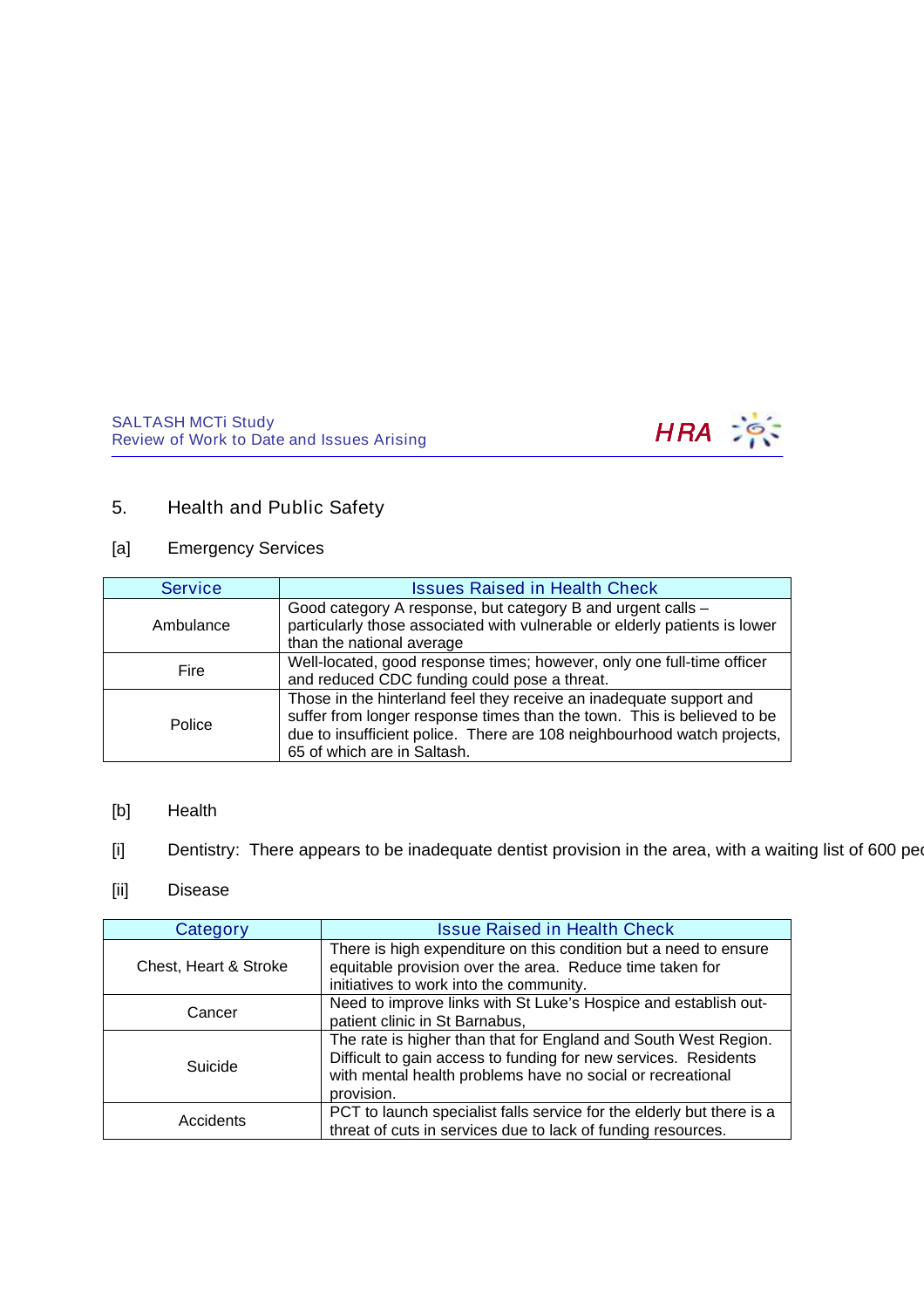

- <span id="page-14-0"></span>[iii] Access to Non-Emergency Hospital Services
	- Ü"There are difficulties with transport.
	- Ü"Waiting times for non-emergency services too long.
- [iv] Specialist Clinics

Several issues are identified in the health check:

- Ü"Length of time for appointments is an issue and may get worse;
- U" Distance to the acute hospitals;
- Ü"Lack of child-abuse counsellors;
- Ü"No advertising of those services that are available locally;
- Ü"No nurse-led contraceptive clinic;
- Ü"Closure of St Barnabus would aggravate the overall situation.
- Identified Actions<sup>[3](#page-14-0)</sup>: Establish a bus link between Derriford and St Barnabus; Develop links among schools/youth clubs/sec-education clinics.
- [v] Social and Health Care Services

The main issues identified are:

| Issue               | <b>Issues Raised in Health Check</b>                                                                                                                                                              |
|---------------------|---------------------------------------------------------------------------------------------------------------------------------------------------------------------------------------------------|
| <b>Homelessness</b> | There is no homelessness in the area but this may be due to<br>affected people gravitating to Plymouth.                                                                                           |
| Housing             | There is a lack of supported housing and services for disabled<br>residents. Lack of affordable housing could increase homelessness<br>and disable residents may have to move away from the area. |
| Services            | Provision is patchy over the area. Although gaps are filled by<br>"buying-in", the care is not always tailored to specific needs. Some<br>vulnerable people may get missed.                       |

3 From Health Check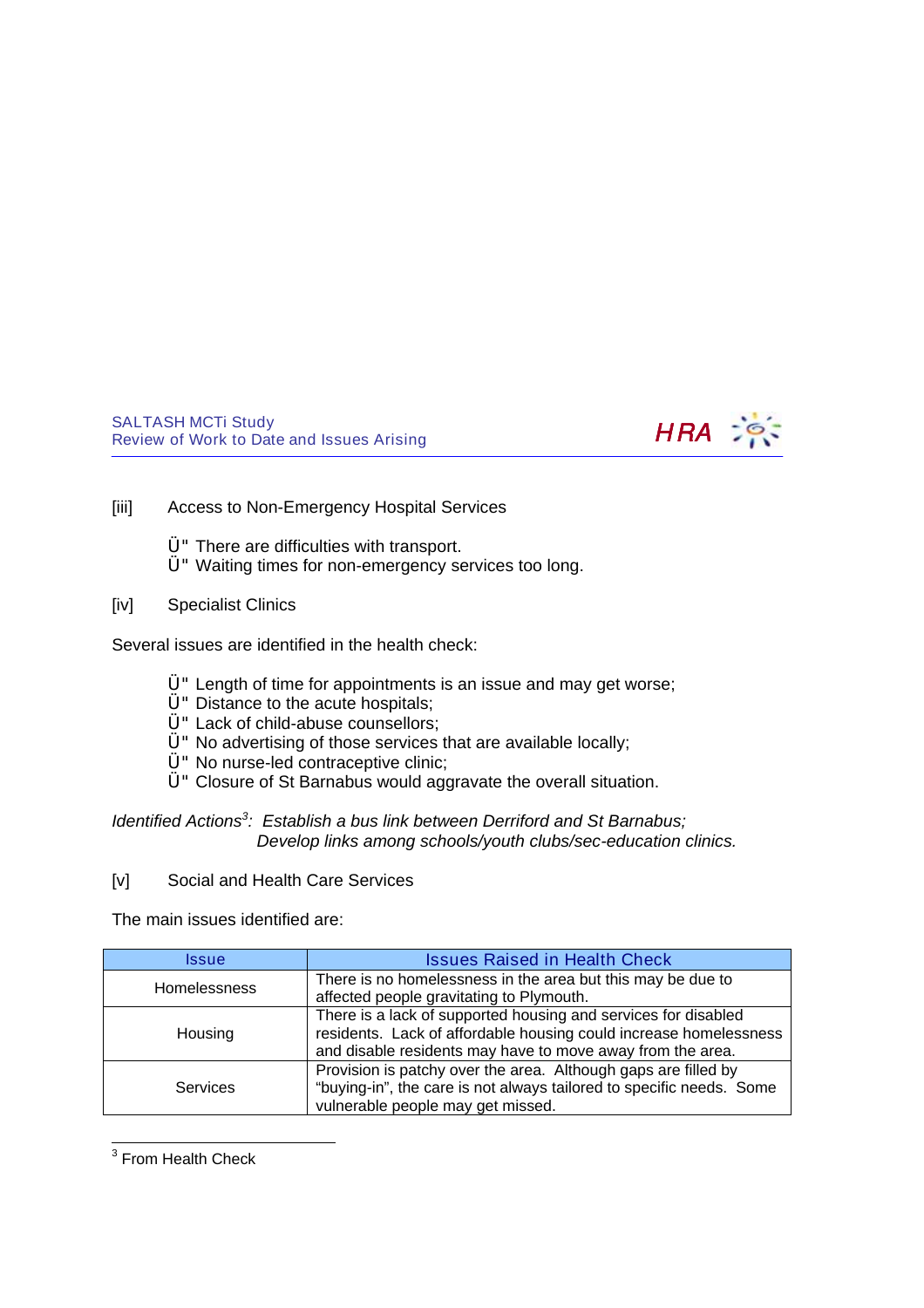

| Mobile Health Units                    | None in the P12 area but no evidence given of demand, other than<br>transport difficulties experienced, especially by elderly? |  |
|----------------------------------------|--------------------------------------------------------------------------------------------------------------------------------|--|
| <i>Identified Actions<sup>4</sup>:</i> | [i] there is a need to ensure no young people fall through the net and end up homeles                                          |  |

<span id="page-15-0"></span>[ii] Need to look at social housing provision.

# [vi] Behaviour/Life-Style

The SWOT analysis identifies an increase in alcohol abuse among young people, notably in Fore Street on but also in parks and some villages. This is resulting in anti-social behaviour and damage to property.

"Gateway to Cornwall" Opportunities for PL12 Community identifies the following actions:

- Ü"Promote community interest and support in maintaining good level of Community Safety.
- Ü"Engagement of Youth Service/Sports Clubs to work positively with young people.
- $U'$  Proposals to engage with parents of anti-social behaviour people through a multi-agency approval.
- U" Consider ways of positive use of Anti-Social Behaviour Legislation e.g. ASB Orders, Dispersal O Free Zones.

# 6. Housing

The following issues are identified:

| <i><b>Issue</b></i>                | <b>Issues Raised in Health Check</b>                                                                                                    |
|------------------------------------|-----------------------------------------------------------------------------------------------------------------------------------------|
| <b>Housing Survey</b>              | Out-of-date and based on poor planning assumptions.                                                                                     |
| Types of Housing                   | Need for more rented accommodation and smaller properties<br>such as studio flats. There is a shortage of one-bedroom<br>flats overall. |
| <b>Condition of Social Housing</b> | In 2001 c.5.5% of houses was in substantial disrepair; these<br>tend to be within walking distance of town centre.                      |

 <sup>4</sup> From health check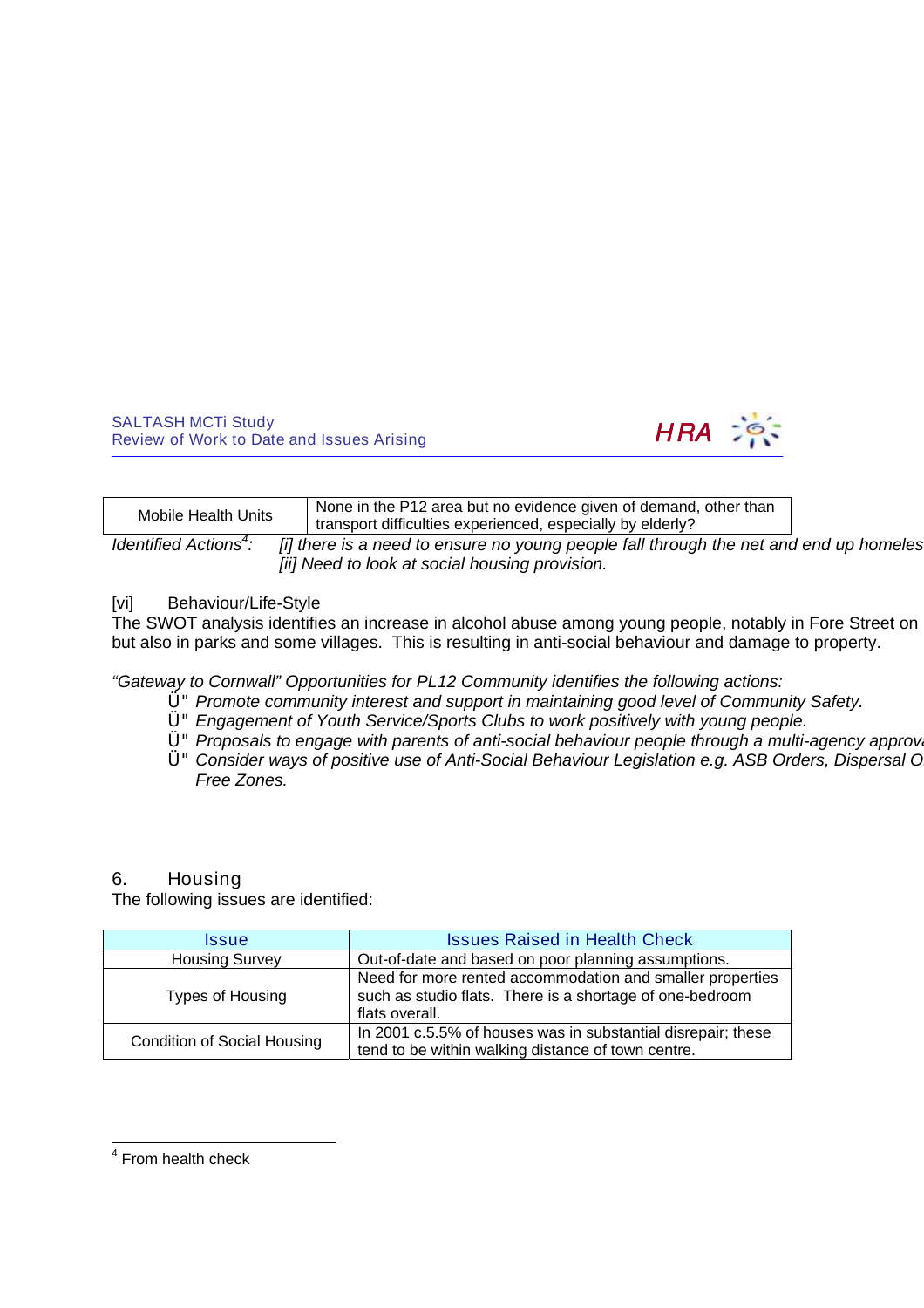<span id="page-16-0"></span>

<span id="page-16-1"></span>

| Issue                    | <b>Issues Raised in Health Check</b>                                                                                                                                                                                                                                                                                                                                                                                                                                                                                                                                                                          |
|--------------------------|---------------------------------------------------------------------------------------------------------------------------------------------------------------------------------------------------------------------------------------------------------------------------------------------------------------------------------------------------------------------------------------------------------------------------------------------------------------------------------------------------------------------------------------------------------------------------------------------------------------|
| Affordable Housing       | To 2006 there is an estimated shortfall in the Saltash area of<br>2,781 <sup>5</sup> affordable dwellings. There is a permanent need<br>because of Plymouth's allocating of land to<br>industrial/business use: leaves hinterland to pick up<br>affordable housing provision. Limited opportunity for provision<br>of affordable housing - particularly in Saltash hinterland -<br>aggravated by growing population and number of "incomers".<br>There is no experience of local development/co-ops/self-<br>management. There is an expressed view that Saltash does<br>not want to take on Plymouth's need. |
| <b>Supported Housing</b> | There is said to be friction between GOSW and Caradon DC<br>[who has the responsibility for provision]. Lack of open<br>communication with tenant groups. Shortage of retirement<br>homes with secure environment in spite of increasing number<br>of retirees and increasing age band.                                                                                                                                                                                                                                                                                                                       |
| <b>Vacant Properties</b> | There is no specific information on Saltash but only a small<br>number of the whole of Caradon. There is some scope to<br>redevelop flats over shops.                                                                                                                                                                                                                                                                                                                                                                                                                                                         |

Identified Actions<sup>[6](#page-16-1)</sup>: [i] need to influence Regional Spatial Strategy and ensure adequate information is pro [ii] Need to emphasise sustainability and "ready made" homes. [iii] Redevelop vacant flats over shops in Saltash?

# 7. Education, Culture and Heritage

The health check states that there are no amenities such as theatres, cinemas or public art galleries in the a Plymouth. It is unlikely that any major venues such as a cinema will be located in Saltash. There are, howe

 5 Calculated: 4,904 [total projected shortfall over Caradon] x 56.7% [estimated percentage in the Saltash area]. 6 From health check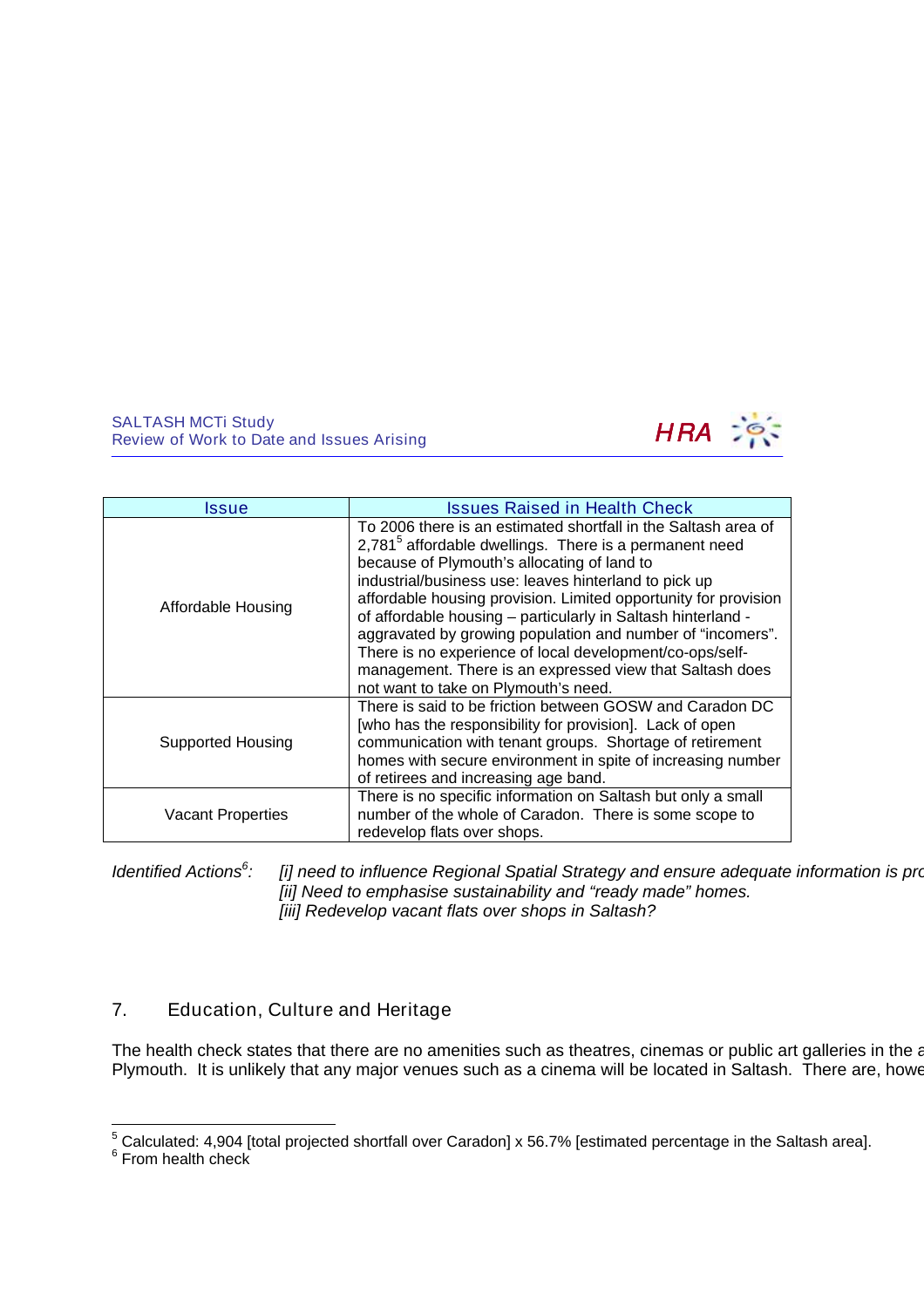

local events and venues, all of which are fully attended or used. The Saltash Churches Together is conside active in Cornwall.

The SWOT analysis identifies the following actions:

- Ü" Provision of 250-seat multi-purpose events hall;
- U" Appointment of town manager and/or PL12 Area Manager to manage PR/publicity/community diary
- $U$ " Involvement of young people in website development and production of booklet about eminent per
- U" Improve links with Tamar Valley Service AONB, the Tamar Valley Tourism Association and so or

"Gateway to Cornwall" Opportunities for PL12 Community identifies the following additional actions:

- Ü"Leaflet linking Saltash with PL12 parishes
- Ü"Saltash Town & area guide
- Ü"Communication with new estates in Saltash
- U" Education programme at Mary Newman's Cottage, e.g. medicines, herbs, gardening, historical learning
- Ü"Expand postal library service, e.g. CDs / DVDs
- Ü" Create community support group for elderly & other users of above postal library service, e.g. red to those in need
- Ü" Multi-functional Community Bus Service e.g. Children (school run pre- & post-school, Young pe people (shopping, trips etc.)
- $Ü''$  Primary Schools to provide nursery / playgroups
- Ü"Internet Café e.g. Brunel Pub, K2, Livewire etc needs to be separate from education provision
- $Ü''$  Maximise use of St Mark & St John College placement students in PL12 community, e.g. Youth  $\ddot{o}$ activities
- Ü"Development of Inclusion Unit / Behavioural Support Unit at Saltash Community School
- Ü"Pursue proposals for extended schools
- Ü"Encourage proposals for new and larger sites for Saltash Community School and Cornwall College, Saltash
- Ü"Link with youth projects of adjacent MCTi areas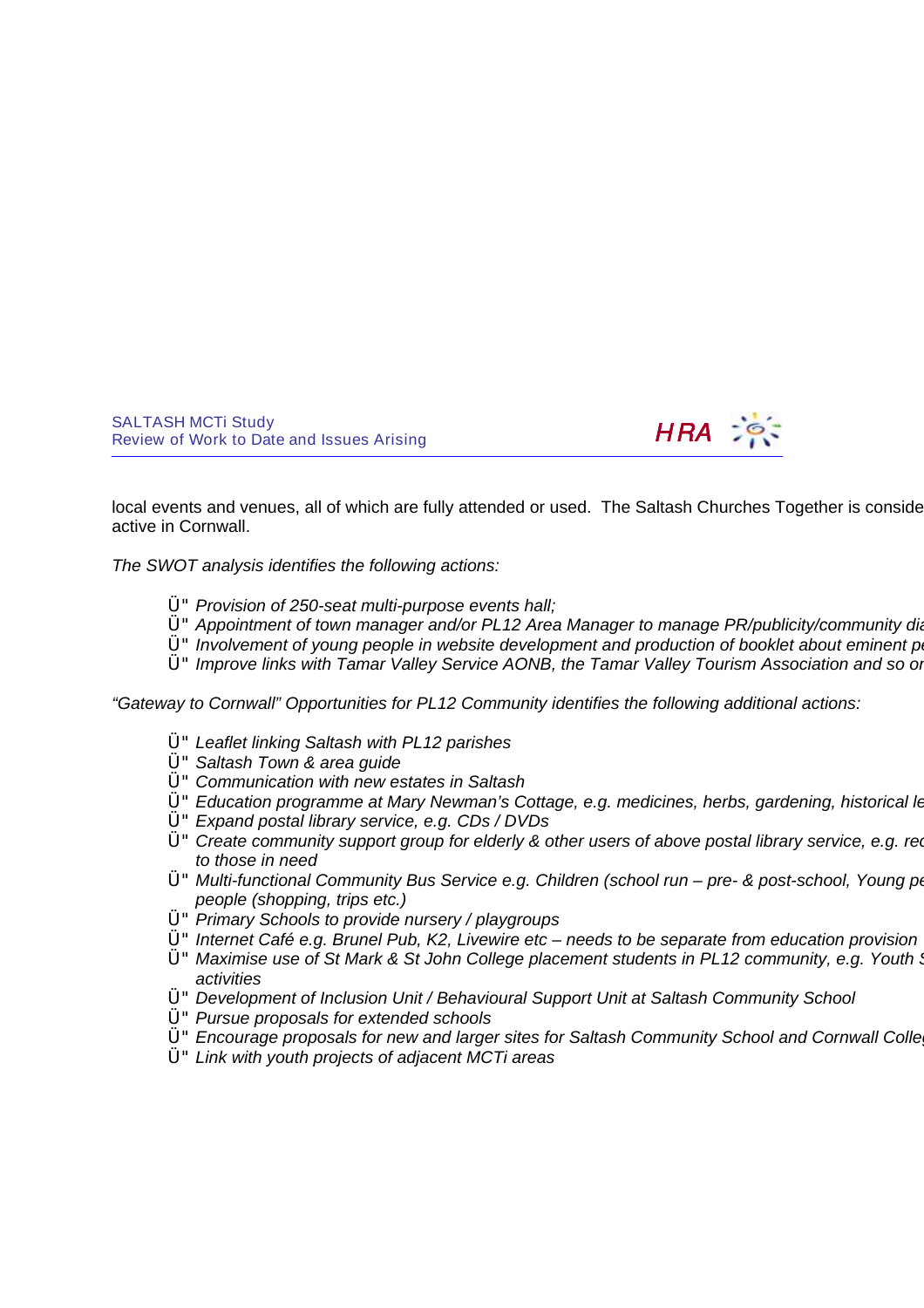

### 8. Environment

This was not covered in the health check questionnaires provided: however, it is covered by both the SWOT "Gateway to Cornwall" document. The main issues identified in the SWOT analysis are:

- Ü"Poor visual impact of Saltash Fore Street;
- Ü"Lack of a focal point in Saltash;
- Ü" Unattractive buildings without character;
- Ü"Problems with traffic congestion in Fore Street;
- Ü"Small number of public slips and access points to river.
- Ü"Noise pollution from water sports;
- $Ü$ " Infilling of green and recreation spaces by housing;
- Ü"Excessive traffic growth;
- Ü"Narrow residential streets;
- Ü"Creeping absorption into Plymouth suburban area.

"Gateway to Cornwall" Opportunities for PL12 Community identifies the following actions:

- U" Redevelopment of Saltash Fore Street and surrounding area to maximise its strategic position, and to capital outstanding views;
- $U^*$  Initiate an open competition for the redesign / redevelopment of Saltash town centre;
- Ü"Provision of a visitors' centre to promote both the local area and Cornwall;
- Ü"Promote and encourage long term use of Churchtown Farm recreational area;
- U" Promote the World Heritage Site inscription for the Tamar Valley Mining Industry;
- Ü"Promote / expand Saltash Heritage Museum;
- Ü"Find mixed use for Saltash Station to prevent decay and unsightly area;
- Ü"Promote PL12 villages' community bus schemes to enable access to and from Saltash;
- Ü"Link in with Tamar Community Futures MCTi plans and proposals;
- Ü"Link in with Tamar Valley AONB plans and proposals.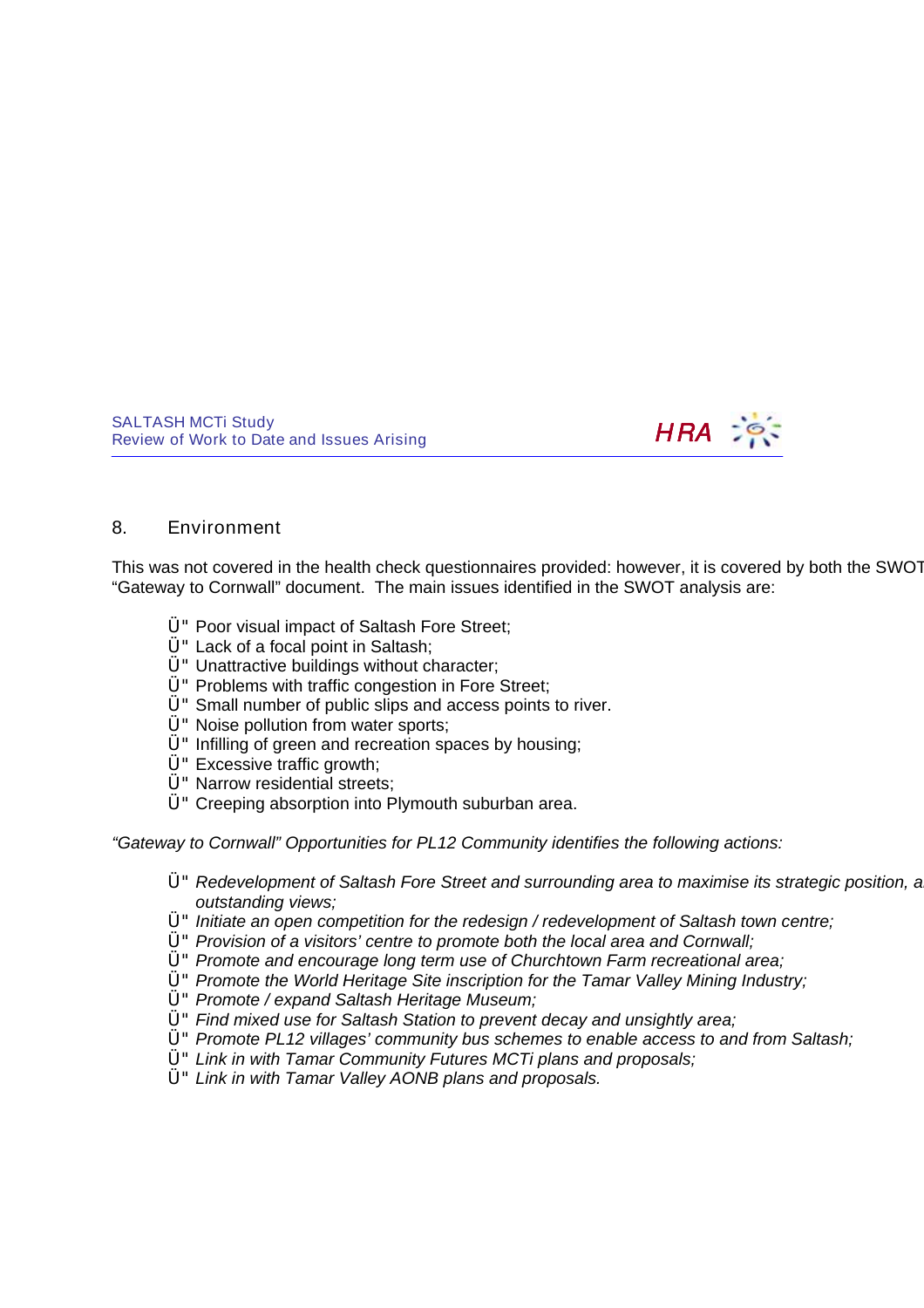

## 9. Transport and Accessibility

Again, this item is not covered in the health checks but is covered by both the SWOT analysis and the "Gate document.

The main issues identified in the SWOT analysis are:

- $Ü''$  Proximity to Plymouth makes the area popular for those who wish to work in, but not live in, Plyn local house prices, increasing commuter traffic and making it more difficult to retain a distinct ide
- Ü"Growing use may result in bridge and ferry links becoming grid-locked at peak times;
- U" Disruption because of the need for maintenance to Tamar Road Bridge;
- $U$ " Families with restricted or no access to cars have limited or no access to commercial transport n social events and medical/hospital facilities very difficult or impossible particularly in the case of the licence and those disabled persons who require assistance even when they have their own vehid
- Ü"Congested bus bays in Fore Street, Saltash;
- Ü"Poor parking and signage and poor platform accessibility at rail stations;
- Ü"Resistance to use of internet by non-technical people.

"Gateway to Cornwall" Opportunities for PL12 Community identifies the following actions:

| Issue                    | <b>Action</b>                                                                                                                                                                              |
|--------------------------|--------------------------------------------------------------------------------------------------------------------------------------------------------------------------------------------|
|                          | In the future if links with Plymouth become more heavily used and<br>congested, and if Plymouth introduces congestion charging a park<br>and ride scheme may be a more viable proposition. |
| Proximity to<br>Plymouth | Being included in the Plymouth Urban Area will give access to<br>development grants targeted at these areas.                                                                               |
|                          | Improve the use of rail links to the National network by both<br>commuter and national passenger use and freight.                                                                          |
|                          | Develop ferry and water taxi services                                                                                                                                                      |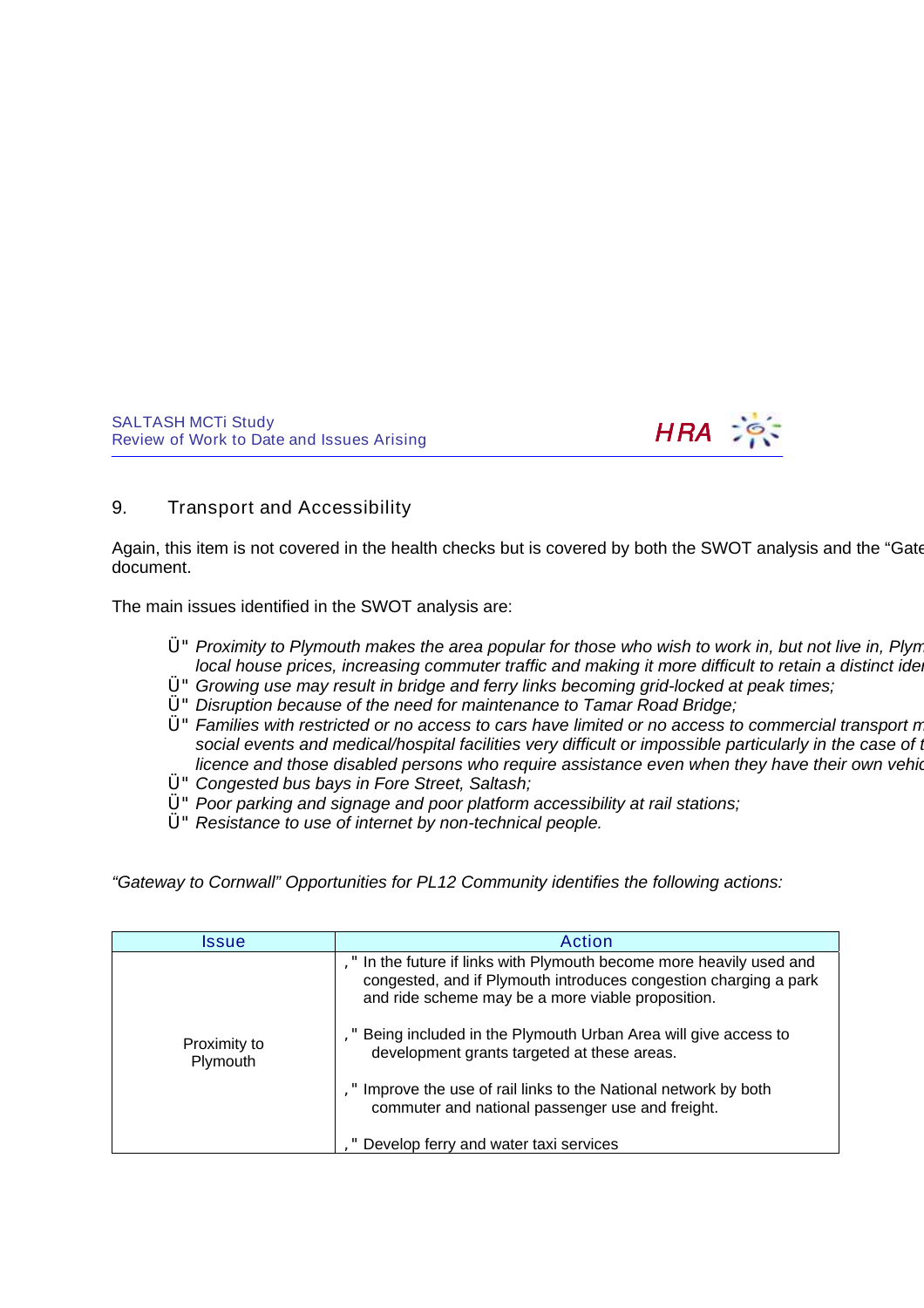

| Issue                             | Action                                                                                                                                                                                                                                                  |
|-----------------------------------|---------------------------------------------------------------------------------------------------------------------------------------------------------------------------------------------------------------------------------------------------------|
| <b>Rural Inclusion</b>            | Develop the use of rail links at St Germans.<br>Support the creation of small community bus / taxi services in PL12<br>to feed into timetabled bus routes, ensuring they are available to<br>wide cross-section of the rural and town community thereby |
|                                   | increasing the use and viability of these services.<br>," Don't re-invent the wheel. Learn from elsewhere where community<br>schemes have been successful.<br>Ensure that any potential users are made full aware of the services<br>provided.          |
| Youth and hard to reach<br>groups | Support schemes to enable young and hard to reach groups to access<br>transport in order to lead fuller social and productive lives which in turn<br>enriches the overall community and reduces the strain on families and<br>Social Services.          |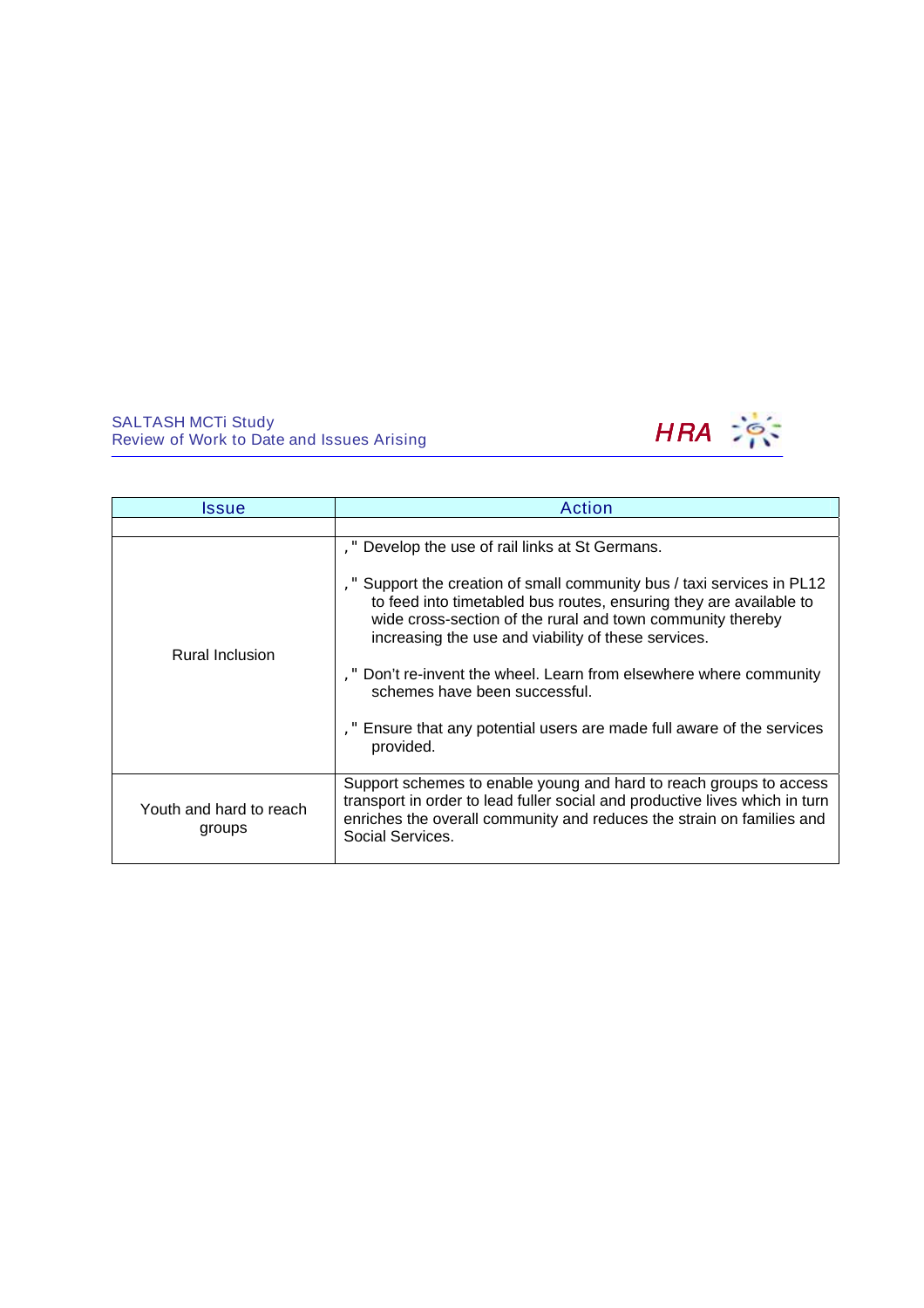

| Issue                     | <b>Action</b>                                                                                                                                                                                                                                                                                                                                                                                                                                                                                                                                                                                                                      |  |
|---------------------------|------------------------------------------------------------------------------------------------------------------------------------------------------------------------------------------------------------------------------------------------------------------------------------------------------------------------------------------------------------------------------------------------------------------------------------------------------------------------------------------------------------------------------------------------------------------------------------------------------------------------------------|--|
| Infrastructure            | ," Increase access to rail use by provision of parking specifically for<br>train users and improving platforms<br>," Redesign bus bays in Fore Street and provide bus bays and<br>shelters in North Road.<br>," Provide safe pedestrian crossings connecting Fore Street and<br>North Road to form transport hub with links to and information<br>about bus, rail and Taxi services.<br>," Provide park and ride services to Plymouth.<br>," Encourage use of cycles with cycle ways and safe storage at retail<br>and other outlets.<br>," Encourage travel on foot by providing safer crossing points on<br>major and busy roads |  |
| Impact of IT on Transport | Reduce the need to travel by providing on line services that allow<br>access and two way reaction with Local Government, Local Health<br>Centres and Hospitals and the pre- booking and self printing of Tickets<br>via personal computers or machines at railway stations and park and<br>ride parking areas.                                                                                                                                                                                                                                                                                                                     |  |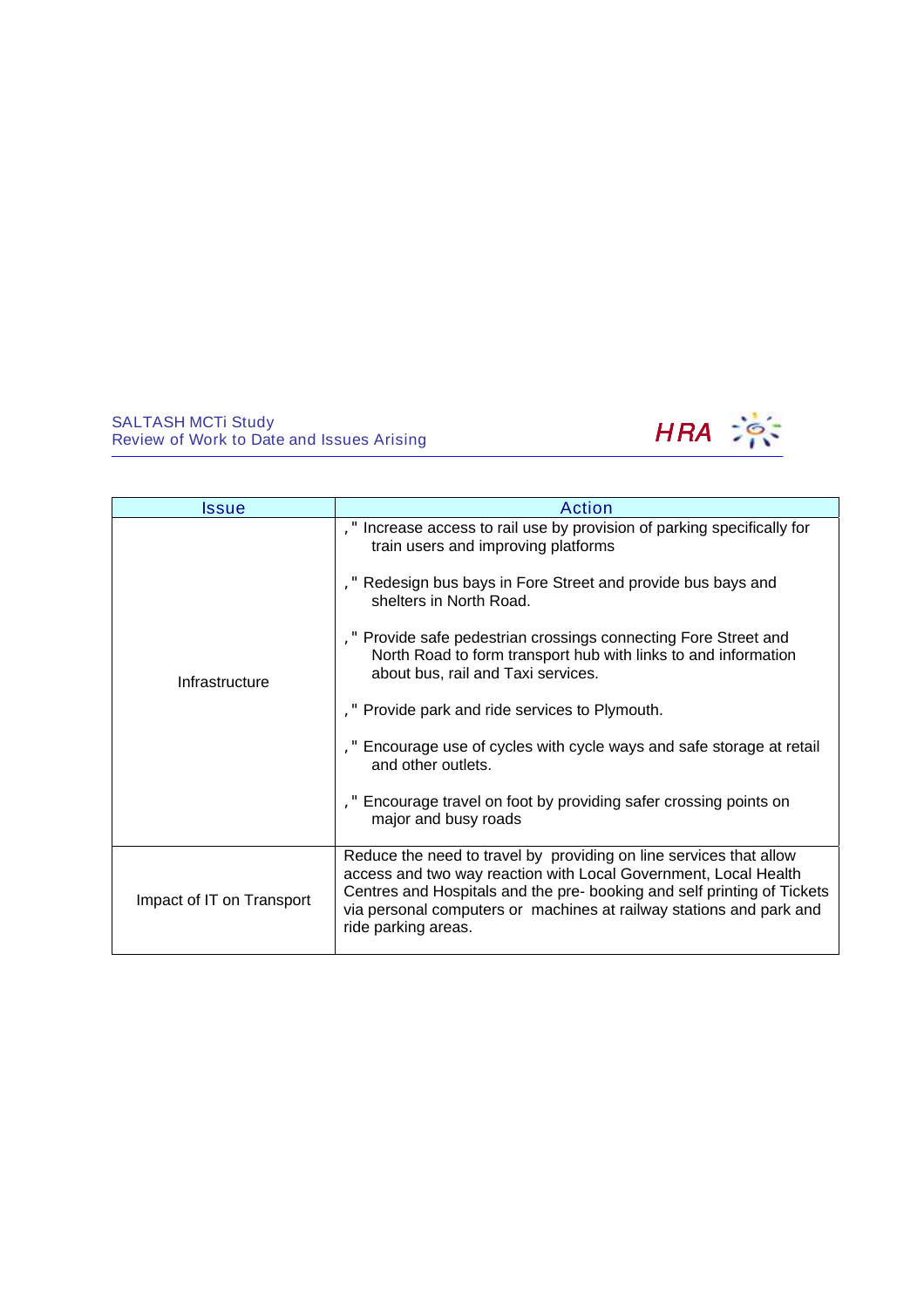

# SECTION 2: ISSUES AND ACTIONS FROM PARISH PLANS - SUMMA

Of the six parishes in the area, Only two Parish Plans and the results of one mapping exercise were available, as follow

| Parish Plans    | Mapping Study            |
|-----------------|--------------------------|
| Landulph Parish | <b>St Germans Parish</b> |
| Pillaton Parish |                          |

The main issues for each parish are summarised below.

| Activity                 | <b>Issue</b>                                                                                                                                                     |                                   | Action                                                                                                                                                                                                                                                                                                                                                                            |
|--------------------------|------------------------------------------------------------------------------------------------------------------------------------------------------------------|-----------------------------------|-----------------------------------------------------------------------------------------------------------------------------------------------------------------------------------------------------------------------------------------------------------------------------------------------------------------------------------------------------------------------------------|
|                          | <b>Landulph Parish</b>                                                                                                                                           | <b>Pillaton Parish</b>            | Landulph Parish                                                                                                                                                                                                                                                                                                                                                                   |
| Business &<br>Employment | , "Expansion of local<br>business<br>" Environment safeguards<br>"Employment<br>opportunities<br>" Childcare facilities<br>"Tourism                              | "Traffic Calming<br>"Bus Service" | Encourage future business<br>opportunities; ensure development<br>is for small scale units which will not<br>impact adversely on environment<br>and local traffic.<br>Support introduction of Broadband.<br>Encourage local businesses to<br>advertise vacancies locally.<br>Extend childcare facilities.<br>Encourage contact between tourism<br>promotion and local businesses. |
| Housing                  | " Maintain rural character<br>of the parish<br>" Acceptance of<br>occasional need for small<br>increase in housing<br>," Lack of affordable<br>housing in parish |                                   | Liaise with CDC on planning to<br>maintain present character of parish;<br>and present close scrutiny of new<br>development.<br>Investigate need for affordable<br>housing.                                                                                                                                                                                                       |
| Transport                | Speeding<br>Parking<br><b>Pedestrians</b><br><b>School Walk</b>                                                                                                  |                                   | Find realistic ways of improving road<br>safety whilst maintaining character<br>of lanes & village.<br>Encourage parishioners to be alert<br>to needs of those without transport.                                                                                                                                                                                                 |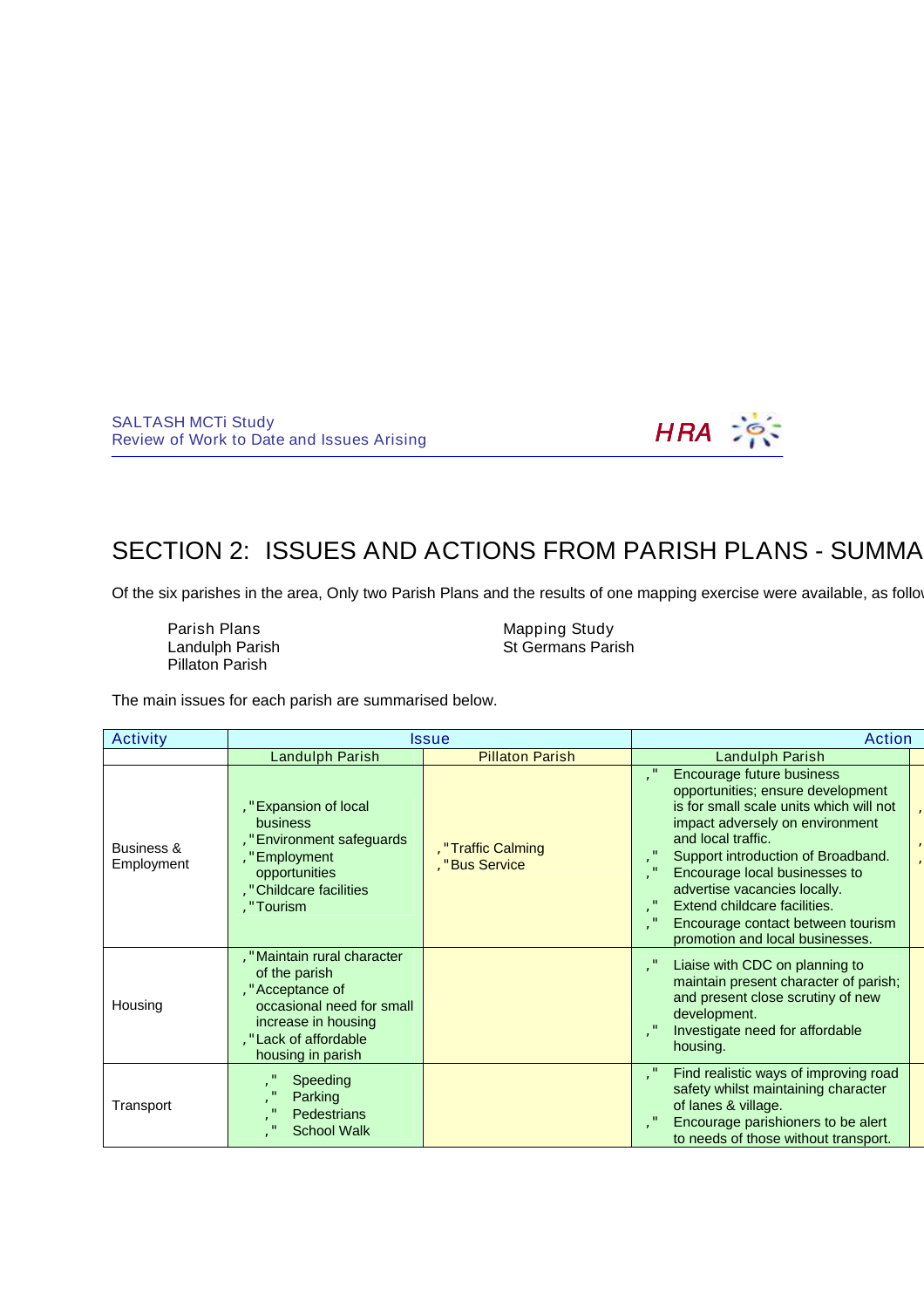

| <b>Activity</b>         | <b>Issue</b>                                                                                                                                                |                                                                                                                            | <b>Action</b>                                                                                                                                                                                                                                                                                                                                                                                                                                                   |
|-------------------------|-------------------------------------------------------------------------------------------------------------------------------------------------------------|----------------------------------------------------------------------------------------------------------------------------|-----------------------------------------------------------------------------------------------------------------------------------------------------------------------------------------------------------------------------------------------------------------------------------------------------------------------------------------------------------------------------------------------------------------------------------------------------------------|
| Environment             | , " Preservation of rural<br>character of parish &<br>waterfront.<br>" Maintenance of public<br>rights of way<br>, "Litter & dog bins<br>, "Street lighting | , "Provision of lay-bys and<br>picnic areas                                                                                | Support agricultural community to<br>maintain fields, trees & hedges.<br>Encourage school children to<br>understand environment.<br>Set up volunteer group to co-<br>ordinate footpath maintenance.<br>Liaise with CDC to maintain visual<br>amenity; monitor bin emptying;<br>oppose further street lighting;<br>consider subdued lighting.<br>Co-ordinate with Tamar Estuary<br>Consultative Forum on annual<br>beach clean.<br>Support CDC recycling schemes |
| Community<br>Activities | "Reinstate Carnival and/or<br>Fun Day<br>, "Safeguard community<br>meeting places                                                                           | , "Increase use of village hall<br>"Shortage of play areas<br>"Bus shelter<br>, "Wider use of St Odulph's<br><b>Church</b> | <b>Encourage the Memorial Hall</b><br>committee to reconsider options for<br>this type of event.<br>Encourage community support for<br>venues.                                                                                                                                                                                                                                                                                                                  |
| Recreation &<br>Leisure | ," Construction of new<br>playground on Landulph<br>Playing Field.                                                                                          | , "Footpath & walking maps<br>, " Provision of more sport-<br>related activities                                           | LFPA to work with Parish Council to<br>construct new playground.                                                                                                                                                                                                                                                                                                                                                                                                |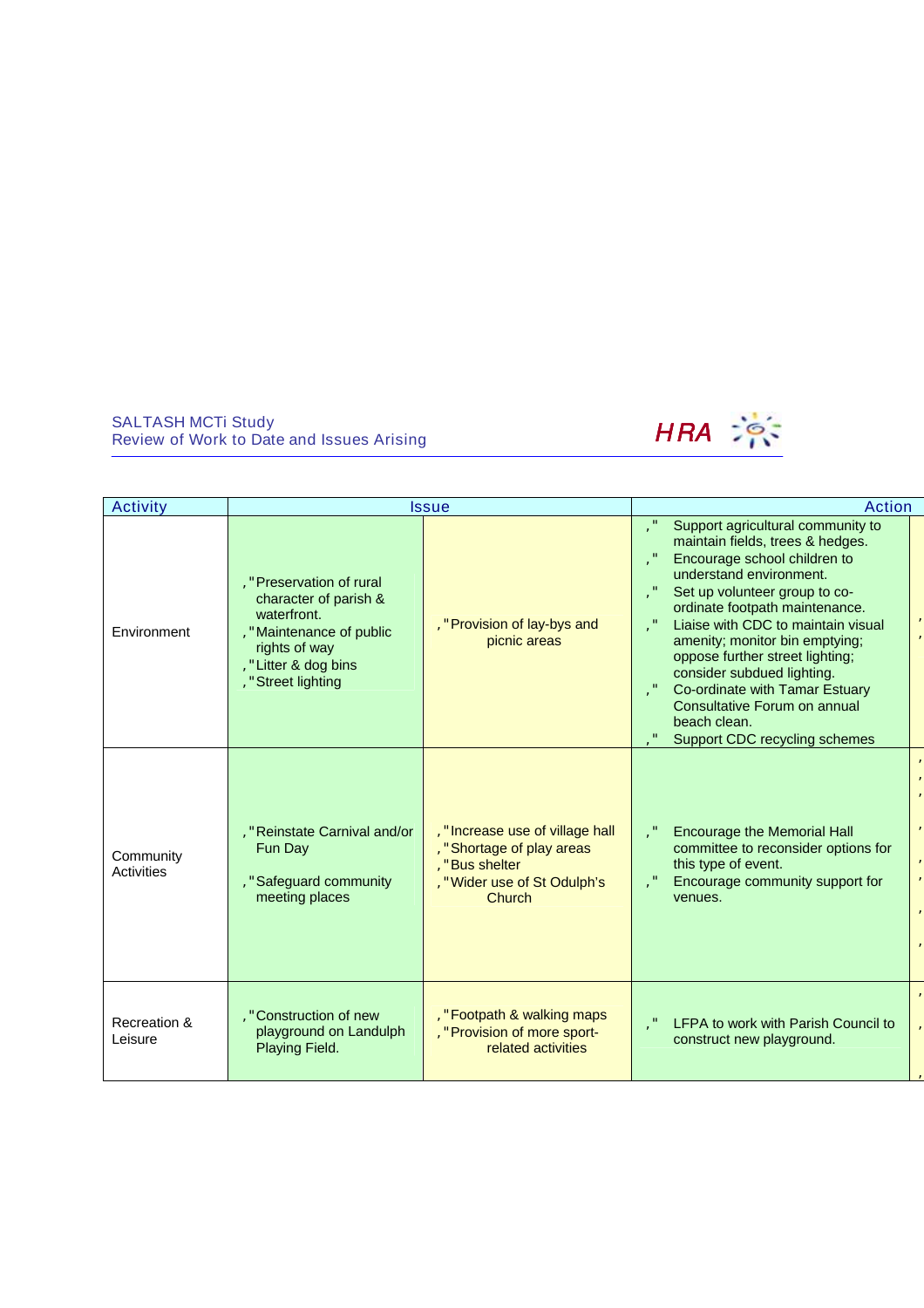

| <b>Activity</b>                    |                                                                                   | <b>Issue</b>                                                                                       | <b>Action</b>                                                                                                                                                                                                                                                           |
|------------------------------------|-----------------------------------------------------------------------------------|----------------------------------------------------------------------------------------------------|-------------------------------------------------------------------------------------------------------------------------------------------------------------------------------------------------------------------------------------------------------------------------|
| Communications                     | , "Improve<br>Communications                                                      | "Broadband Provision<br>, "Village Web Site                                                        | Regular newsletter; active website;<br><b>Parish Council Reporter</b>                                                                                                                                                                                                   |
| Health & Social<br><b>Services</b> | , " Local care, Memorial Hall<br>Surgery; St Barnabus<br>Hospital                 | . "Dental Care<br>," Care of the Elderly &<br><b>Disabled</b>                                      | Raise awareness of need for<br>transport volunteers<br>Offer strenuous support fro<br>continuation of weekly surgeries in<br>both venues.                                                                                                                               |
| Emergency<br>Services              | " Police Service Response<br>"First Responder Scheme<br>, "Neighbourhood Watch    | "Policing<br>, "Neighbourhood Watch                                                                | Work with Local Community Liaison<br><b>Officer</b><br>Investigate feasibility of setting up<br>FR scheme<br>Re-establish neighbourhood watch                                                                                                                           |
| <b>Local Services</b>              | "Use of mobile services<br>" Village shop<br>"Farm stalls<br>, " Allotment scheme | , "Improved Local Shopping                                                                         | Encourage use of existing local &<br>mobile services<br>Look into feasibility of creating &<br>running a shop<br>Support & encourage local farmers'<br>stalls and possible development of a<br>farmers' market<br>Explore possibility of setting up<br>allotment scheme |
| Education &<br>Lifelong Learning   | "Nursery Provision<br>, " Adult Education Classes                                 | "Pre-school & school buses<br>, "Out-of-hours activities<br>" Adult Education<br>, "Mobile Library | Look at possibility of nursery within<br>the parish<br>Investigate feasibility of extending<br>range of adult education classes<br>within the parish.                                                                                                                   |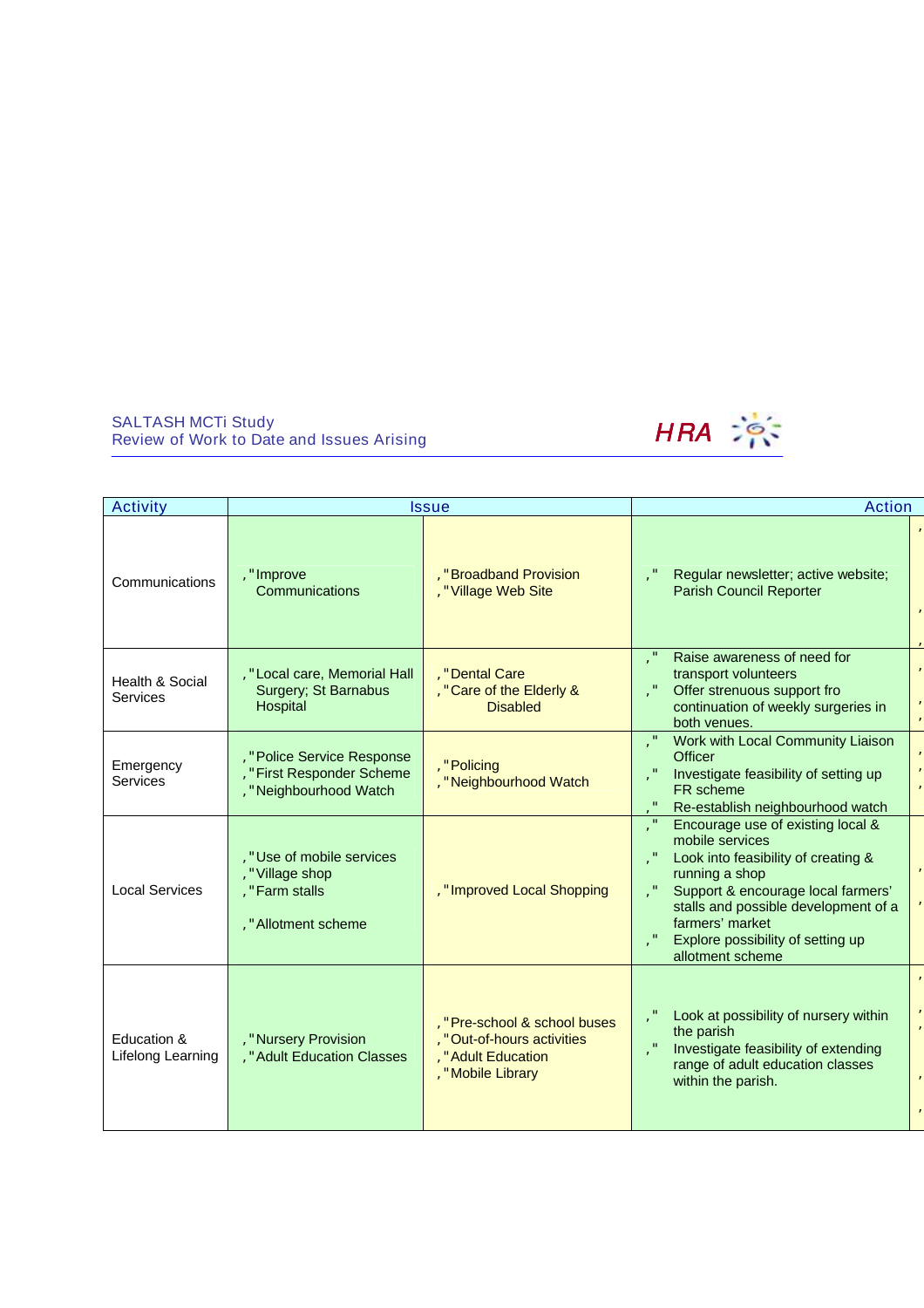

| Activity     | <i><b>Issue</b></i>                                          |                                    | Action                                                                                                                                                               |
|--------------|--------------------------------------------------------------|------------------------------------|----------------------------------------------------------------------------------------------------------------------------------------------------------------------|
| Young People | " After-school isolation and<br>lack of access to facilities | "Need for more local<br>activities | Include young people in as many<br>activities/events as possible.<br>Consider opportunities to develop<br>facilities such as basketball hoop<br>and skateboard ramp. |

## PARISH OF ST GERMAN'S

The Parish Plan is not yet available, but the following "wish list" of projects has been taken from the results of

- Ü"Bus shelter for children waiting for school bus
- Ü"Tearoom by the Station
- Ü" Information/computer technology/cyber cafe
- U" New community Centre
- Ü"Village Centre car park
- Ü"Composting scheme
- Ü"Recycling bins in village
- Ü"Youth cafe/drop in centre
- Ü"Skate board/other recreations/BMX track
- $U$ " Community hosting for visitors
- Ü"Cyber cafe/drop in training centre
- Ü"Value added employment
- Ü"Cafe/heritage/community facility
- Ü"Need for younger people to become involved
- Ü"Sporting facilities
- Ü"Cottage industries
- Ü"Church toilets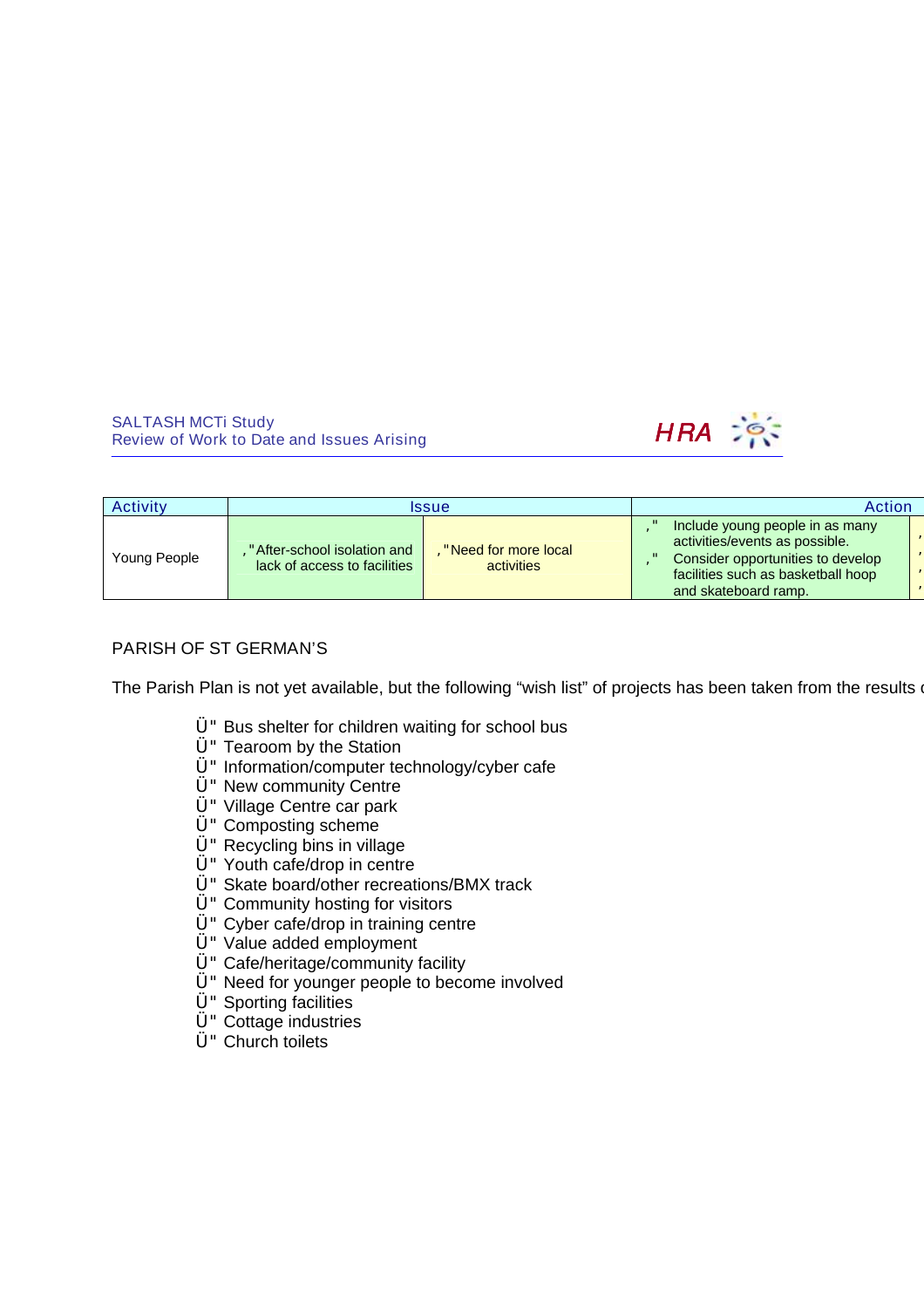

# SECTION 3: ANALYSIS – KEY POINTS FOR FURTHER CONSIDERATI

1. Wishes of Gateway to Cornwall communities re development of Tourism

Gateway to Cornwall (GtC) has identified that a major driver for the Saltash area may be the develop increase in the number of visitors to the area. However, the GtC health checks and Parish Plans for identify that the local residents want to do anything about the lack of tourists. There is a "doesn't rea comments and, as you will see from the parish plans, these are very ambivalent about increasing vistors or developing the visitors of the parish plans, these are very ambivalent about increasing visitors or developing the economy to any significant degree. The first step, therefore in a strategy based on the development have to be a clear decision by the communities as to whether or not they wish to bring more visitors believed by the consultants that there are initiatives that could be put in place and would attract support from the public-section of public-section of public-section of the public-section of public-section of public-sect organisations, such initiatives do come at a price in terms of potential congestion, impact on the environment, infrastructure [housing, schools and so on].

If it is decided by the communities that they do wish to take action to increase visitor numbers whilst distinctiveness of the area, this is well-supported by the economic, tourism and transport strategies f the IADP for Saltash. Taking such action would also, it is believed, assist in enhancing the distinctiven establish PL12 as a vital area in its own right and obviate the threat of becoming a dormitory of Plym

# 2. Sports and Leisure/Visitors

A considerable amount of work has already been carried out in Saltash, for example: a new jetty and landing and storage facilities. Improvements have been made to the town centre, in particular, The Guilding designed by local artists with input from schools and community groups. A major project for the town Millennium project which has created a waterside park on the site of an old landfill site. The park has football and hockey pitch, BMX and skateboard park, changing facilities, walkways and cycleways.

The issues remaining centre around two aspects:

Ü"The lack of outdoor sporting and leisure opportunities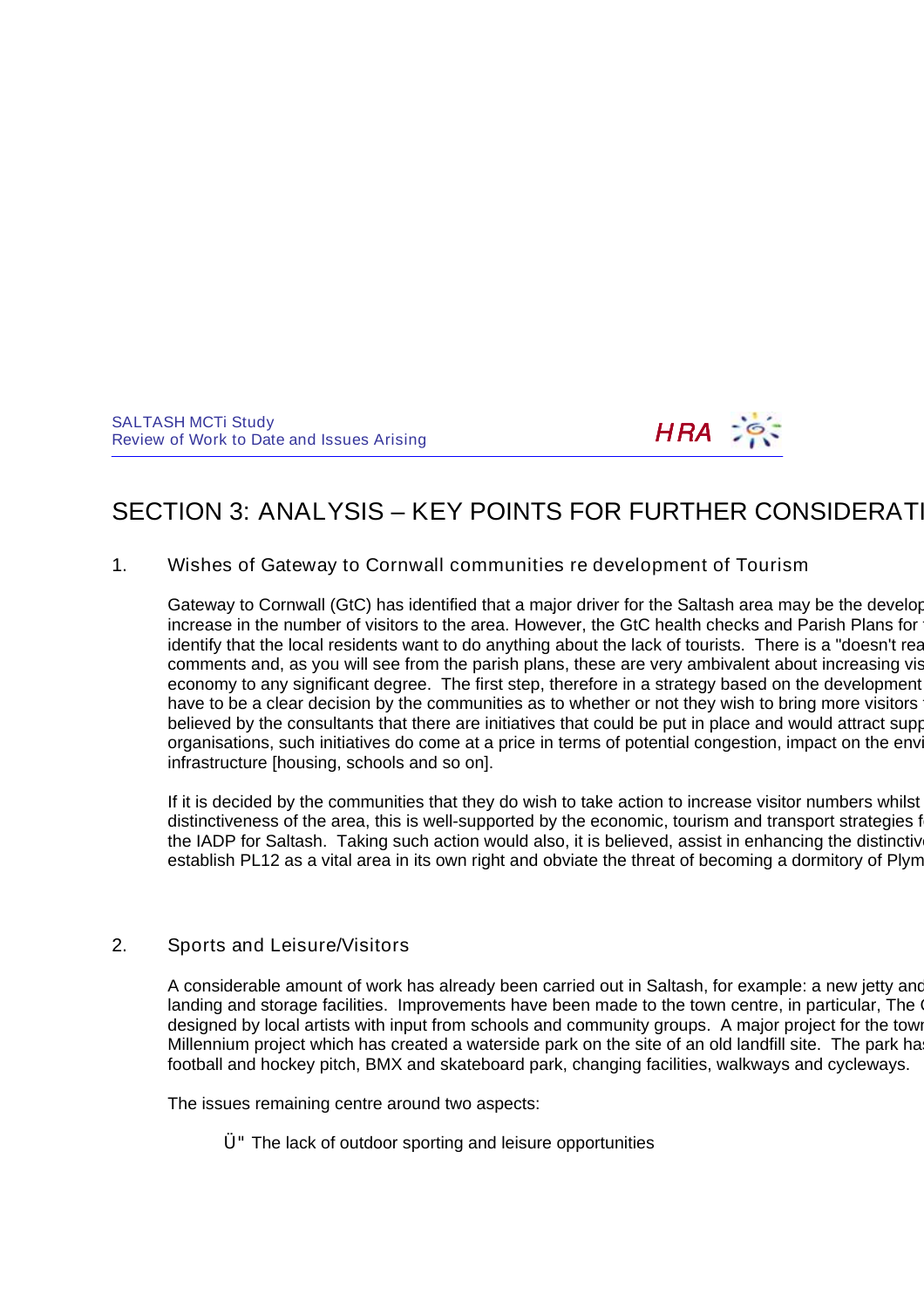

Ü"Poor quality and inadequate supply of community-based sports facilities

Sports and leisure activities are very closely linked with visitor numbers as well as the aspirations of Were the community to develop outdoor sports and leisure activities such as horse riding, cycling, ro accompanied and unaccompanied walking, coupled with marketing and some improved facilities the would increase the number of visitors and, at the same time, provide the community with additional amenginal

As noted in the health check documents, there is scope here to attractive private-sector investment into the area. Commercial businesses could be interested in the provision of all of the activities mentioned above and  $\epsilon$ enterprises such as cycle hire, retailing of sports equipment, scuba diving training facility and so on. the public-sector to invest in the establishment/upgrading of nature trails, cycle paths, and information subsequent marketing to potential private-sector investors as well as visitors.

It may be that partnership between public- and private-sector investors could result in "profit sharing" into providing new community facilities and upgrading existing facilities. This would assist those clubs struggling with no or inadequate facilities as well as extending the range of facilities available to local clubs.

In the case of the football fields, there is a case for action, as the Saltash area is short of three football guidelines: this is identified in the health check.

At the present time, the health check notes that many people are traveling to Plymouth, Liskeard and better facilities. Securing/improving of local facilities would, therefore, contribute not only to economic strategies, but would also contribute to environmental and transport strategies by reducing the numb local residents in accessing non-local facilities. This applies equally to the parishes, which also highl and leisure facilities.

In summary, it is believed that there is potentially significant synergy between sports and leisure and Saltash communities. There could be great benefit to the local communities in terms of increasing the saltable to them but there are also risks.

Increased number of visitors [and residents] taking part in outdoor sports could have an adverse env terms of noise, congestion and damage to the countryside. Concern was raised in the SWOT analyst from water sports and excessive traffic growth were seen as threats to the environment.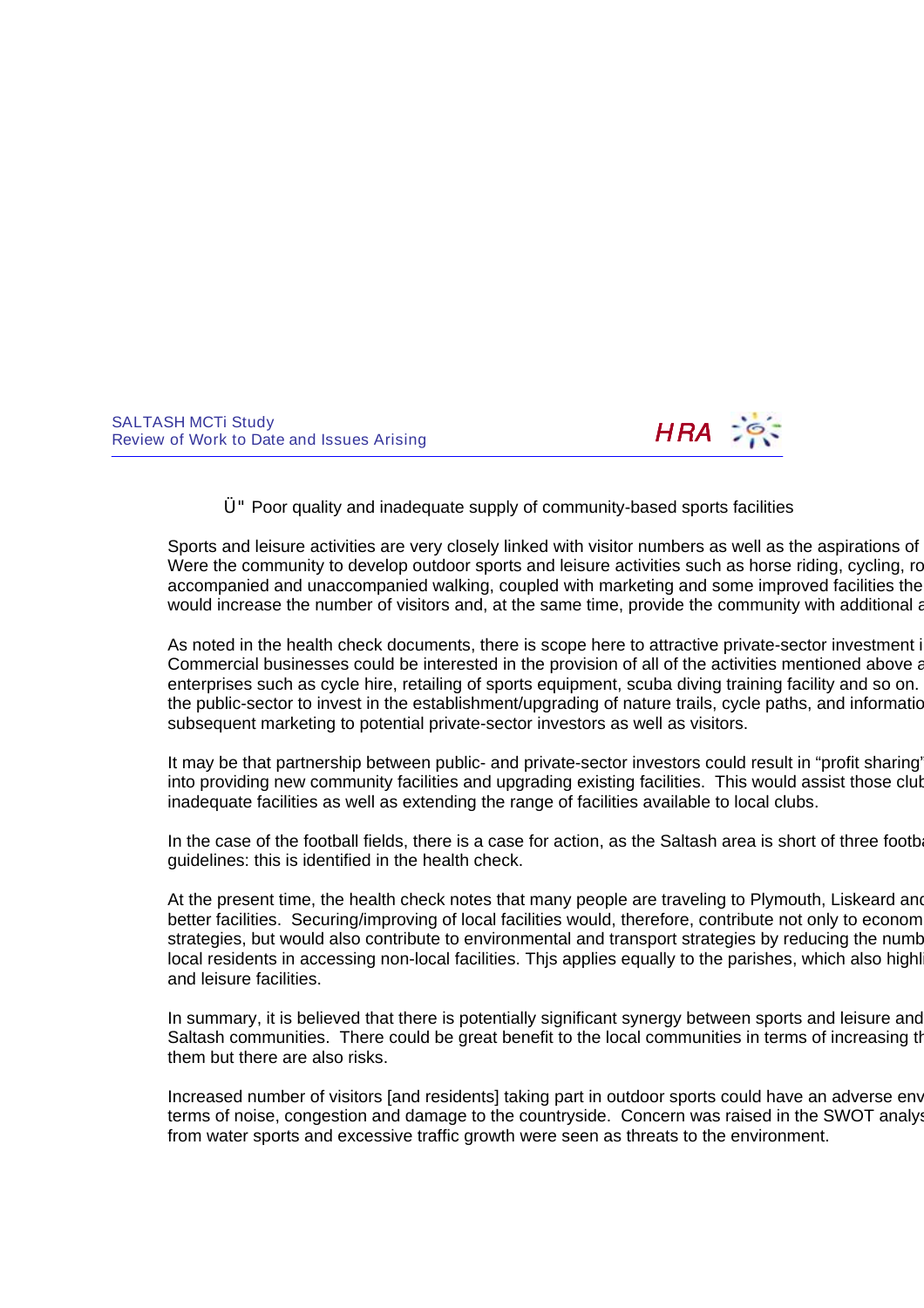

As mentioned at the beginning, the health check does not make it clear whether or not the local com visitor numbers and that must be established before taking the issue further.

# 3. Distinctiveness/Heritage

Great emphasis is placed on the distinctiveness of the Saltash area related primarily to the outstanding country location on the Tamar Estuary and the local heritage: the principal example being the connections w 2006 will mark the bi-centennial of the birth of Isambard Kingdom Brunel, which will provide an opportunity on local heritage. This would fit with both the Cornwall and South East Cornwall Tourism Strategies where emphasis on maintaining and promoting the distinctiveness and the heritage of the area.

Promoting the distinctiveness of the outstanding countryside links well with the development of an out leisure economy – with particular linkages to the Tamar Valley Area of Outstanding Natural Beauty and opportunities for the Tamar Valley Area of Outstanding Natural Beauty and opportunities for the Tamar School and School promotion of activities within the AONB between GtC and Tamar Community Futures.

Organised rambling on dedicated – and well signed – pathways would open up the beauty of the count with sympathetic management need not cause any adverse impact.

From the information available, there would seem to be a good supply of good-quality restaurants in with the improvements carried out to the waterfront and town centre, this could provide the basis of a characteristic of the area. Perhaps a marketing campaign within 'A Taste of Cornwall', would additionally the waterfront area and town centre restaurants.

#### 4. Retail

The IADP report states that there are 124 units in Saltash Town Centre of which 59% is retail, 35% s The health check states that 6 units are charity shops, which represents around 5% of the 124 units: reduce the 59% to 54%. The figures used are based on 1999 data and no breakdown is available on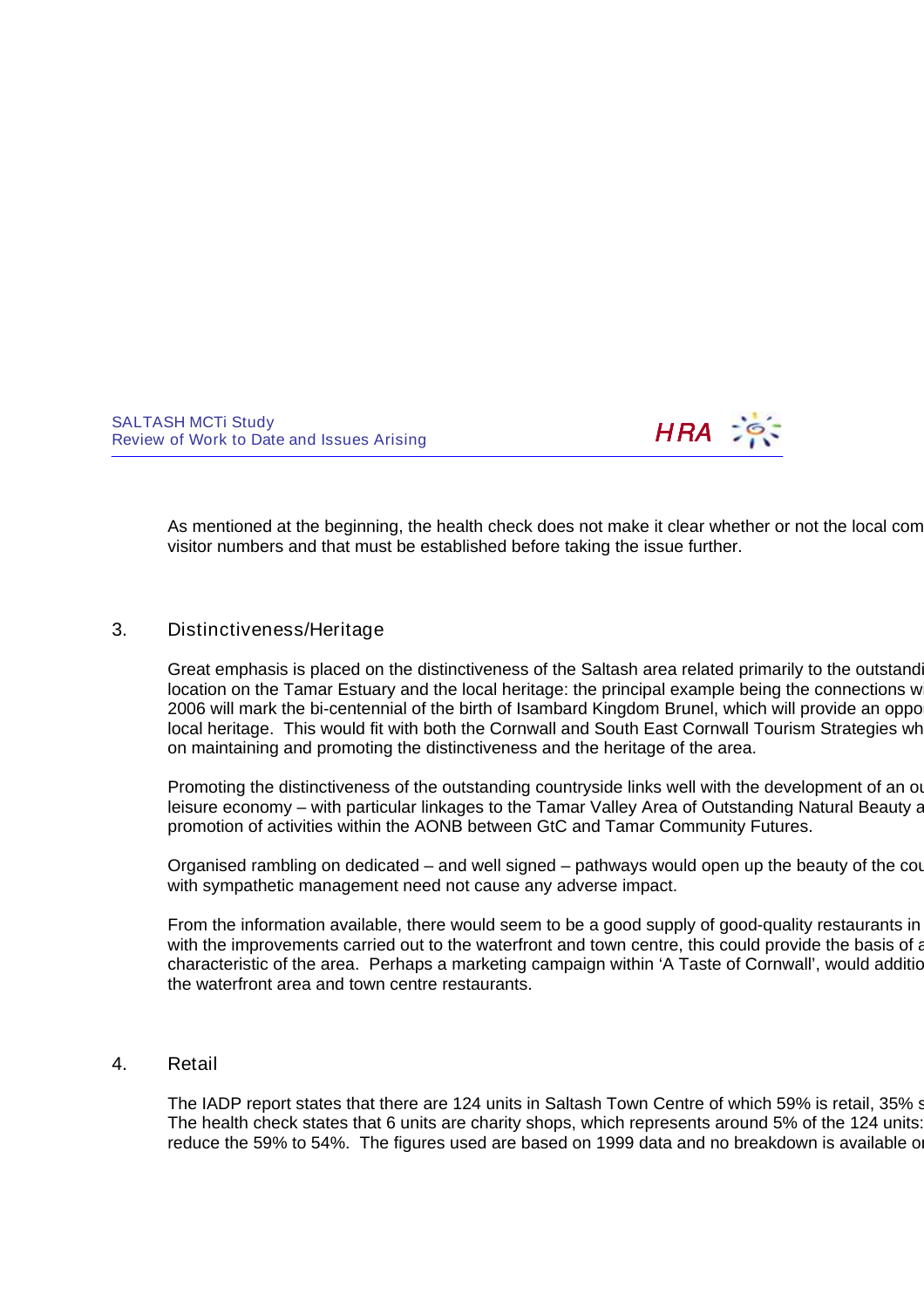

[convenience/comparison]. Assuming the figures to be relatively unchanged, this would mean that ju are either convenience or comparison stores: this would seem to be quite a low percentage of true re

There may be little opportunity to promote Saltash as a retail centre with Plymouth so close and there not unexpected - resistance from the shopkeepers to pulling down the front of their shops to rebuild them in a more traditional them in a more traditional them in a more traditional them in a more traditional them in a mor format. A continued 'Shop Bright' grants (and loans) initiative may be more appropriate, to encourage maintain and improve shop fronts.

However, given the location, the nature of the surrounding countryside, the strengths may lie in deve Driving forward outdoor activities could have the potential to attract private sector investment not only themselves but in specialised retail outlets selling equipment and clothing for horse riding, water sports, cycling and so on. The creation of such a "cluster" would have the benefits of diversifying the retail offer; reducing vacantle of retail to service units and assist in attracting further visitors.

This would fit well with the Saltash Regeneration Study Objective 1, where retail improvements and diversion were identified as key objectives.

The combination of the outdoor activities and a supporting retail cluster could have the potential to let as those interested in horse riding, cycling, walking and scuba diving are likely to undertake such activities autumn as well as summer.

Improvement to the retail offer would be most effective if linked to improvements to the layout and signage with Saltash town centre. Whilst it may not be possible in the short to medium to improve the town centre layout or square, visitors and residents could be encouraged to explore the town, and retail units in less acces distinctive visual feature such as a Murals trail linked to the town's heritage trail.

## 5. Economy

The Saltash area is not characterised by deprivation: its wards are amongst the least deprived in Co low; in September 2001,134 unemployed claimants were recorded in Saltash [approximately three-q men]. Qualification levels are higher than those for Cornwall, but lower than those for the South West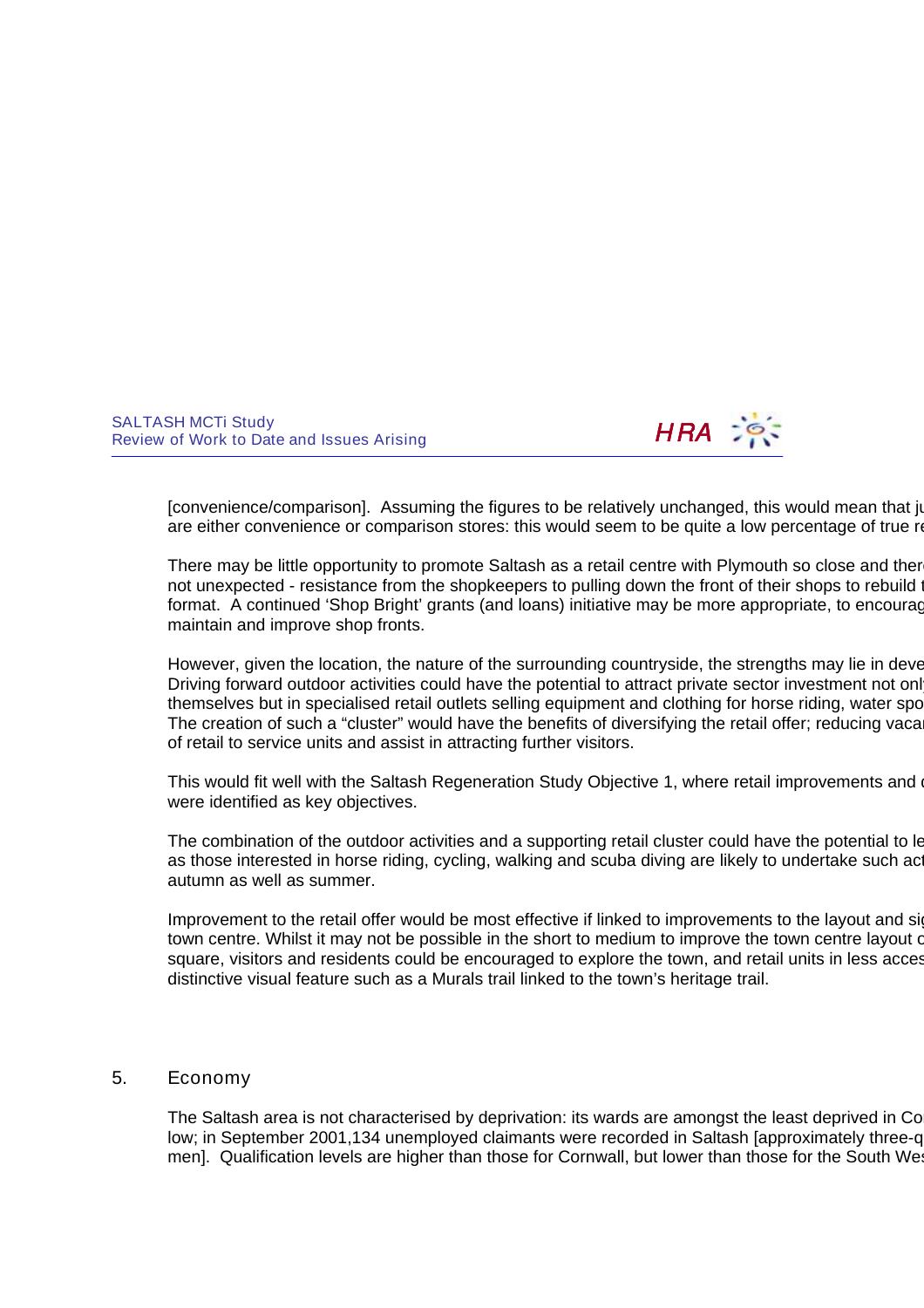

One ward, Essa, shows poor literacy and numeracy levels [below the national average] other wards national average.

The IADP records 441 businesses in Saltash, 38% of which are in the distribution, hotels and restaurants and restaurants sector. The strong representation in the banking, finance and insurance sector with 20% of the business stock. industrial land spread over six estates including Broadmoor Farm. The only information available on that on Broadmoor Farm.

The Gateway to Cornwall Opportunities for PL12 Community identifies the attraction of more mediun key action. Our information, too, is that Broadmoor Farm estate is earmarked for start up and expansion of local business

Given the low unemployment level in the area, there is not an available labour pool to attract inward Businesses locating to the area are likely to bring employees with them. There may be scope, howe commuting to Plymouth to gain employment in new businesses locating to the area.

The attraction of new businesses, therefore, could be a double-edged sword in that whilst providing local employment opportunities, they could also bring about a "reverse commuting" where people from Plymouth will tra That would result in greater vehicle traffic congestion and possibly put a strain on local public transport.

This would apply also to the Gateway's identified action of "continue to lobby for the use of Broadmo area for industrial development for new medium and large businesses". In the case of large busines headquarter facilities] they often bring staff with them from different parts of the UK resulting in a der housing that may not be capable of being met.

It would seem from the information provided that the number of additional houses that can be built in existing planning approvals and that the need is for affordable housing and supported housing for dis information on the need for affordable housing in the area should be obtained.

From the limited parishes information available, there may be resistance to any business developme type workshops] that impinges on their immediate surroundings.

Overall, it would seem that further investigation should be carried out into the availability of vacant in premises before developing proposals for the attraction of medium-sized or large businesses to the a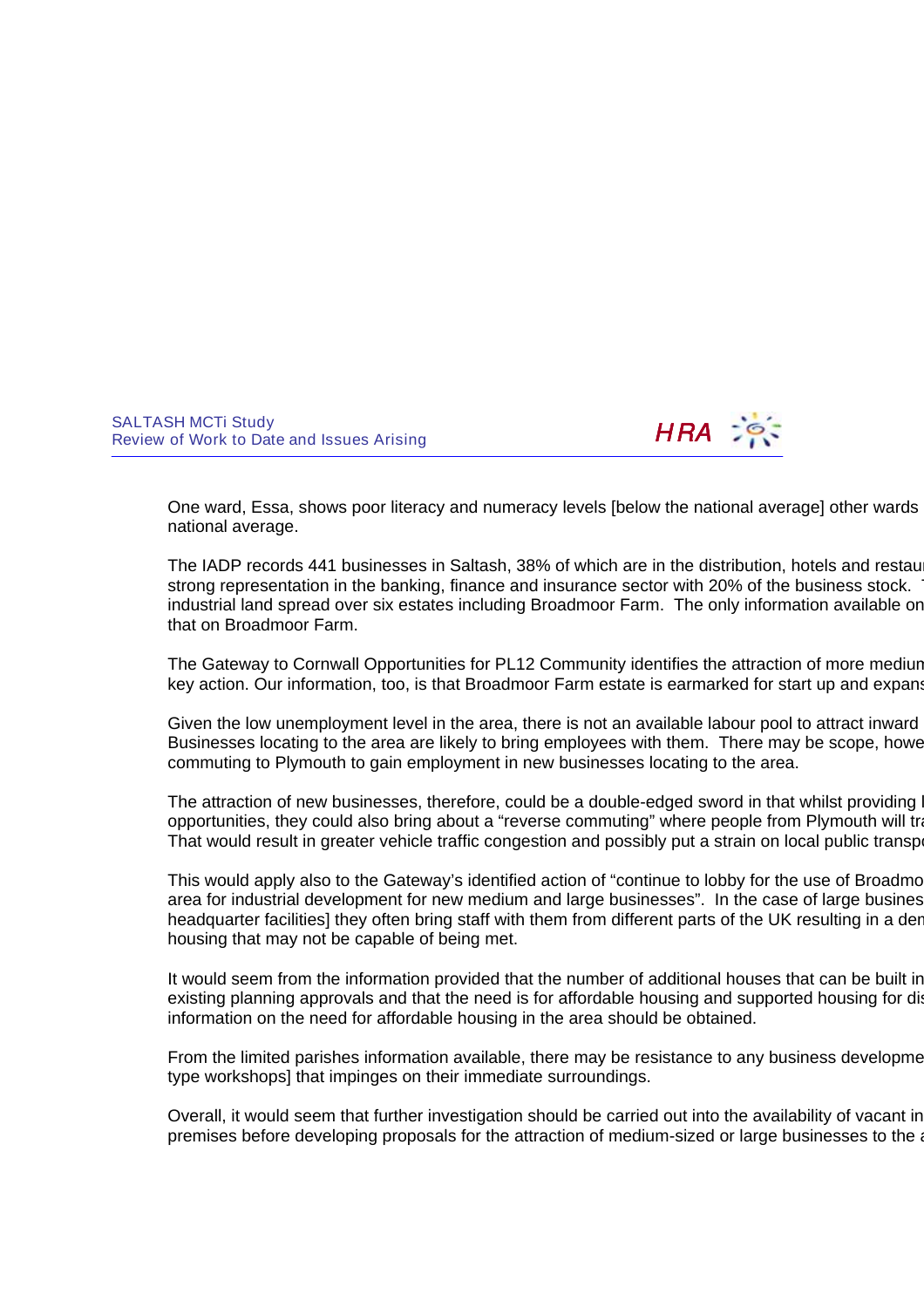

having large businesses locate to the area should be established in terms of the demands it may put schools and housing.

The attraction of increased numbers of visitors would boost the economy of the area but, given the limited opportunities for the limited opportunities for area for the limited opportunities for all the limited opportunitie increasing visitor accommodation in the area, this is likely to be limited to the attraction of day [or event] or staying in Plymouth or traveling from Plymouth into Cornwall.

#### 6. Environment

The environment was not covered by a health check but a SWOT analysis was provided. The main the health check related to the poor visual quality of Fore Street, traffic congestion, noise pollution from small number of access points to the river. The other concern expressed was the creeping absorption suburban area. Parishes are keen to preserve and enhance their environment.

The introduction of outdoor sports and leisure activities and the attraction of additional retail offer wo the traffic congestion and the noise pollution, but could provide an impetus for physical enhancement improved traffic layout to ease congestion.

Gateway to Cornwall's opportunities included the redevelopment of Fore Street, which would fit with retail offer (see also Comment 4: Retail). Gateway to Cornwall also recommends the finding of a mix Station in order to minimise the possibility of a visual environmental blight.

All of those issues, together with increased public transport links, fit well within the Rural Economic S Isles of Scilly. Several of the key priorities are particularly applicable.

### 7. Transport and Accessibility

Gateway to Cornwall identifies a full list of possible actions that could be taken to reduce congestion accessibility to, and within, the town. It is also noted that being included in the Plymouth Urban Area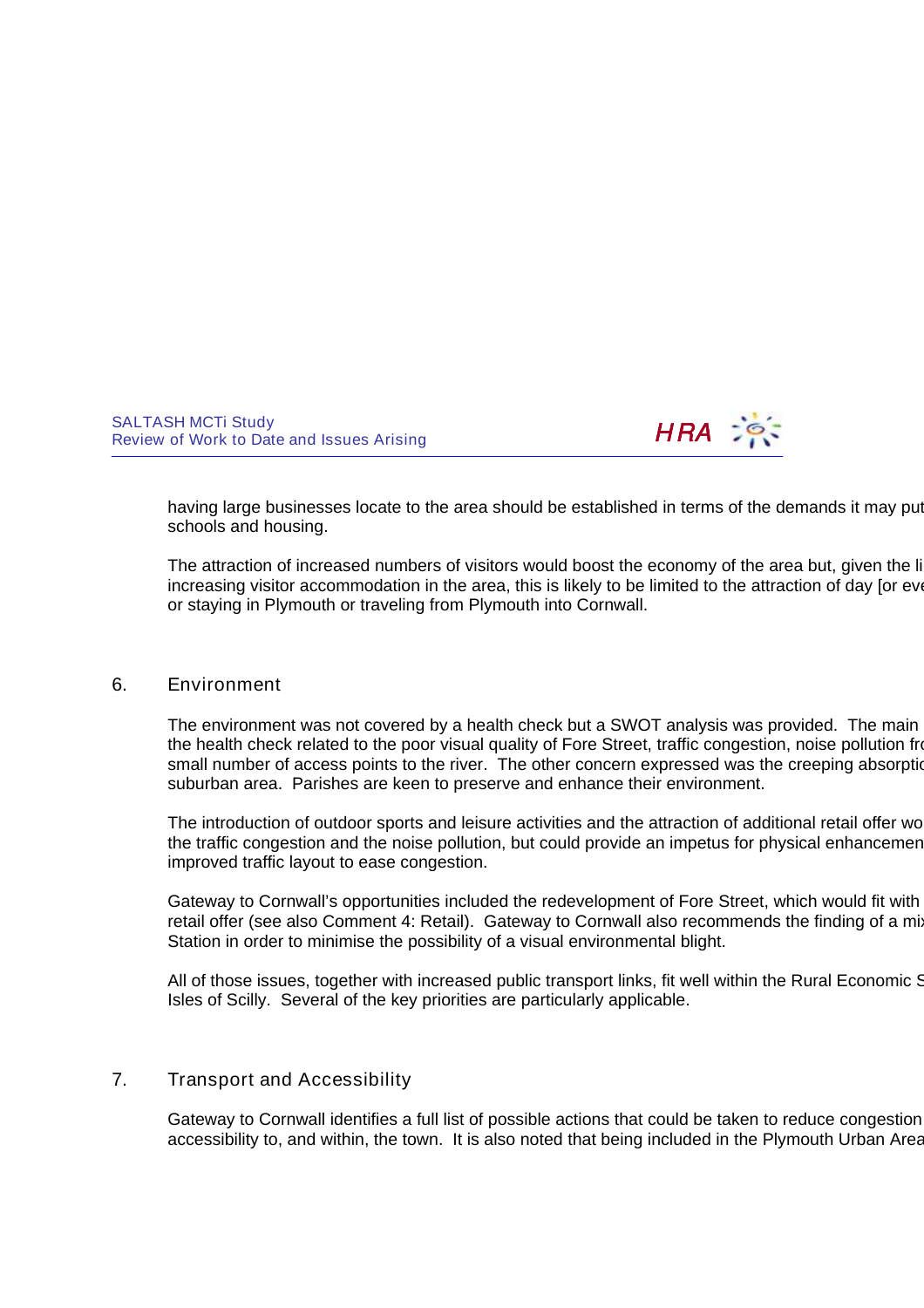

development grants targeted at the PUAs. That could bring its own issues in terms of loss of identity for some forms of assistance for more rural communities.

Once again, increasing the number of visitors to the area will increase the amount of traffic on the roads. the documents it would appear that one of the main issues for the Saltash area is the amount of com-More than half of the working population of the area commutes to Plymouth each day and over 40% by people traveling from other areas into Saltash.

We understand that a study re a ferry service between Saltash and Plymouth is currently being under alleviate congestion at key times and provide an additional attraction for visitors to Saltash.

It is interesting to note that unlike many Parish Plans, the two Parishes for this study do not highlight transport as an issue for their parishes – rather they are concerned about speeding and road safety.

### 8. Health and Social Services

There are some issues identified in the Health Check and "Gateway to Cornwall" which don't seem to of any specific actions.

The Saltash area has a higher suicide rate than that for England and the South West Region. It is not no social or recreational facilities for people with mental health problems. It would be worth exploring connection between those two issues and identifying whether there are any particularly vulnerable g people, the elderly, those living alone. Not enough is known to reach any conclusion as to why the s whether the lack of facilities for those with mental health problems is an associated or separate issue.

The documents provided state that there is a growing number of retired people in the area and an in people in the oldest age groups. Very little is mentioned in terms of action other than the PCT's laur service for the elderly [in line with County strategy]: however, the health check notes that "there is a due to lack of funding resources". The health check also notes that there are no mobile health services no evidence is given as to whether there is any demand – other than statements that people, particularly, the elderly, without elderly, and the elderly, without the elderly, without the elderly, without the elderly, withou access to cars have difficulty in accessing many of the hospitals, clinics and surgeries. This may be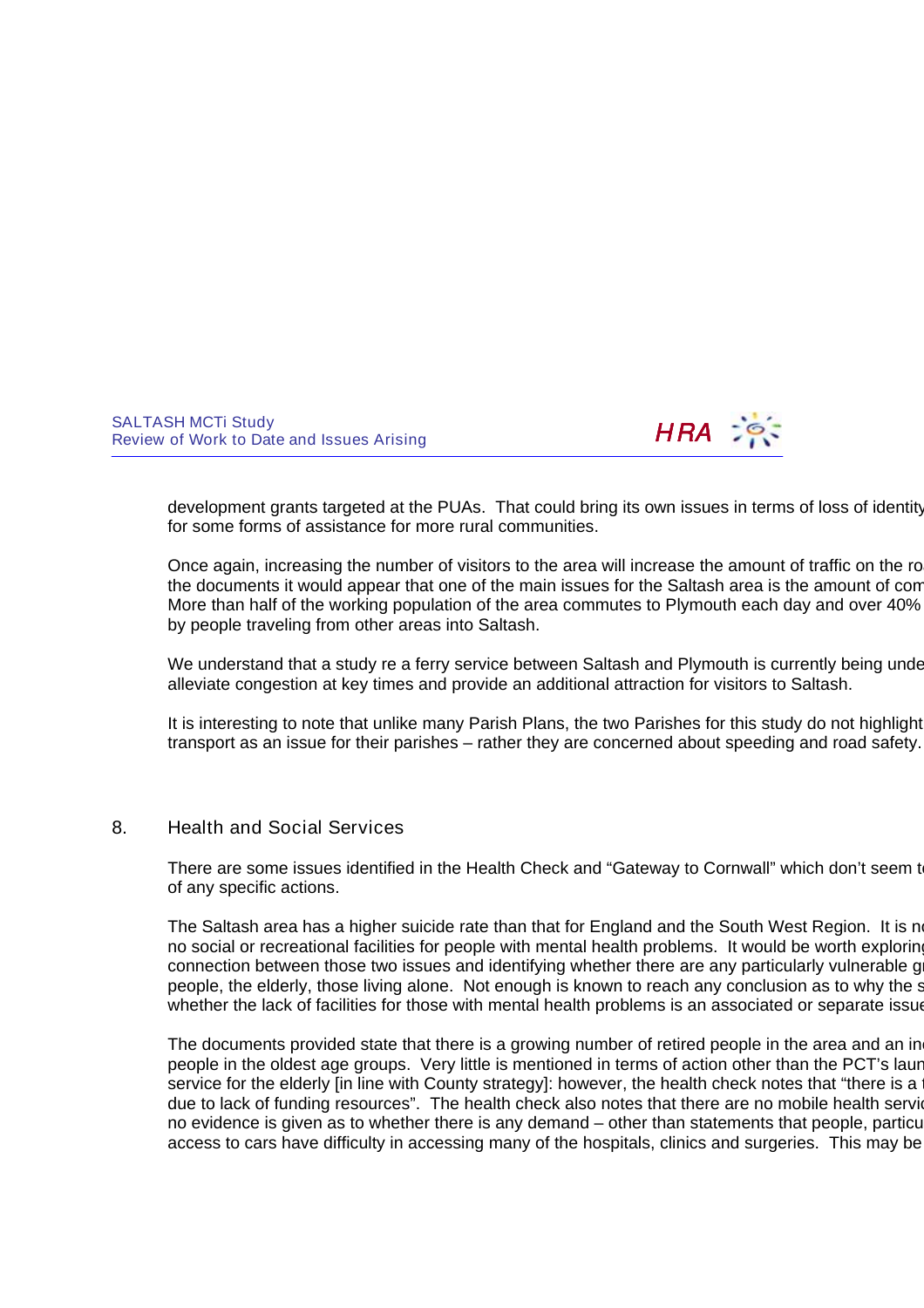

more holistic way by considering the needs of the elderly, the increase in demand for facilities, improvement transport and demand for mobile health units.

The SWOT analysis and the Parish Plans identify a problem with lack of facilities for young people a abuse - particularly among young people - resulting in anti-social behaviour and damage to property. actions identified by "Gateway to Cornwall" is "engagement of youth service/sports club to work position The extent of the problem is not quantified but seems to be a growing issue. An attempt to quantify  $\overline{a}$ the problem with the local police, coupled with a drive to educate both the owners of licensed premises themselves. If the young people involved are 18 and over it is unlikely that the provision of a youth or [proposed in Parish Plan] will alleviate the problem. On the other hand, if they are under-age drinker appropriate alternative activity may help. The problem is at its worst on Fridays and Saturdays: Pilla that the lack of social activities there can "lead to rowdy behaviour and vandalism".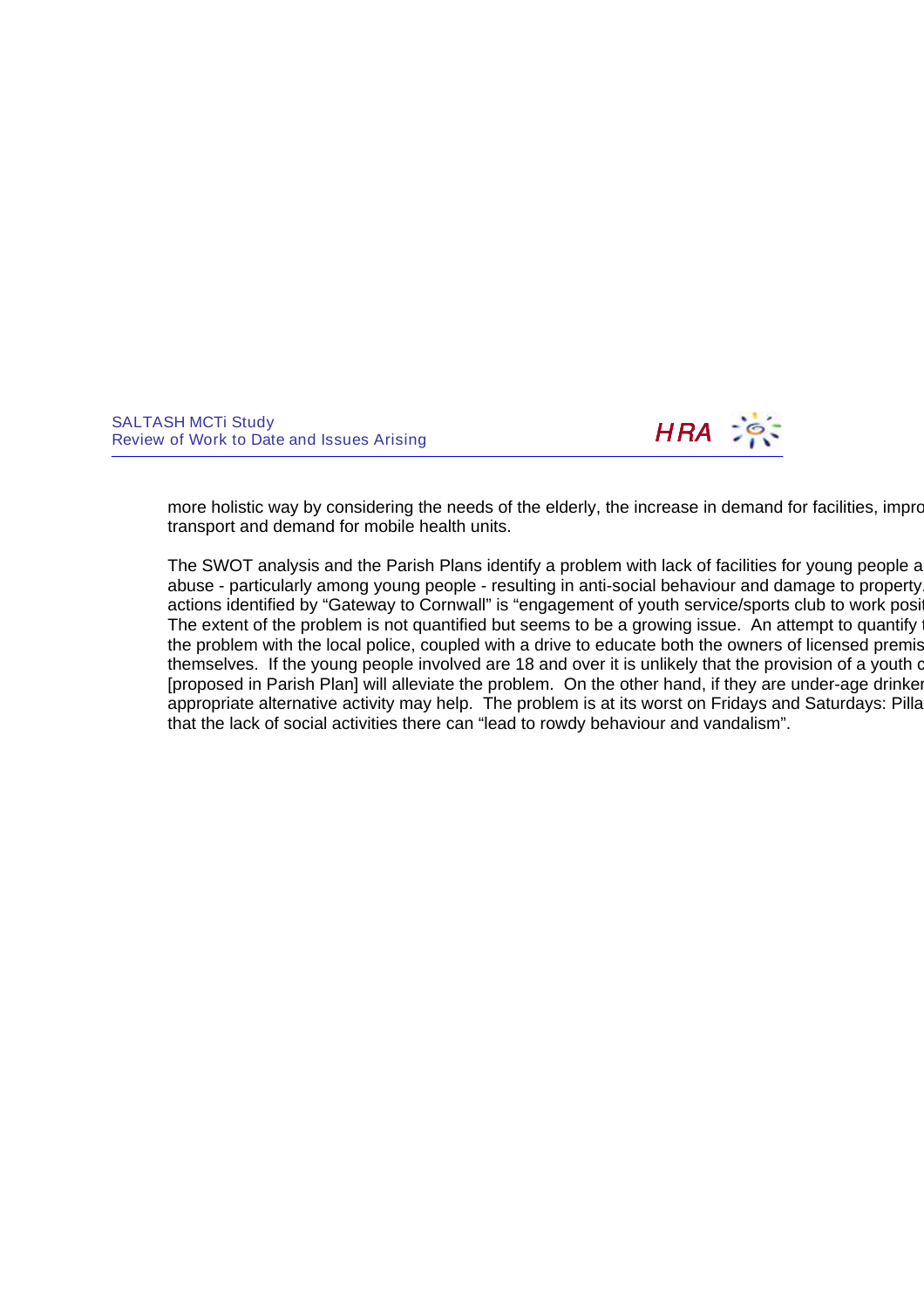

# SECTION 4: GAPS IN INFORMATION

A considerable amount of work would seem to have been carried out by GtC. However, there remain Healthcheck information and there are also gaps in strategy areas, where strategic documents may gauge what agencies plan in theme areas.

## 1. Views of Local Residents

In carrying out the Review, the consultants note that the main issue seemed to be:

Do the local residents want the area to change? Do they want increased visitors to the area?

Local consultations through focus groups, an event or a household survey would be useful in establi real commitment to altering the status quo.

No summary documents of local consultations were provided for this Review – from SRB process or issues, need and priorities for action. Are these available? Lack of facilities for young people is partic Healthchecks and Parish Plans – it would be useful therefore to carry out some survey of young peo and services needed.

### 2. Retail Offer

Information is available from 1999 on the amount of floorspace, vacant units and so on – nothing more information does not give detail on types of shops, or whether business is growing or declining. A sure together with a survey of shoppers' views on what is offered and what shoppers would like to see off out the retail picture and establish the way forward.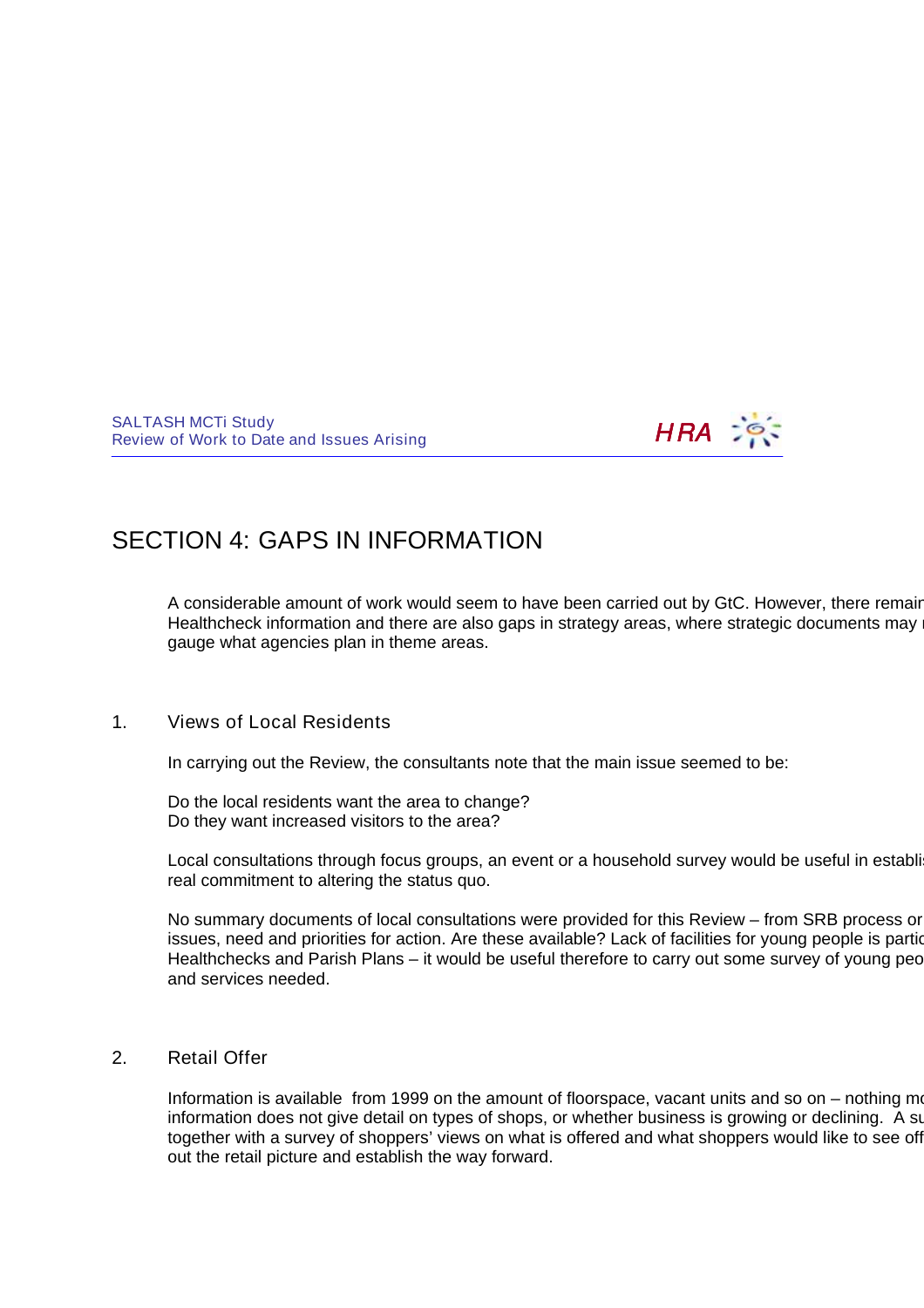

#### 3. Businesses

A comprehensive survey of business support needs and the vacant land and premises available for businesses would help establish what was achievable for business development for the area.

### 4. Skills and Learning

HRA has been able to find little information on skills and learning and none has been provided by Gt the low levels of unemployment in the area. Where there are significant levels of unemployment the more important. However, if businesses are to be attracted to the Saltash area, it would be useful to is in the local area. With little or no available labour pool it may be difficult to attract the mobile inward as they normally look for available labour coupled with customised training schemes for their particul people travel to Plymouth for employment, there may be an opportunity to attract businesses to the a alternative, local employment. On the other hand, it may be that a large number of those people live because they work in Plymouth but don't want to live there and would not, therefore, be interested in any event, in order to incorporate a Learning Plan into the GtC Community Strategic Plan, more infor and businesses future needs in terms of workforce skills should be obtained.

### 5. Health and Social Care

There seem to be several gaps in the information available on health and social care, particularly in  $\vert$ elderly, proposals to address both increasing numbers and increasing age of that group.

More information on the extent and nature of alcohol abuse would assist in identifying appropriate ad relation to under-age drinkers.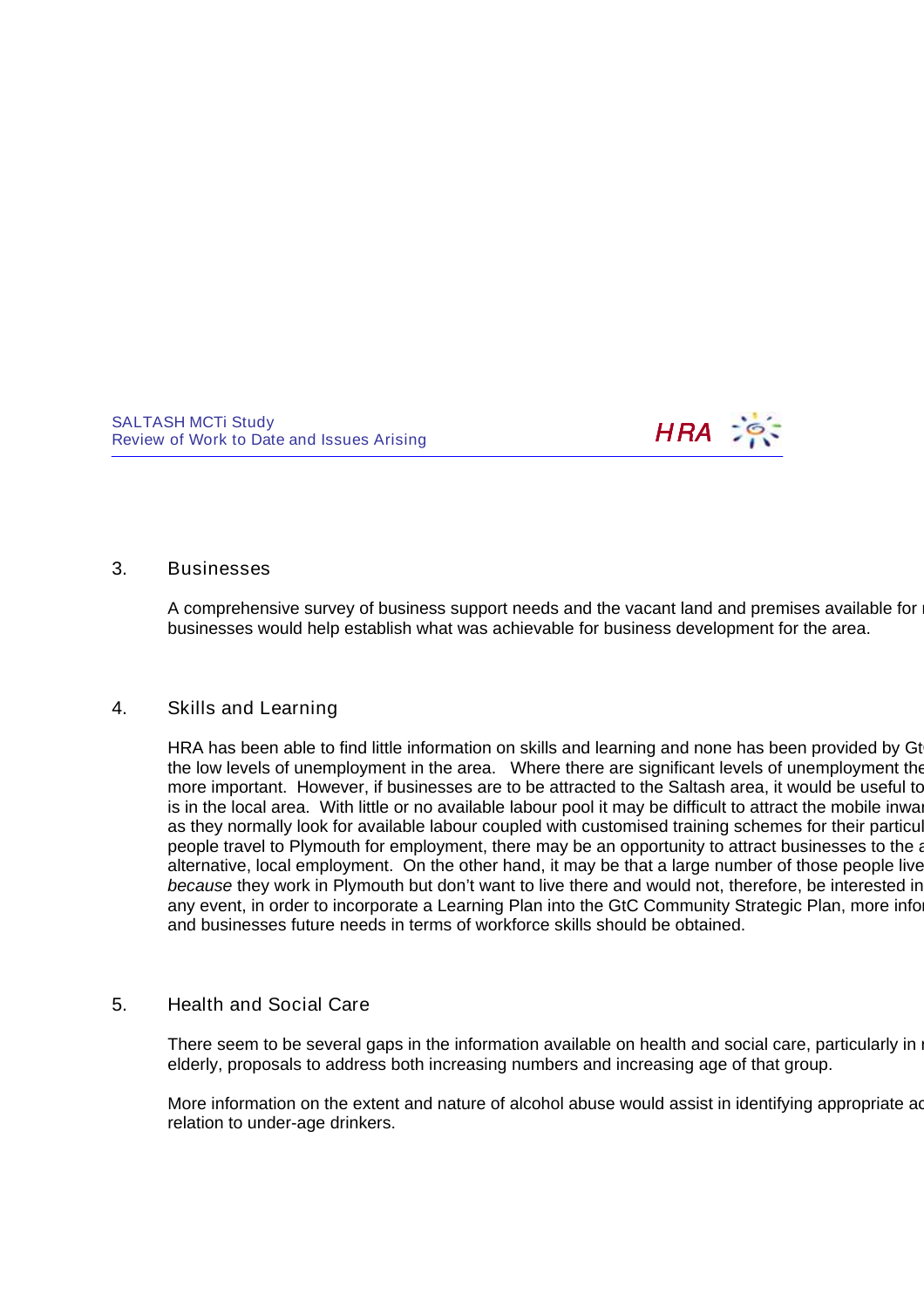

Looking at the needs of the elderly, transport links to medical facilities and demand for mobile health order to arrive at a holistic strategy for tackling these issues.

Because of the above-average suicide rate identified in the health check, coupled with the lack of facilities mental health problems, more information should be gathered to determine whether there are linkage any particularly vulnerable groups.

#### 6. Environment Strategies or Actions

The health checks did not cover the issue of the environment. The SWOT analysis and "Gateway to for P12 did list specific issues that require action: the majority of which related to usage and layout of environment. No strategies were provided to link with those issues and thus tie them in to the wider provided, for example, on Tamar Community Futures and the Tamar Valley AONB, although it is rec willingness to link with those initiatives. Waste management and Recycling Strategies were also mis mention was made of this issue other than to say the strategy laid down by Caradon District Council

#### 7. Culture and Arts

No specific strategies were provided, although there was mention of aspects of education, culture are the strategic documents looked at – see Education, Culture and Heritage Summary Table.

The main opportunities identified in the SWOT analysis are the provision of a multi-purpose events hall and the appointment and the appointment and the main approximate approximate approximate and the main the main the mai of a town manager. Other issues from the SWOT and many of those identified by Gateway to Corny people.

No evidence seems to be available to support those actions and it may be that a review of facilities and it need to be carried out as well as a review of relevant strategy from Caradon, Cornwall and Culture South We whether the opportunities/actions identified link in. It will also be necessary to ensure that those wider-GtC proposals on the environmental distinctiveness and heritage of the Saltash area.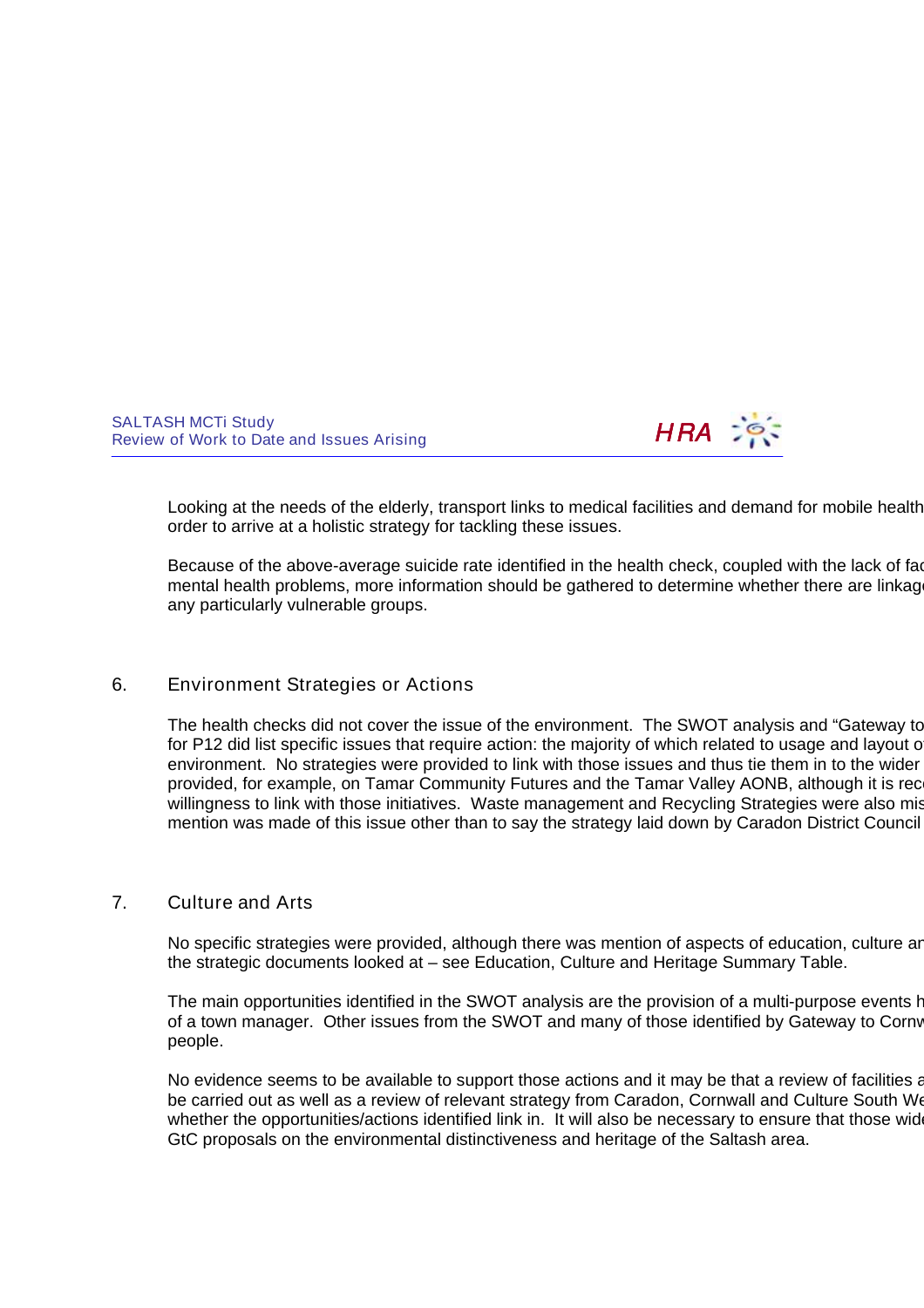

### 8. Other Strategy Documents

Strategy documents have not been obtained to date in the following key areas:

- Ü"Affordable Housing
- Ü" Health
- Ü"Social Care
- Ü"Early Years
- Ü" Environment
- Ü"Waste Management and Recycling
- Ü"Culture & Arts.

Hannah Reynolds Associates 28 February 2005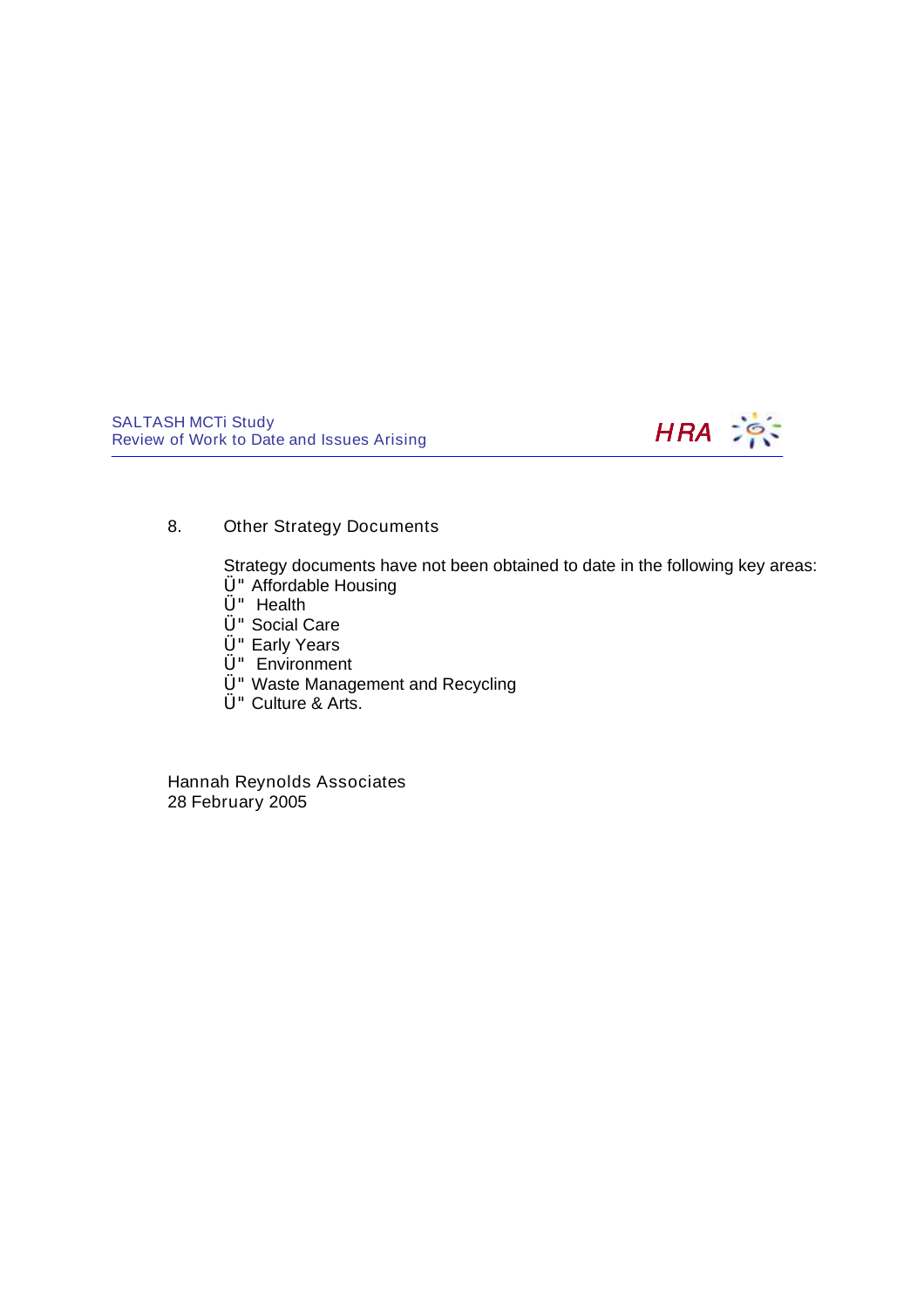

# REVIEW OF STRATEGY DOCUMENTS

HRA Consultants were asked by "Gateway to Cornwall" to prepare, as part of the MCTi Study, a review of relevant studies and strategies at the local, district and county levels. The documents to be reviewed were have been supplied by "Gateway to Cornwall", but due to the tight timescale for this element of the study, HRA has also sourced information from available websites. There remain significant gaps, particularly in respect of strategies for Affordable Housing, Health; Social Care; Early Years; Environment, Waste Management and Culture & Arts.

A brief summary of the heritage of Saltash is provided prior to the document review

Saltash Heritage

A thousand years ago there were many Saxon settlements in the rural area to the west of the modern town, notably the villages of Trematon and Burraton. Soon after the Conquest in 1066, the Normans built a motte-and-bailey castle in a commanding position 1.5 miles south-east of Trematon village.

Saltash was founded as a market town by the lord of Trematon Castle in the 12th century. The town was sited at a point where an ancient highway crossed the Tamar estuary by means of a ferry. By the end of that century Saltash had achieved borough status.

Saltash also developed as a port, the first to be established on the system of estuaries reaching far inland from Plymouth Sound. In consequence, the borough was entrusted with jurisdiction over all those waters, an arrangement that was challenged many times but was not terminated until 1901. Trade on the estuaries invigorated rural life in St Stephens and other adjoining parishes.

The town's strategic position and maritime interests led to its involvement in many important events, and produced some lively personalities.

During the Civil War, 1642-46, fighting took place in Saltash on several occasions, resulting in numerous fatalities (mostly on the Parliamentarian side) and the destruction of many buildings.

Saltash has produced many champion rowers, of whom Ann Glanville was the most famous. Between 1830 and 1850 at regattas all over England, she and her crews of Saltash women were seldom beaten in 4-oared gig races - even against male competitors.

The engineer-genius Isambard Kingdom Brunel chose Saltash as the site for a bridge, of unique design, to carry the railway in to Cornwall. The Royal Albert Bridge, Brunel's masterpiece completed in 1859 is undoubtedly the town's most famous feature.

In 1896 Captain Henry Jackson, commander of the R.N. Torpedo School aboard HMS Defiance stationed in the Lynher estuary off Wearde Quay, near Saltash, made a series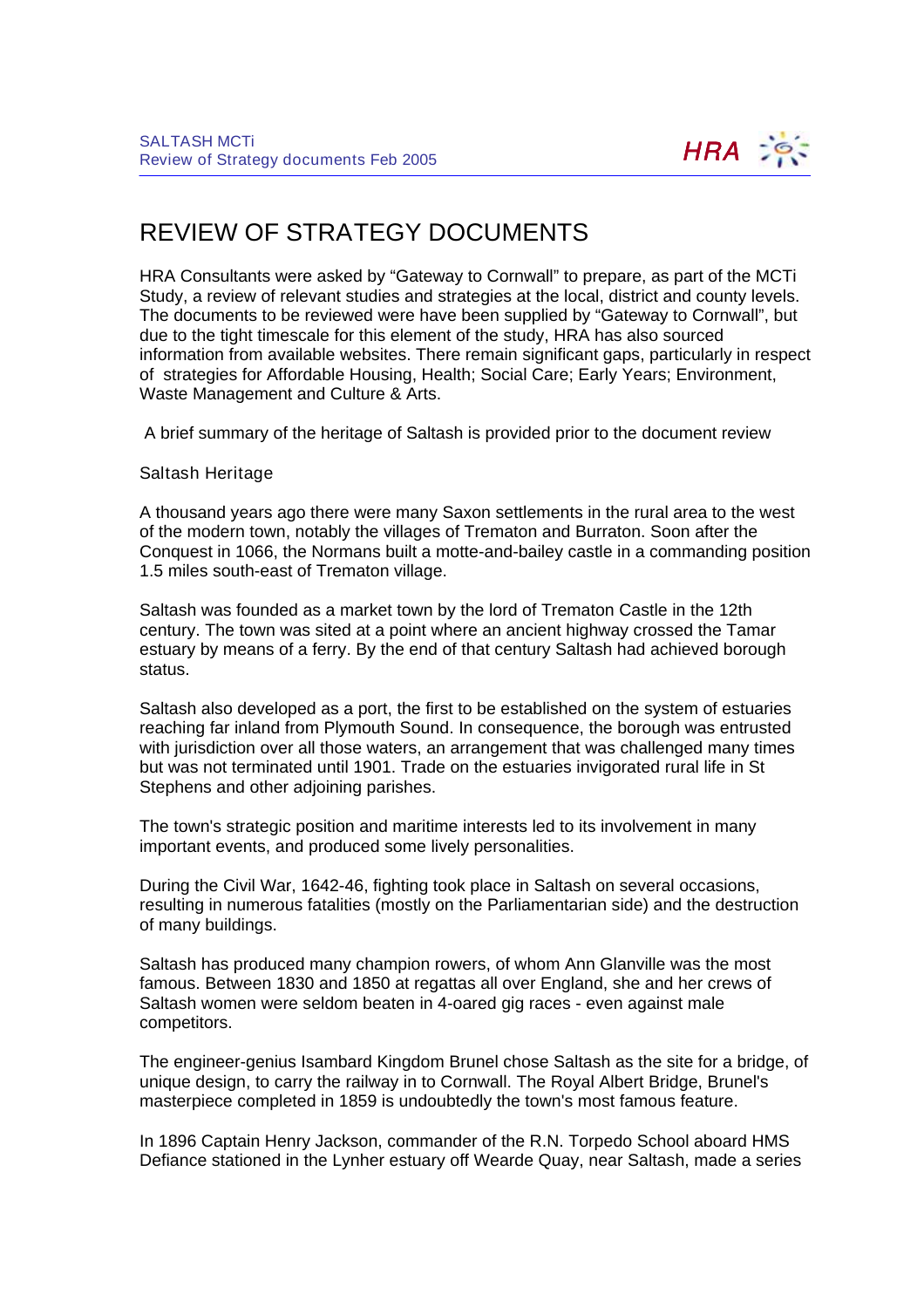of pioneering radio transmissions from the ship and so became the first Briton to use radio for practical communication.

### RELEVANT STRATEGIES

The strategies and studies reviewed here are:

### Local

The Saltash Regeneration Study Summary Saltash Integrated Area Development Plan [IADP] Study

#### Caradon

Supporting the Rural Economy – Punching Above Your Weight Regional Spatial Strategy Draft Caradon Leisure Strategy CDC Capital Strategy 2002 to 2007 Air Quality Progress Report, CDC

#### **Cornwall**

Cornwall Structure Plan 2004 Economic Forum Rural Economic Strategy Cornwall Tourism Forum, Final Draft Action Plan South East Cornwall Tourism Strategy 2001-2006 The Sport Economy in Cornwall and the Isles of Scilly Cornwall Land Transport Plan 2001-2006

The main relevant strategic objectives from the documents are summarised below:

### [A] LOCAL

1 The Saltash Regeneration Study Summary

This document was prepared by Atlantic Consultants on behalf of Caradon District Council, in partnership with Saltash Town Council and Saltash Partnership. It should be noted that the document was provided in draft format and it is not known whether the key objectives listed have been adopted by the community.

Objective 1. Bringing vitality and spending to the town centre and waterfront through environmental improvements, retail improvements, diversification of uses, improvements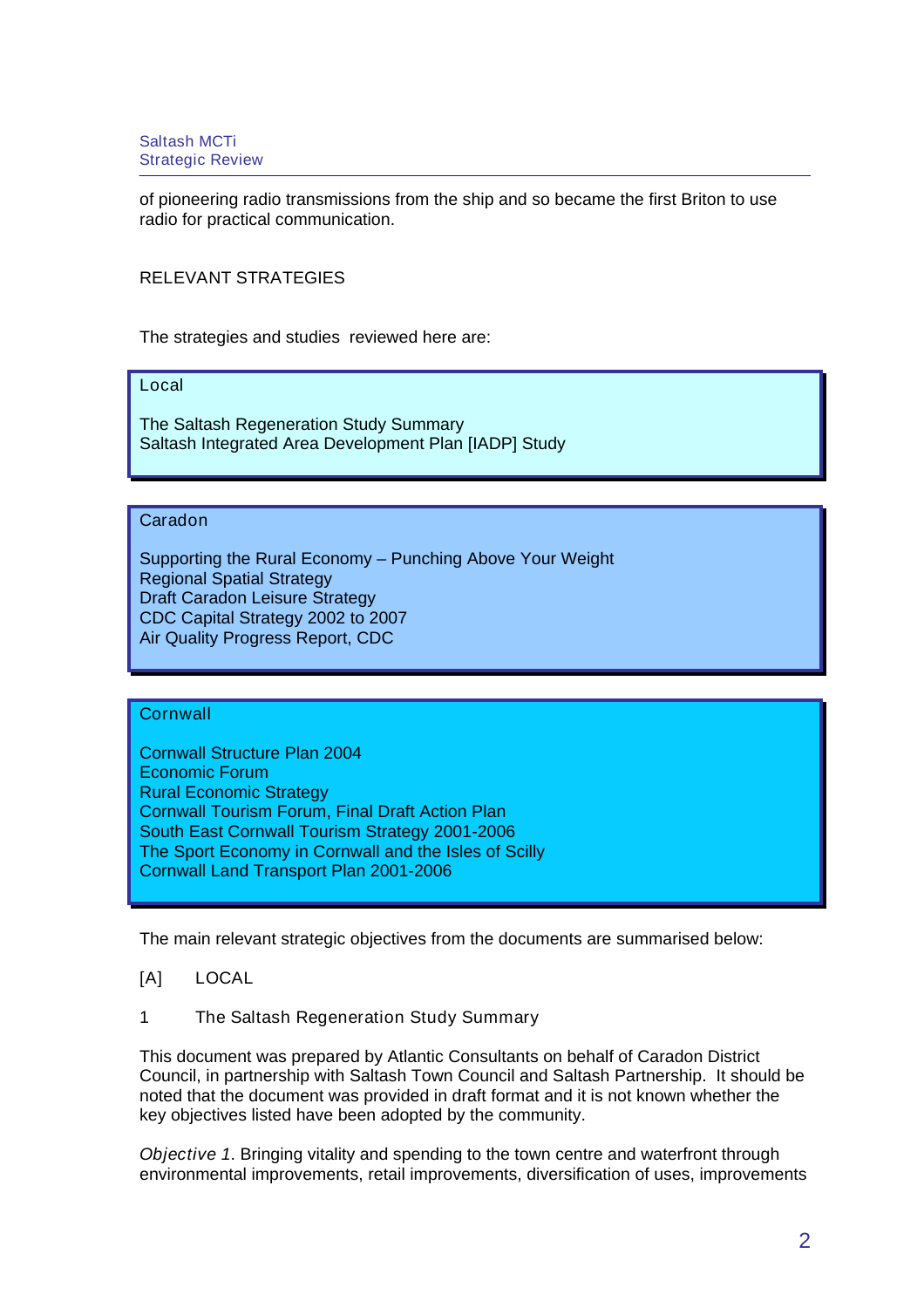to traffic flow and parking, promotion, and events aimed at leisure, lifestyle and 'after hours' activities through:

- '" environmental improvements, including traffic calming and car parking improvements in Fore Street, Lower Fore Street, the Waterfront and adjacent sites;
- '" strengthening the retail 'offer' of the town centre, including new retail development sites, attraction of specialist retailers, marketing and events, and the appointment of a town centre manager;
- '" diversification of uses and activities, including the promotion of Lower Fore Street as a restaurant sector, and the Waterfront as a centre for leisure and night-life.

Objective 2. Supporting strategic initiatives which will enhance Saltash's economic position through:

- '" the development of Broadmoor Farm as a site for large incoming firms;
- '" the provision of more small workshops including 'managed workspace';
- '" better business information and liaison.

Objective 3. Improving the external image of Saltash through environmental enhancements and key developments at the 'gateways' to the town by:

- '" improvement to the appearance of the rear of premises in Lower Fore Street;
- '" redevelopment of the buildings at the lower end of the northern side of Fore Street;
- '" environmental enhancement and new signage at Carkeel Roundabout and the Tamar Bridge exit

Objective 4. Supporting key or 'flagship' projects which will provide significant facilities in the town centre or Waterfront areas through:

- '" completion and extension of the 'Heritage Trail'
- '" carrying through the Station Building Brunel Heritage Centre proposal
- '" extended partnership working and provision of adequate supporting full time 'personpower'.
- 2 Saltash IADP Study, Rationale Limited

This document was prepared by Rationale Limited and builds on two previous documents:

Saltash Regeneration Study, 2000 Atlantic [see above] Saltash Integrated Area Development Plan, 2001 [Hyder]

The Saltash IADP Study "takes the process one step forward and creates a practical action guide to the next stage of development in Saltash".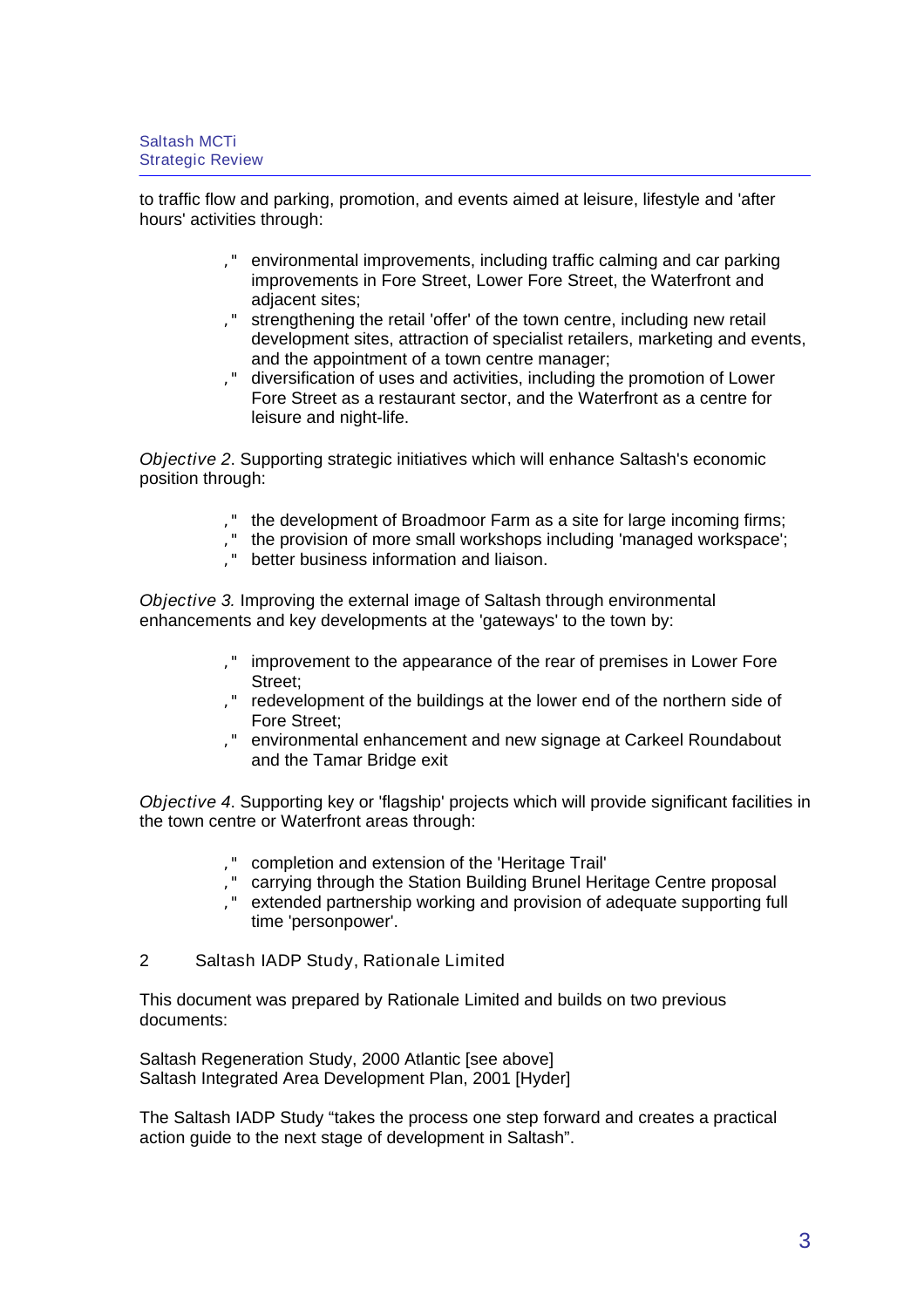#### The Vision for Saltash over a five-year period contained in the IADP is given in full below:

| A successful town centre<br>U " Alive and vibrant<br>U " Good places to eat and meet<br>Ü" A café society<br>Ü " An end to traffic domination<br>U A focal point, opening up the centre            |
|----------------------------------------------------------------------------------------------------------------------------------------------------------------------------------------------------|
| A town with pleasant surroundings<br>Ü" Green links/trails/pathways<br>Ü" Attractive entrances<br>Ü" Open spaces<br>Ü" Waterfront to waterfront connections<br>Ü" Entertainment at suitable venues |
| A confident town                                                                                                                                                                                   |
| Ü " A town to visit<br>U A place to take a break from Plymouth<br>Ü" A location where local business can grow<br>U " Broadmoor Farm is developed appropriately or put to rest                      |
| A town of good practice                                                                                                                                                                            |
| Good public transport<br>U "Involve young people in decision-making and futures<br>Ü" Using the Brunel theme as a resource<br>Ü" Investment in the town that survives the ravages of time          |

From that vision six strategic objectives are defined:

- 1 To bring vitality and spending to the Town Centre and Waterfront through environmental improvements, retail improvements, diversification of uses, and improvements to traffic flow and parking, promotion, and events, particularly those aimed at leisure, lifestyle and after-hours activities.
- 2 To support strategic initiatives that will enhance Saltash's economic position.
- 3 To improve the external image of Saltash through environmental enhancements and key development at the "gateways" to the town.
- 4 To support key or "flagship" projects that will provide significant facilities in the Town Centre or Waterfront areas.
- 5 To secure effective partnership working across the town, with adequate resources to support the process of project development, consultation, funding applications, and project management, and on-going running of key facilities.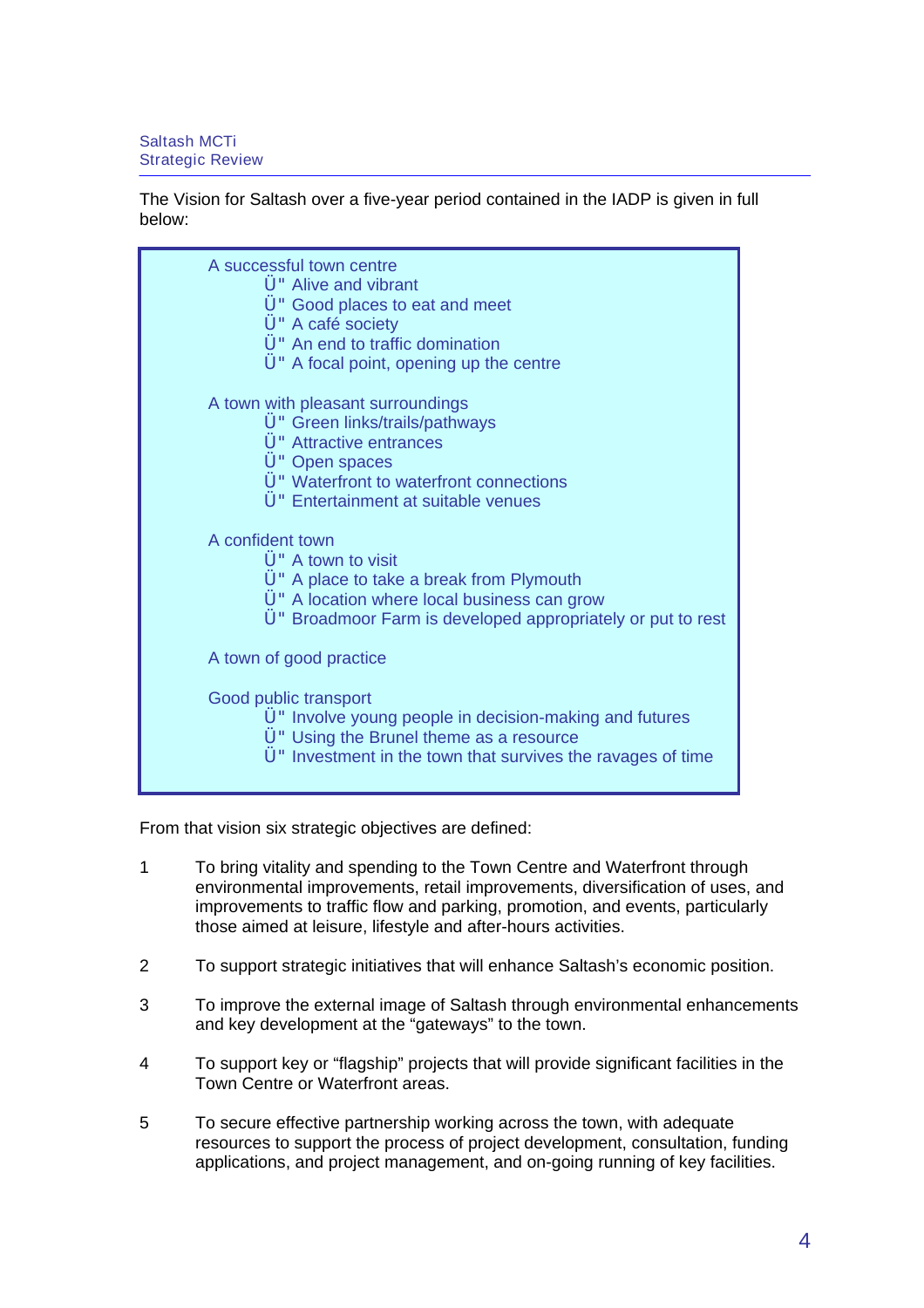- 6 To promote and market Saltash to its residents, visitors, nearby consumers, funding agencies, and regional opinion formers, so as to achieve a positive image and relationship with each of those groups.
- [B] CARADON
- 3 Supporting the Rural Economy Punching Above Your Weight

This document has been prepared by Caradon District Council and is intended to show how a relatively small council can impact positively on all sectors of the rural economy.

The Vision is stated as:

To improve the quality of life of the residents of South East Cornwall and to have a productive, inclusive and sustainable rural economy.

From this vision, three strategic objectives are derived:

- 1. To increase prosperity;
- 2. To develop sustainable communities;
- 3. To protect and enhance the environmental, cultural and economic opportunities of local distinctiveness.

These objectives are linked to five core areas for action:

- 1. Local growth
- 2. Strategic employment development
- 3. Developing people
- 4. Community regeneration and social economy
- 5. Local distinctiveness
- 4 Regional Spatial Strategy

The documents used are: Extract of Paper Provided by Caradon District Council 9 Nov3 04] and "Section Two Spatial Strategy – Policy 16 Overall Distribution of Development and Policy 24 South East Cornwall [Saltash and Torpoint]

Due to time constraints, only the two excerpts provided have been used.

It has proved difficult to reduce this to a "vision and objectives" format and this section is, therefore, more of a discussion than a summary of the story-so-far.

In relation to Cornwall, Policy 16 "Overall Distribution of Development", states that: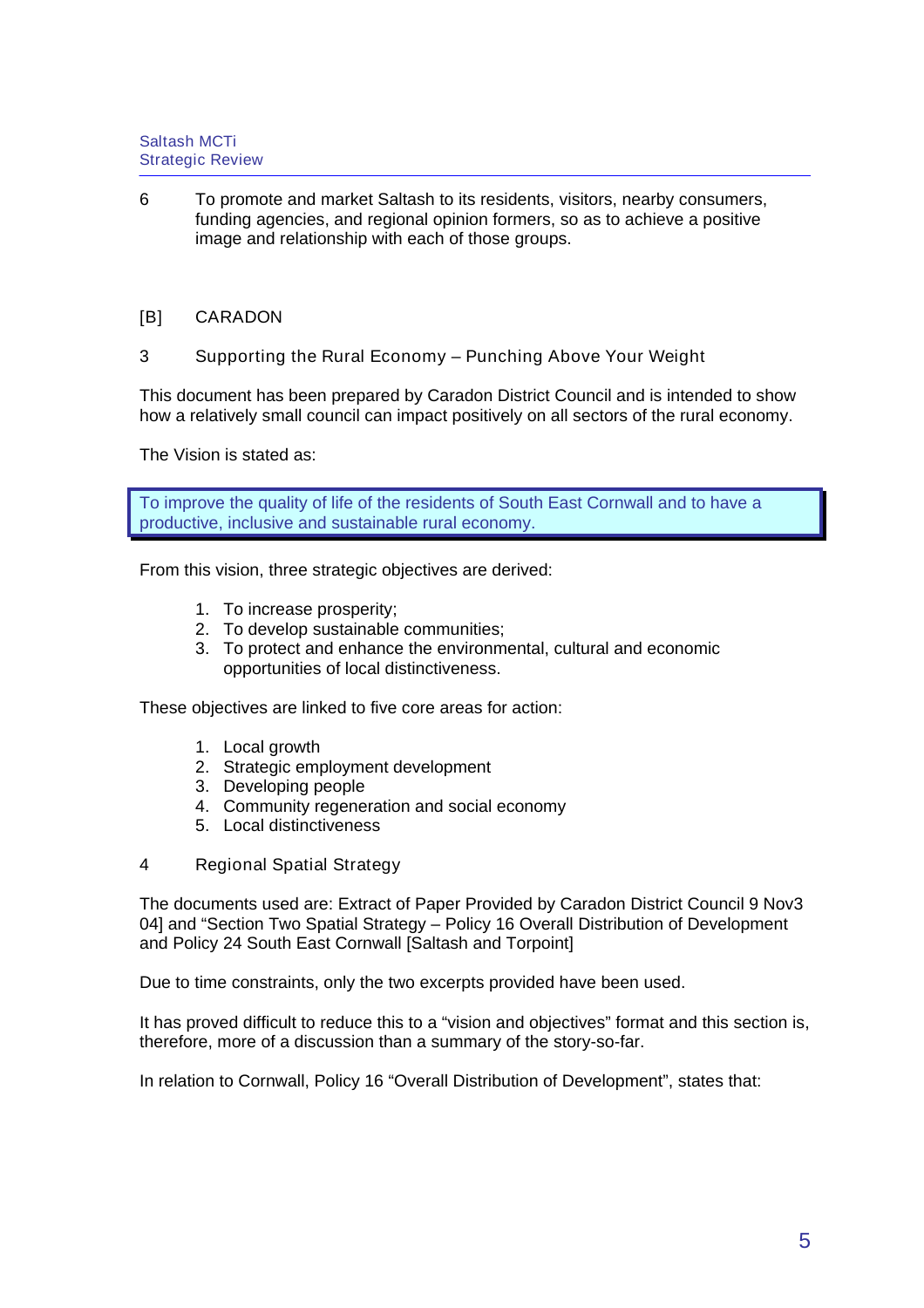- 1. Most development will be in, or well integrated with, the existing built up areas of towns, according to their role and function and should not harm their character.
- 2. Development should be focused on the Strategic Urban Centres (Bodmin, Camborne-Pool-Redruth, Falmouth-Penryn, Newquay, Penzance, St Austell and Truro) according to their role and function, and on Saltash and Torpoint in South East Cornwall.
- 3. The role and function of other main towns and local centres will be supported to meet the needs of their population and surrounding areas.
- 4. In rural areas, there will be an emphasis on meeting development needs arising from the existing population and the diversification of the economy, having full regard to local character.

Policy 24 South East Cornwall [Saltash and Torpoint] states that:

- 1. Development should contribute to sustainable development in relation to Plymouth and its wider area of influence by improvement to employment and services to meet local needs and improved public transport links to the city.
- 2. The focus for development should be Saltash and Torpoint where about 1,000 houses will be provided over the period 2001-2016.
- 3. Employment provision should be for local needs. Park and ride facilities will be provided in the vicinity of the A38/A388 junction. The enhancement of local facilities and services is a priority.

This excerpt goes on to say that "the conclusions reached were that Saltash and Torpoint should, because of their close ties with Plymouth, be considered as part of the Plymouth Principal Urban Area for the purposes of RPG, although this should be a matter of survey rather than because of any intrinsic policy consideration. In respect of meeting needs relating to the wider PUA, neither Saltash or Torpoint are appropriate to provide sustainable options for expansion of the PUA. This applies to both housing and major employment proposals, taking account of environmental, transport and economic considerations."

Caradon District Council, in their response to the Regional Spatial Strategy Consultation, states that:

There is insufficient opportunity for policy to reflect the varying needs of the many disparate parts and sub-regions of the South West.

The strategy should be adapted still further to reflect the "finer grain" of communities in the far South West, and to allow a wider spread of sustainable development which will enhance the self-sufficiency of smaller towns and rural areas.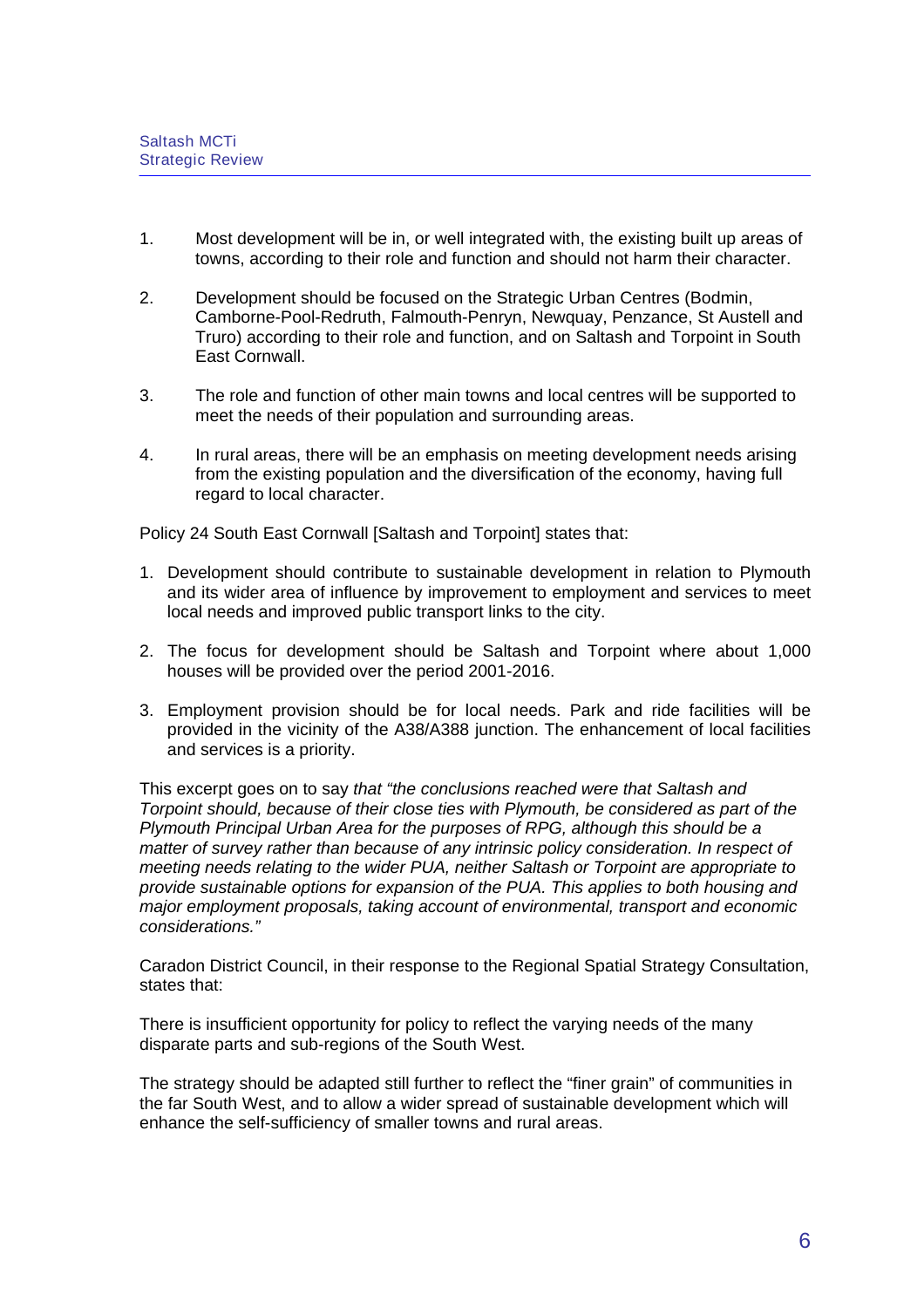Economic growth should also be dispersed more widely, e.g. to selected market towns as strategically important settlements and focal points of sustainable development, services and employment, serving wide rural areas.

The economies of smaller towns and rural areas must not depend solely on the proximity of, and ease of getting to, the nearest  $PUA<sup>1</sup>$  $PUA<sup>1</sup>$  $PUA<sup>1</sup>$ .

There is evidence that the prosperity of rural areas is dependent on the multiplier effect of growth in the PUAs, and, in turn, on the efficiency of transport links and distance.

If there is no primary provision for industrial growth and introduction of new industries into the small towns of Cornwall, particularly South East Cornwall, then the low wage economy will be perpetuated and Caradon will become a dormitory area for Plymouth.

### 5 Draft Caradon Leisure Strategy Approved on Leisure Best Value Review 2003

The document gives the following eight benefits to be gained from leisure pursuits:

- 1. Improve the quality of life of individuals and communities by providing opportunities for personal achievement, development, increase energy levels, socialisations, selfesteem, maintain independence, improve sleeping habits and body function;
- 2. Lead to health improvement through increasing levels of physical activity, well-being and creative expression by tackling health inequalities, reducing the risks of a number of diseases where inactivity is a significant health risk factor. Also by helping to prevent or treat a number of serious medical conditions, eg Coronary Heart Disease, Obesity, Type 2 Diabetes;
- 3. Promote active citizenship by getting people involved in their communities as volunteers organising or participating in activities and lobbying for improvements in facilities and support for sport and art;
- 4. Help break down barriers to being included in community life;
- 5. Bring together different organisations who can work in partnership with the common aim of increasing opportunities to take part in sport and art. Encourage people to be more active and develop personal potential;
- 6. Provide opportunities for young people to make the important link between school and community life;
- 7. Enable people to develop skills either as participants or in coaching, teaching, leading or administering a club or organisation.

The strategy's vision for leisure is:

To ensure that leisure plays its full potential in enriching the quality of life of everyone who lives in, works in, or visits the district.

The vision is supported by seven aims and six objectives.

Aims

<span id="page-44-0"></span> <sup>1</sup> Principal Urban Area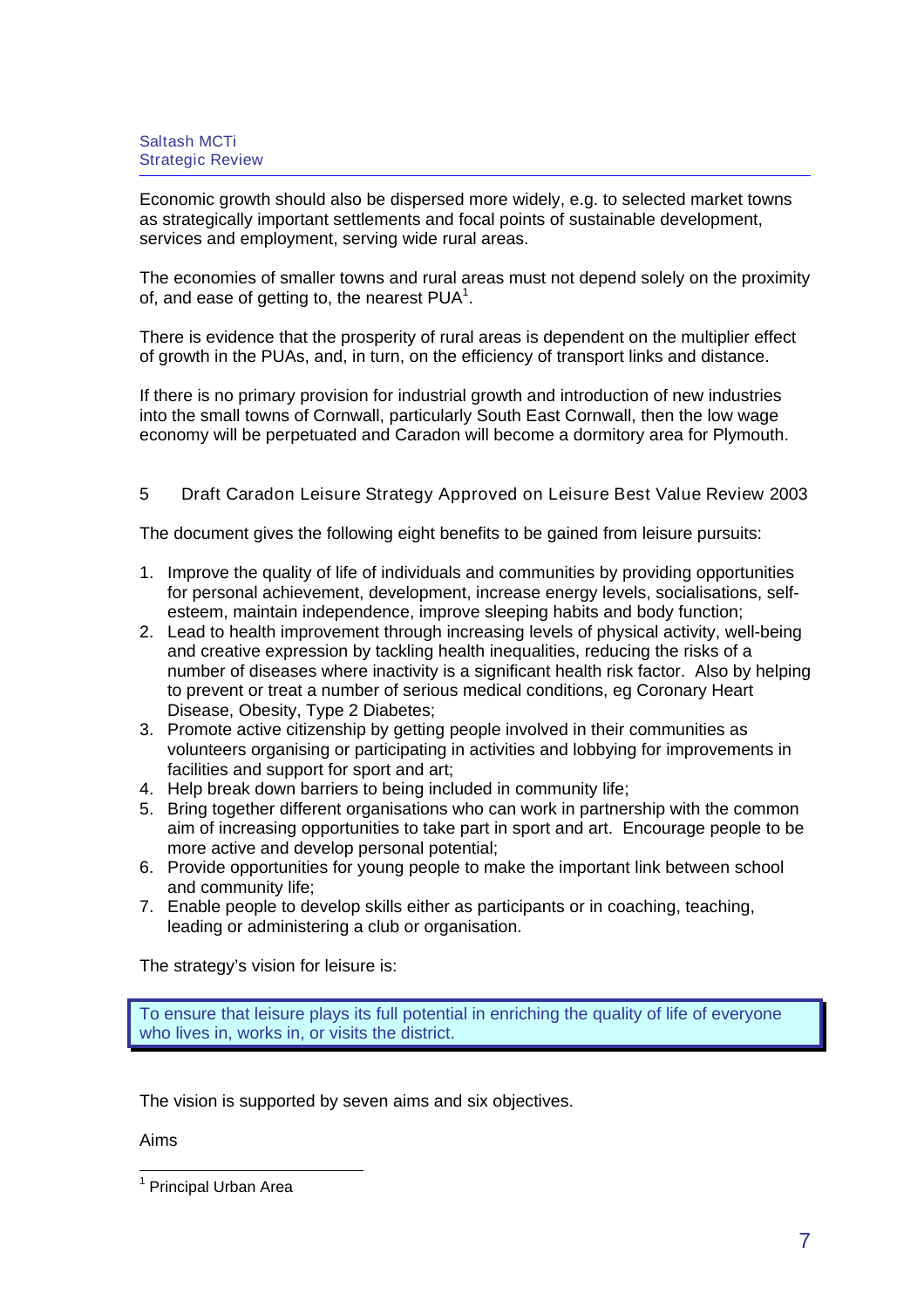- 1. Extend and enhance the quality of service, facility provision and access to countryside recreation throughout the district.
- 2. Secure new partnerships, new resources and new ways of working in order to create new opportunities for leisure participation.
- 3. Harness and make full use of a wide range of resources including the full utilization of existing facilities, services and the natural environment.
- 4. Help voluntary clubs achieve their potential in the community.
- 5. Promote the use of leisure to improve health and well-being and ensuring the equity issues are addressed.
- 6. Effectively manage performance and develop staff skills.
- 7. Maintain and build upon existing ways to involve the community in the planning and the implementation of the strategy.

Strategic objectives

- 1. Removing barriers to participation whilst improving access, establishing a clear policy for social inclusion and a specific budget.
- 2. Well-researched strategic planning to guide facility and service development
- 3. Improving communications, consultation and marketing
- 4. Enhancing quality and skills development
- 5. Making better use of existing resources
- 6. Creating strong leadership with effective and supportive organisational structure
- 6 Caradon District Council Capital Strategy 2002 to 2007 (published July 2002)

Council's visions

# Improving the quality of life in South East Cornwall

### Mission statement

The Council, in partnership with others, will seek to initiate and implement clear, widely understood and accepted strategies that improve the quality of life of the resident population of south-east Cornwall and are fair, effective, cost efficient and sustainable.

In 2001 the Council endorsed the following six key objectives:

- 1. Secure under Objective 1, major employer/employers that significantly alter the wealth of the Caradon population.
- 2. Reduce money owed to the Council and raise income fees and charges to the average of Cornish Councils within five years. Increase collection rates to over 98% by 2005
- 3. Ensure sustainability principles are adopted in all areas of Council activities. (eg, increase recycling by 13% by 2003; support sustainable tourism and the development of the sustainable tourism strategy)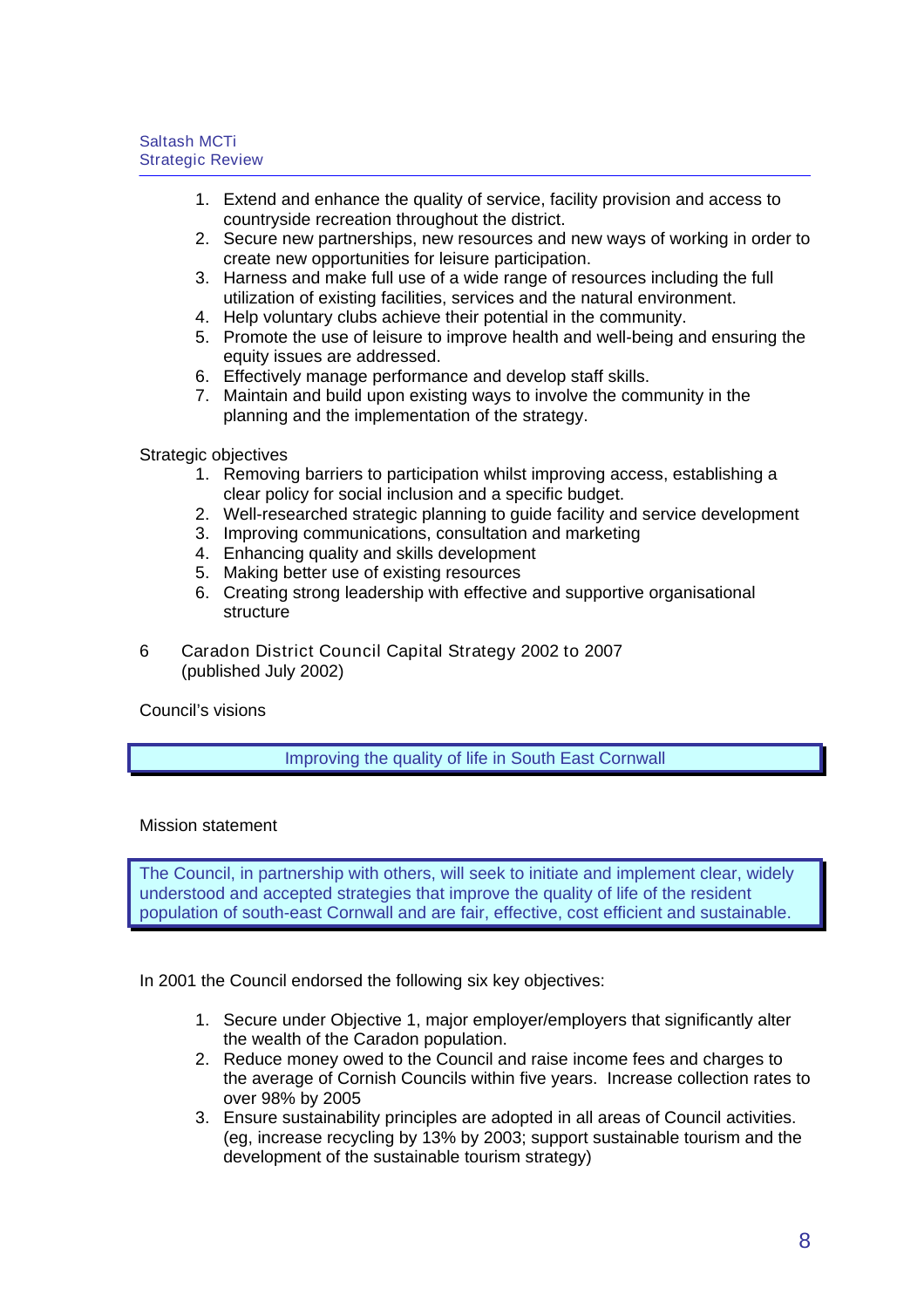- 4. Provide additional tourism facilities including two visitors centres, heritage tourism projects and support further visitor attractions over the next five year period.
- 5. Design and introduce with partners, by March 2002, an effective community strategy which will reach all community groups. The Cabinet will give four presentations to community groups in the first year.
- 6. Develop and effective public relations strategy for Caradon District Council by the end of 2001.
- 7 Air Quality Progress Report in Caradon District Council (2003)

Progress reports on local air quality are required to be carried out in response to the Environment Act 1995 and subsequent Regulations. This document gives only a progress report for Nitrogen Dioxide as all the Government's objectives are being, or will be achieved, for all the pollutants of concern by the due dates.

There are two objectives given for Nitrogen Dioxide:

- 1. An annual mean concentration of 40  $\mu$ g/m<sup>3</sup>;
- 2. A 1-hour mean concentration of 200  $\mu q/m^3$  not to be exceeded more than 18 times per year.
- [C] CORNWALL
- 8 Cornwall Structure Plan 2004 (Cornwall County Council)

See Item 4 above.

9 Cornwall Economic Forum

The overall vision for the economy of Cornwall is stated as:

To achieve sustainable prosperity for Cornwall and Isles of Scilly

The top ten priorities for the Forum are:

- [i] To develop Strategic Transport Infrastructure, including:
	- U " Dualling of A30 at Goss Moor
	- Ü"Mainline and branch line improvements
	- Ü"Retain and expand scheduled air services
	- $U$ " Improve sea links with Isles of Scilly
- [ii] Develop key employment space, including the development of science parks and incubator units in Cornwall.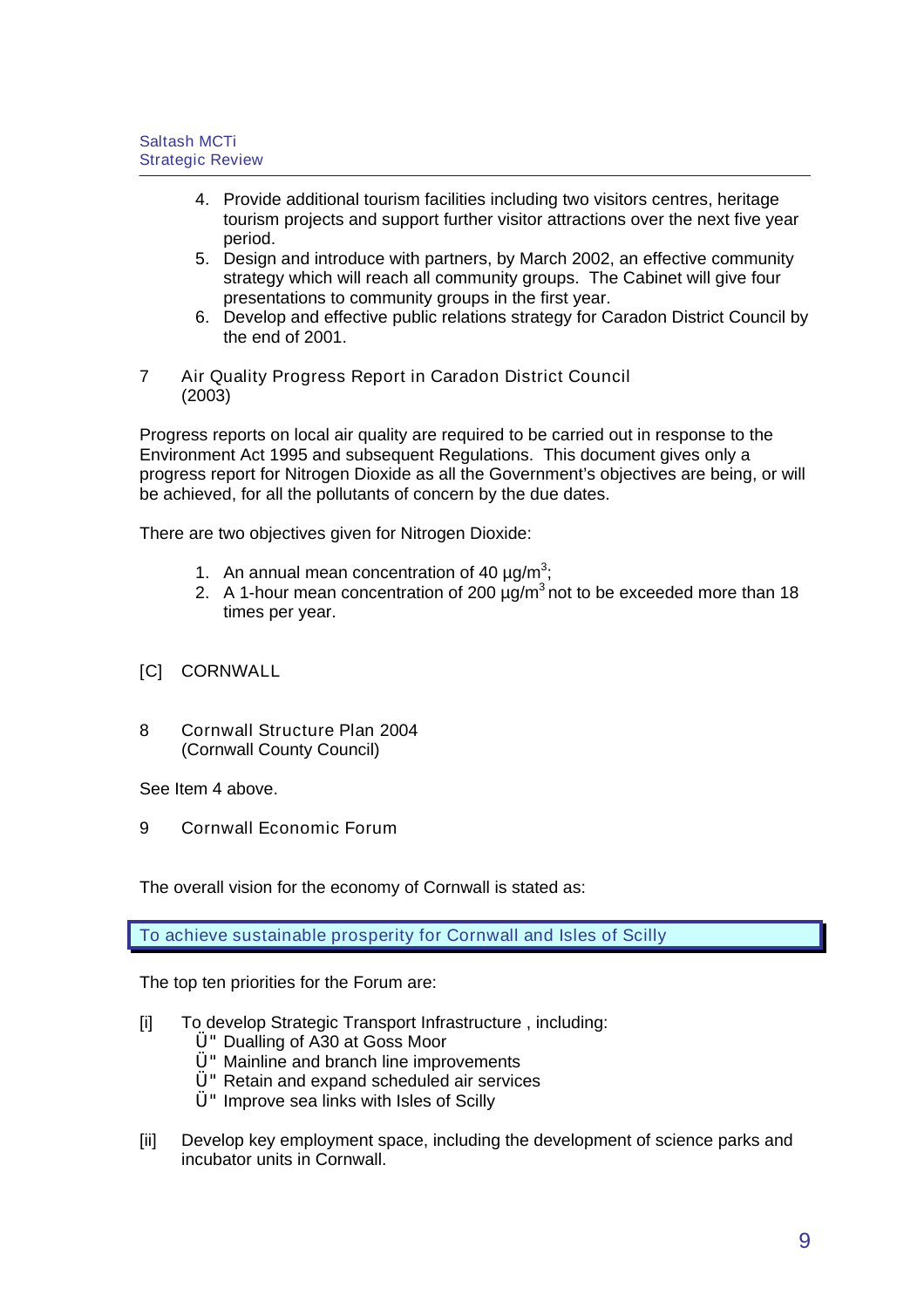- [iii] Develop ICT infrastructure ensuring affordable access to broadband for 80% [geographically] of Cornwall.
- [iv] Encourage the development of emerging clusters of firms through networking and information share [including tourism, creative industries and manufacturing].
- [v] Complete capital build/academic development of CUC phase II ensuring benefits to business.
- [vi] Establish targeted support for high growth potential business, and enhance the quality of business support and businesses through the establishment of a quality kite mark scheme for business support agencies, in the continuing drive to raise the quality of Cornwall's SMEs.
- [vi] Deliver appropriate, quality and flexible workforce development training opportunities in Cornwall.
- [vii] Co-ordinate and strengthen local partnerships and delivery for town regeneration and the rural economy.
- [viii] Ensure the development of local supply chain co-ordinating group in order to progress added value processing and marketing particularly for the agriculture/food sector.
- [ix] Enhance the distinctiveness and the marketing of Cornwall, e.g. deliver Image and Brand Phase II.
- 10 Rural Economic Strategy for Cornwall and Isles of Scilly

The stated primary priority for the Rural Economic Strategy is:

To create and safeguard sustainable, quality employment that contributes to a thriving and vibrant rural economy.

The Rural Economic Strategy has seven defined themes, from which are derived eight key priorities.

The seven themes are:

Rural Economy encompassing all economic activity that generates income for, and retention of wealth in, areas outside the major conurbations. This includes agriculture, manufacturing, distribution, tourism, administration and services. Recognition of the contribution to the rural economy made by community enterprises and facilities (e.g. village halls), is essential in understanding the rural community as an economic driver.

Many Rural Communities and Services have shared the decline of traditional industries for many years, as centralisation has been a key Government Policy. Only recently has any effort been made to understand that rural poverty exists alongside and is often masked by affluence. Access to services is identified as a problem regarding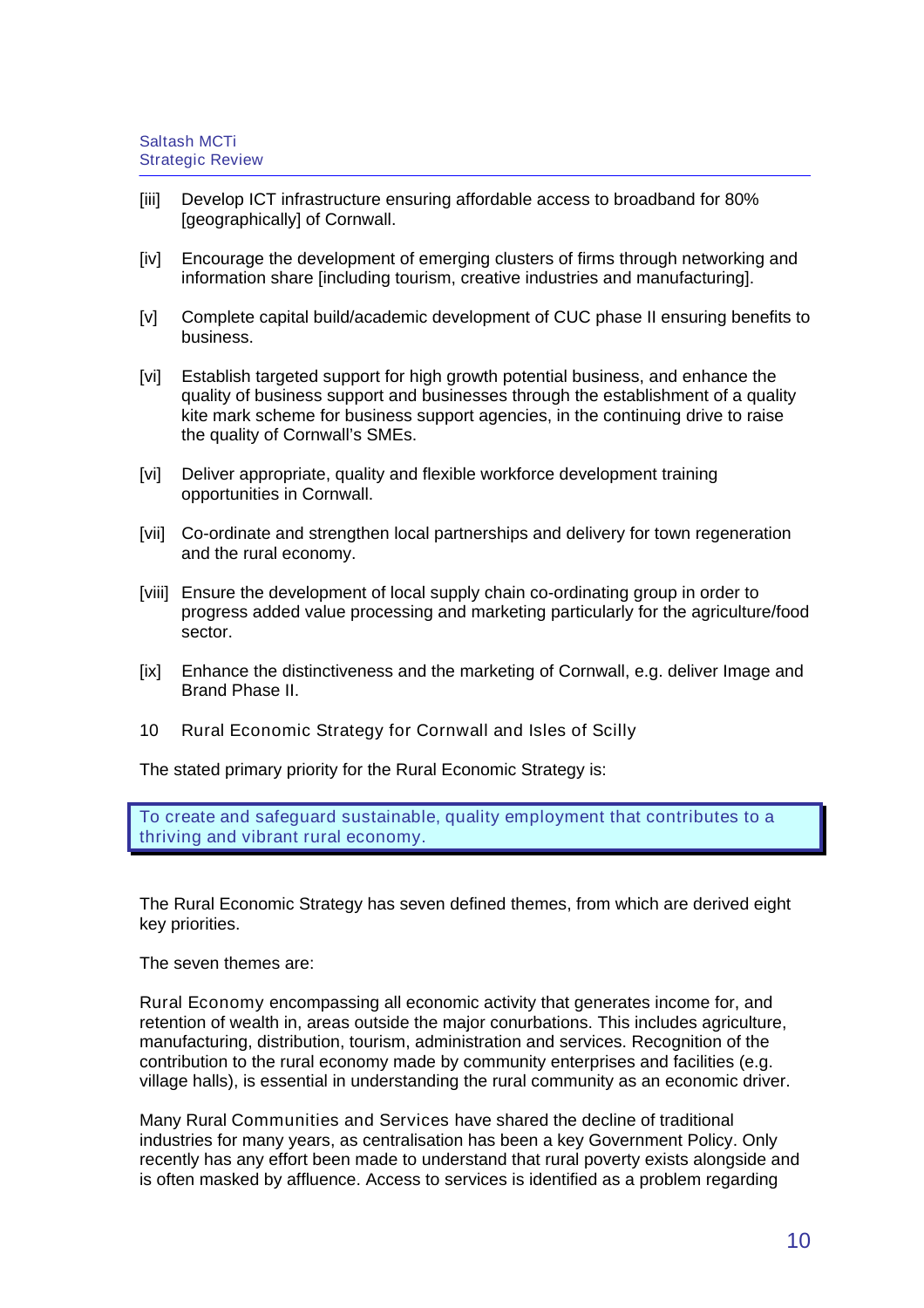both the lack of local provision and poor transport links to enable people to reach services provided in towns.

The Transport theme highlights the need to enable people to access training and work. This will be achieved through the development of innovative solutions to transport needs, which will contribute to an efficient local economy and support sustainable economic growth in rural areas.

Sustainable Energy is the future, and Cornwall has the opportunity to lead with abundant natural ambient resources. Every kilowatt saved or produced in Cornwall and the Isles of Scilly goes towards the reduction of the massive £600m balance of payment deficit with the rest of the world. We should be developing and exporting technical expertise to encourage others to reduce their reliance on fossil fuels.

Tourism, recreation and leisure are closely linked but not exclusively so, as the full time residents require year round opportunities. Tourism contributes 24% to the GDP in Cornwall and 84% to that of the Isles of Scilly. It is important to encourage the sustainable development of the tourism, recreation and leisure sectors, in order to maximise economic potential and recognise the role that recreational activities have in promoting social inclusion and general well being.

Housing is always going to be a contentious issue in areas with a high house price to incomes ratio. It is important therefore to ensure the provision of affordable housing in response to local need in rural areas, both in terms of social housing and low cost market housing.

The Environment has an important economic role in that it underpins activities such as tourism, agriculture and fishing. It is estimated that the environmental industry contributes over 3% to the GDP of the South West, with a large potential for growth of approximately 40%. It is likely that the natural environment indirectly contributes more than this by providing minerals, natural beauty, wildlife etc, i.e. ecological capital. There is a need to protect and enhance the natural, historic and built environment to improve quality of life within the area and maximise the economic contribution made by the environment.

The key priorities from these seven themes are to:

- Ü"Create sustainable, quality job opportunities.
- Ü"Support schemes (including co-operation and collaboration) which enable entrepreneurs and micro-businesses to develop their business and improve viability.
- Ü"Support community enterprises, facilities and groups that find innovative ways to deliver and provide access to services.
- Ü"Develop a sustainable and integrated transport network accessible to all.
- Ü"Encourage energy conservation and support sustainable energy production
- Ü"Maximise the economic contribution of quality Tourism, Leisure and Recreation.
- Ü"Support co-operation between relevant organisations to supply affordable homes for identified need.
- Ü"Promote and support sustainable economic development which utilises and enhances environmental capital.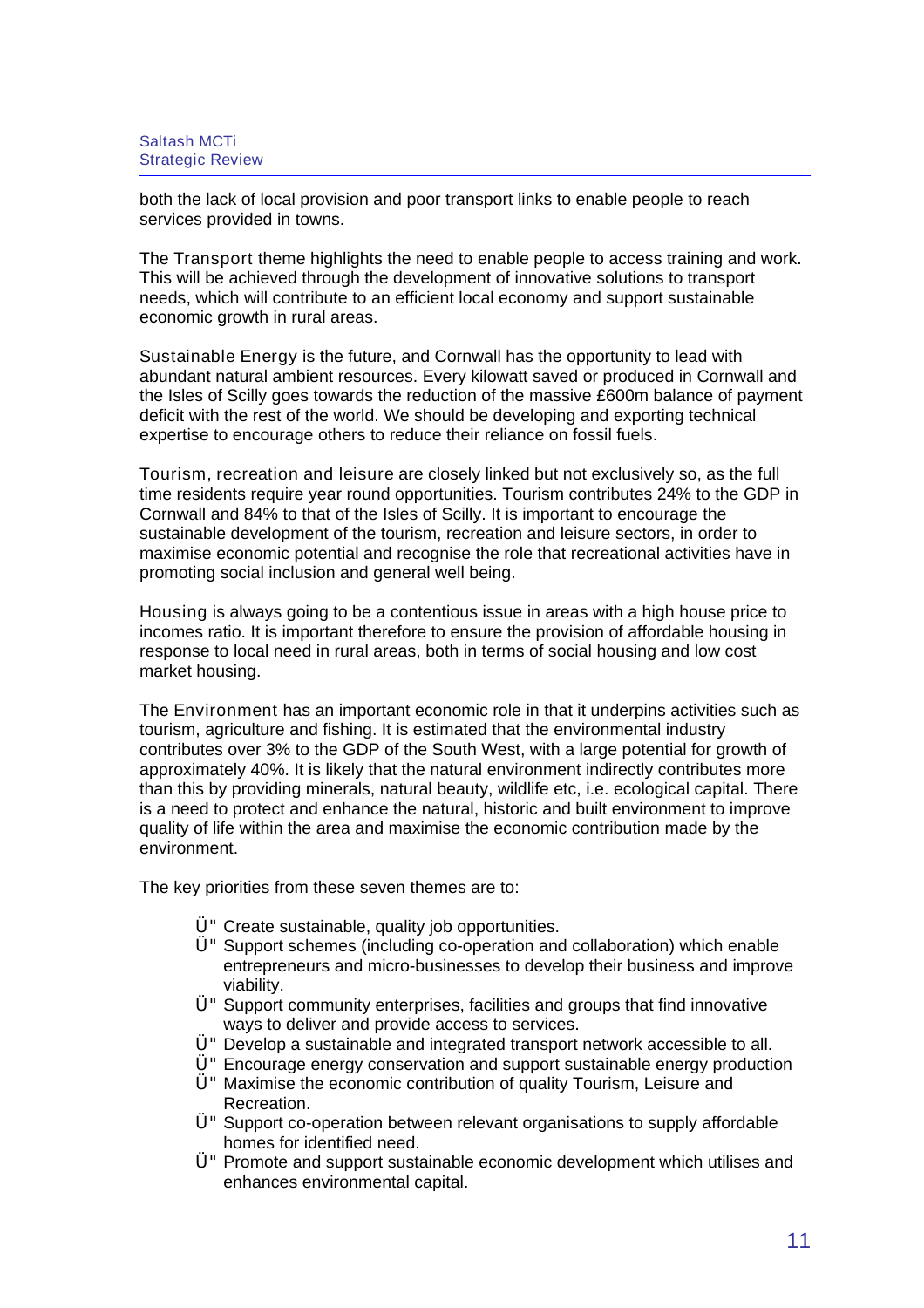# 11 Cornwall Tourism Forum, Final Draft Action Plan, The Way Forward

Seven key strategic objectives are defined for the tourism action plan: these are:

Key Strategic Objectives

1. Improve support structures for tourism (in line with Cornwall's tourism strategy and the regional 10 year plan – 'Towards 2015')

2. Targeted destination marketing which supports overseas and niche marketing and works with all appropriate bodies promoting Cornwall

3. Cornwall e-tourism solution

4. Review communication/information strategy and the future role of Tourist Information Centres (TICs)

5. Improve quality in line with National Quality Assurance Standards (NQAS) and other government guidelines or local initiatives – public/private product and training/ development

- 6. Deliver truly sustainable tourism
- 7. Support:
	- $Ü$ " Improvements to the County's transport and ICT infrastructure
	- Ü"The use of locally produced food and drink and local suppliers of goods and services
	- Ü"The concept of World Heritage Status
	- **Ü**" CUC
	- Ü"Eden, Tate St.Ives, National Maritime Museum and any other established attractions that have the will and desire to improve/expand their business in line with the CDMO tourism strategy
	- Ü"Other potential large scale projects
- 12 South East Cornwall Tourism Strategy 2001-2006

The strategy has the main three main objectives and five aims:

Objectives:

- Ü"To increase prosperity
- Ü"To develop sustainable communities
- $U$ " To protect and enhance the environmental, cultural and economic opportunities of local distinctiveness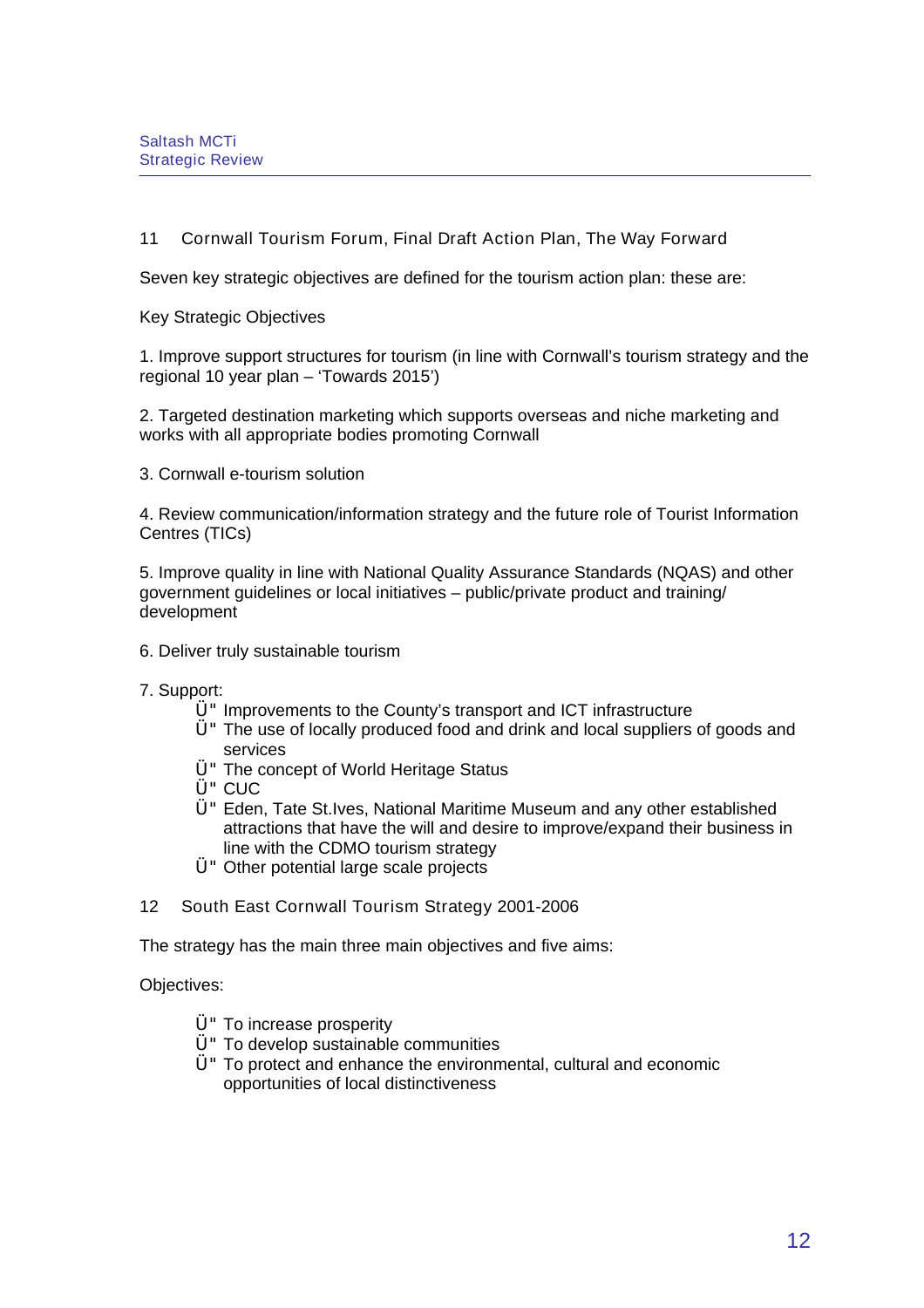Those objectives will be achieved by:

Local Growth: generating income and employment by facilitating growth and competitiveness of micro-, small- and medium-sized businesses through provision of services and facilities to address market failure and barriers to change.

Strategic Employment Development: securing significant employment and income through area-based investment strategies and key infrastructure improvements.

Developing People: creating and keeping a highly-skilled and adaptable workforce which meets local needs whilst promoting equality of opportunity for all groups in the labour market.

Community Regeneration & Social Economy: creating sustainable communities by enhancing the strengths and heritage of local people and communities.

Local Distinctiveness: securing income and employment by maintaining and developing the economic benefits that arise from the area's natural, historic and cultural environment.

13 The Sport Economy in Cornwall and the Isles of Scilly

This document is not a strategy for sports in Cornwall and the Isles of Scilly but is the results of a study designed to:

- $\ddot{\text{U}}$ " Provide an economic model of the sport industry in the county;
- $U$ " To use the model to estimate the level of economic activity in the sports sector;
- Ü"To analyse other secondary and primary data to provide greater insights into the structure of the sport industry;
- Ü"To examine the potential of the sport industry in Cornwall and the Isles of Scilly.

The conclusions and recommendations of the study, however, are believed to be worth including in this review in view of the lack of outdoor sports activities in Saltash and the poor condition of the community facilities for cricket, football, rugby, etc.

The research has revealed significant activity in the sport industry sector in Cornwall and the Isles of Scilly with:

- Ü"around 4,000 full-time equivalent jobs in the sport sector,
- Ü"sport employment split 50:50 between full-time and part-time employment;
- $Ü$ " sport employment split 50:50 between male and female jobs;
- Ü"a small but rapidly growing sport manufacturing sector concentrating on diving equipment, wetsuits, surfboards and boating equipment, where the employment structure differs from the rest of the sport sector being predominantly full-time, male, employment.

Overall the sport industry in Cornwall and the Isles of Scilly seems healthy with most businesses contacted growing and virtually none declining. However, there are problems that have been identified: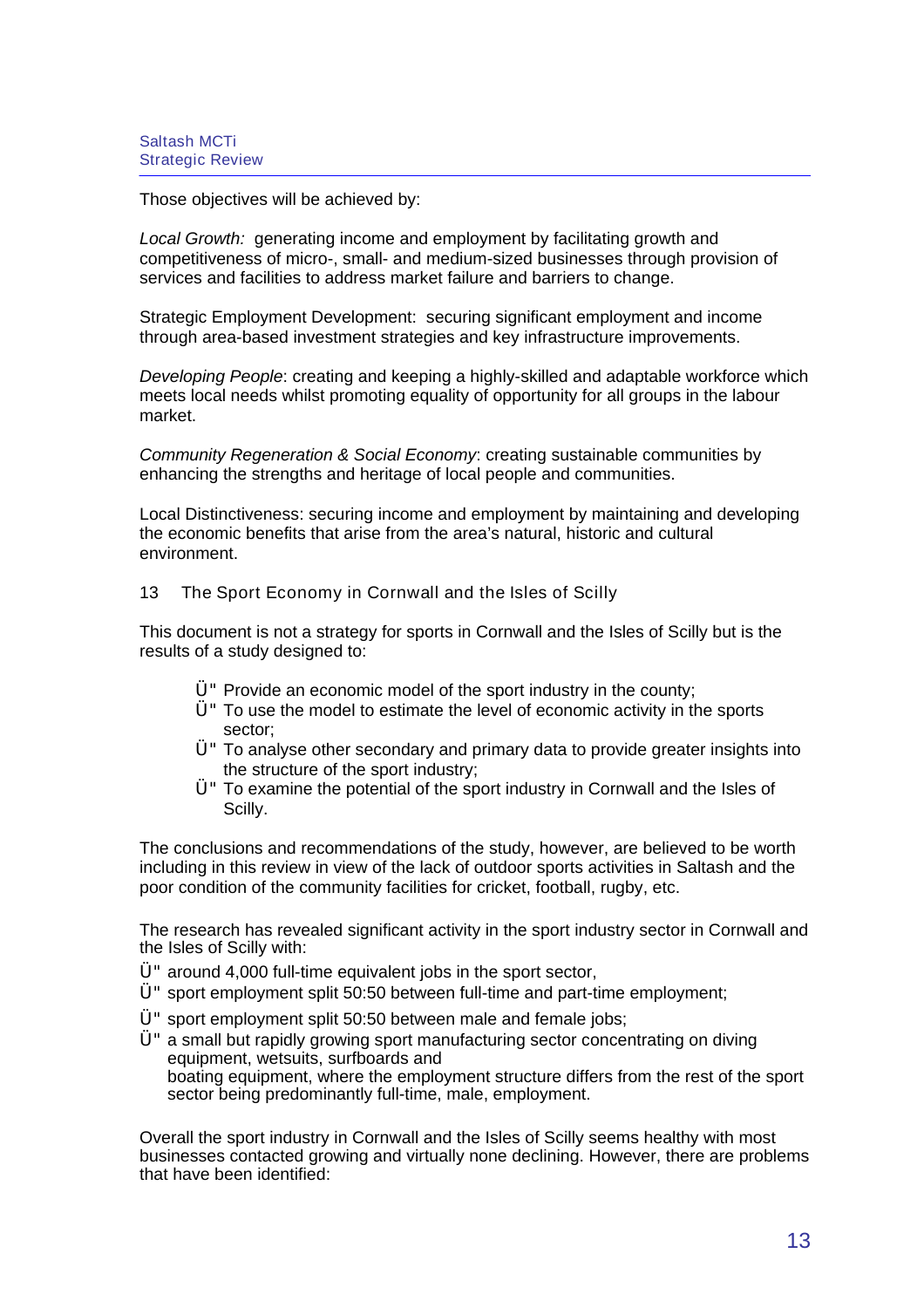- $U$ " there is lack of recognition of the sport industry as a significant employer with real potential for accelerating economic regeneration;
- $U$ " there is a lack of any reliable data on sport tourism in Cornwall and the Isles of Scilly which is a major handicap to further development of the industry. All the data in this report has been collected from the supply side in the off-peak season, with the consequent danger of an under-estimation of the size of the industry due to the lack of demand side data. Many of the people interviewed were of the opinion that such data already exists. The reality is that good sport tourism data does not exist for Cornwall and the Isles of Scilly;
- $U<sup>+</sup>$  many businesses are hitting capacity constraints with little opportunity to expand further due to the physical constraints on premises;
- $U^*$  the sport services side of the industry suffers from a relatively short peak season combined with the lack of both a marketing and investment strategy to extend activities beyond the peak season;
- $U$ " these problems are compounded by the fragmentation of the industry with each business attempting to deal with these problems on their own.

The main recommendations of this project relate to the problems identified above. We recommend that:

- Ü"a sport industry forum be set up with opportunities for sport business representatives to discuss and prioritise the policy needs of the industry;
- Ü"a detailed study of the sport tourism market is carried out over the peak season. This will involve a visitor survey targeted at identifying the size of the sport tourism market, the level of participation of tourists in a variety of sport activities while visiting Cornwall and the Isles of Scilly, how important sport activities are in attracting visitors to the county, and the level of expenditure associated with the visits. This would provide an indication of the economic impact of sport tourism. Although this report provides an estimate of the economic significance of sport in Cornwall and the Isles of Scilly in terms of jobs and turnover associated with the sport industry, it underestimates the economic impact of sport tourism because of the additional impact of sports tourists on non-sport businesses in the accommodation, food, drink and travel sectors which has not been covered in this report.
- $U^{\prime}$  to devise a sport industry strategy to be backed by an Objective 1 funding bid to develop the sport industry in Cornwall and the Isles of Scilly (possibly based on the £3 million "Sportspulse" initiative that has recently received Objective 1 funding in the South Yorkshire Objective 1 area).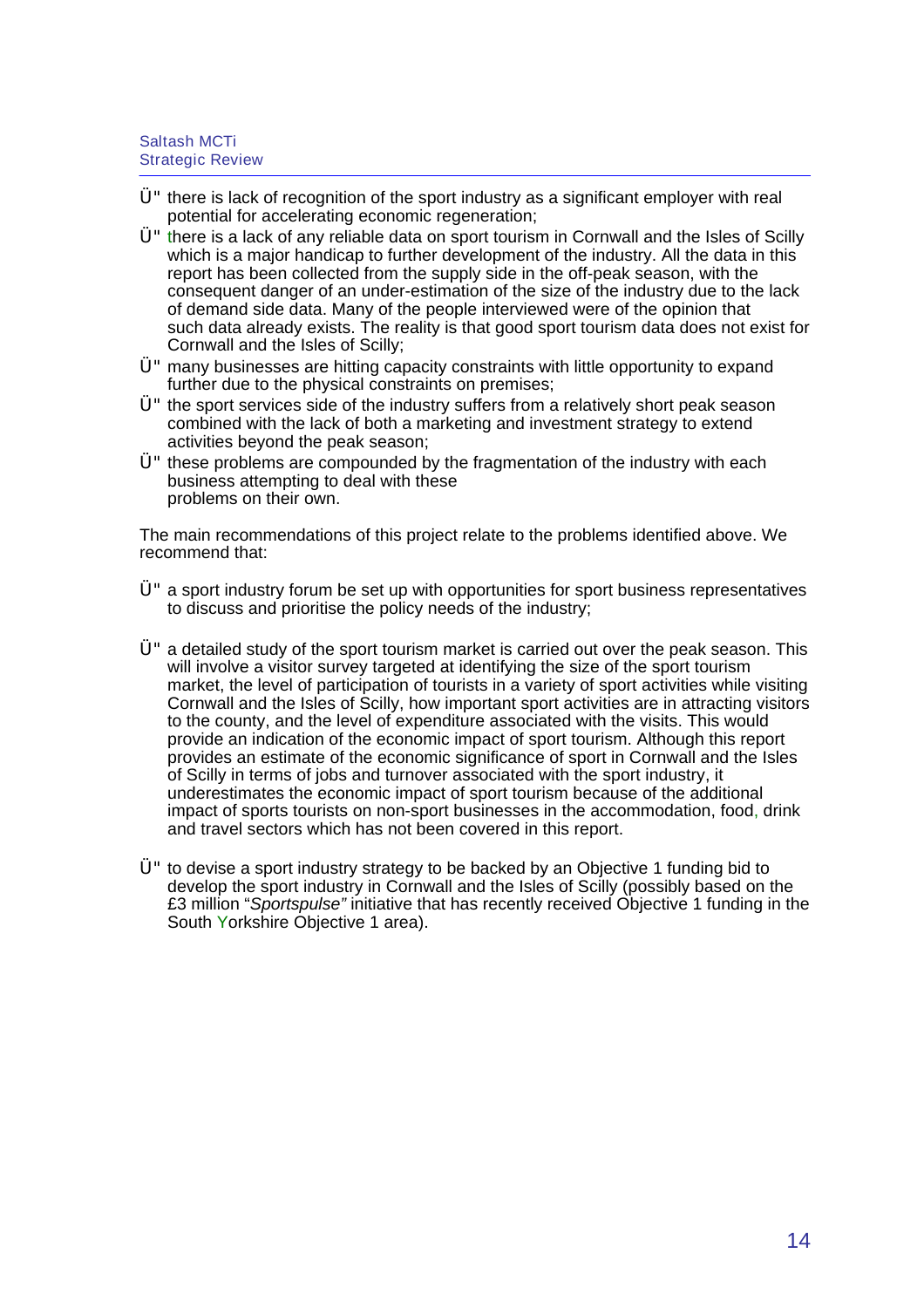### 14 Cornwall Local Transport Plan 2001 – 2006

The Vision for Cornwall is expressed as:

"Cornwall is a special place" – its distinctive physical and cultural qualities protected and enhanced, recognised in the United Kingdom and Europe and providing the basis for a sustainable quality of life and environment for its people, reflected in a country:

- Ü"with an ecologically sound, aesthetically pleasing and pollution-free environment;
- Ü"within which individual communities are able to flourish, retain their distinctiveness and contribute to "way of life" of their people;
- Ü"with a strong and sustainable economy, able to employ all residents seeking jobs in fulfilling work, based on development which does not compromise its natural strengths and resources;
- Ü"where all the population has access to a wide range of services and community facilities and can share in the attractions and qualities of the county; and
- Ü"where access is provided for people and goods by an appropriate, effective, energy-efficient and environmentally-friendly transport system.

That vision is translated into five overarching aims:

- 1 To reduce the adverse impact of transport, in order to promote health, and protect and enhance the build and natural environment;
- 2 To improve safety for all travellers;
- 3 To contribute to an efficient local economy, and to support sustainable economic growth;
- 4 To promote accessibility to work, facilities and services for all people, especially those without a car;
- 5 To promote the integration of all forms of transport, and reduce the need to travel through co-ordinate transport and land use planning.

HRA Feb 2005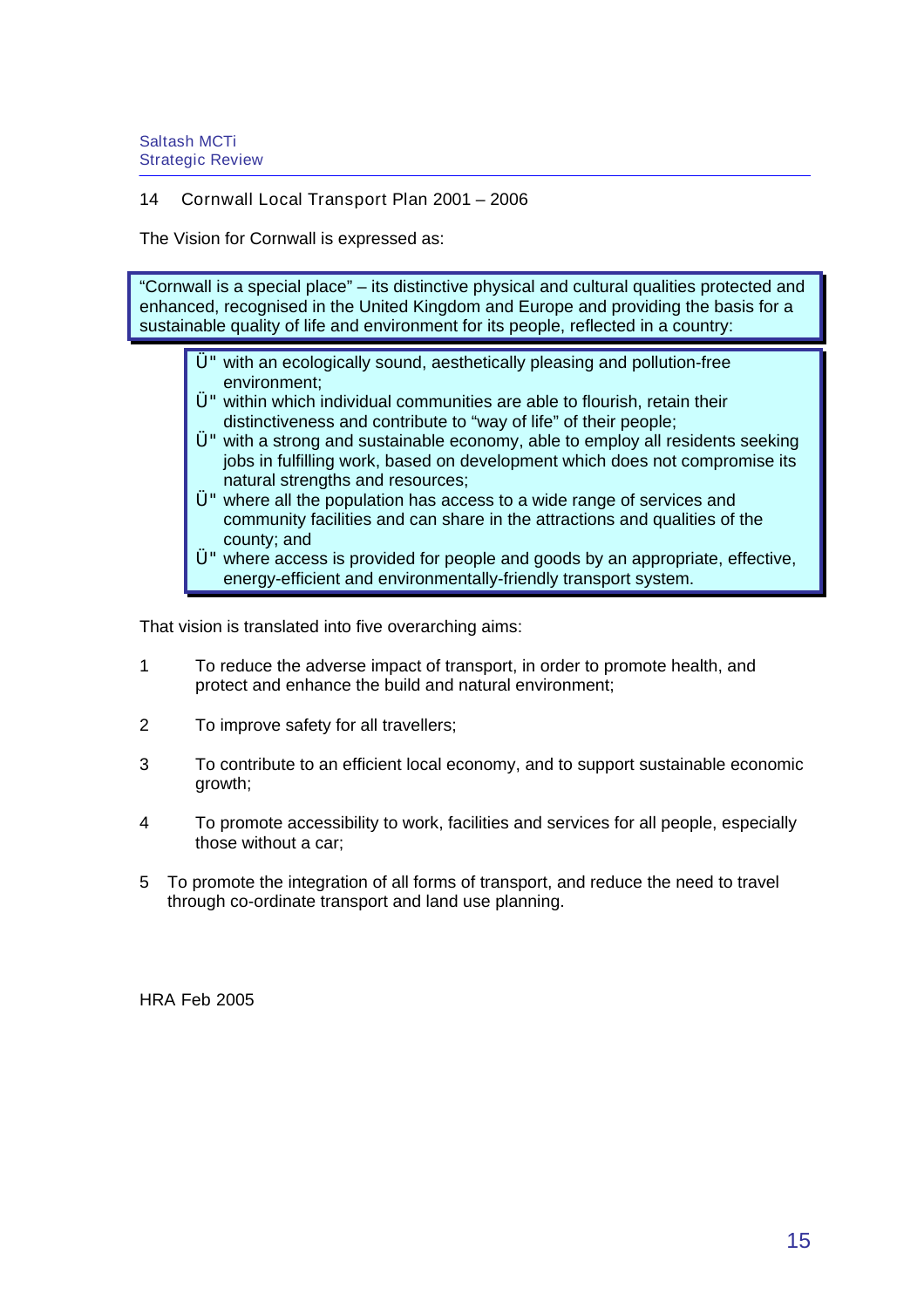

# ISSUES ARISING AND ACTIONS IDENTIFIED IN SALTASH HEALTHCHECK

The documents used in preparing this summary are:

- Ü"Health Check Summaries
- Ü"SWOT Analysis
- Ü"Gateway to Cornwall Summary

#### 1 Demographics

| <b>Item</b>       | <b>Issues Identified in Health Check</b>                                                                                                                                                                                                                  |  |
|-------------------|-----------------------------------------------------------------------------------------------------------------------------------------------------------------------------------------------------------------------------------------------------------|--|
| Population        | 25% of the population of Caradon lives in PL12. This is believed to<br>be a large enough concentration to support additional retail provision.<br>The area is seen as overlooked by the rest of Cornwall and is seen as<br>a dormitory town for Plymouth. |  |
| Age               | Increasing elderly population which will stretch key services. More<br>Further and Higher education facilities may encourage young people<br>to stay in the area.                                                                                         |  |
| <b>Status</b>     | No concentrations of either very poor or very rich. No significant<br>levels of poverty.                                                                                                                                                                  |  |
| Households        | There are a significant number of pensioners living alone. Evidence<br>of reduced community cohesion and possibility of hidden social<br>exclusion.                                                                                                       |  |
| Town & Hinterland | Limited connection between hinterland and Saltash town. No<br>coherent identity for the area as a whole.                                                                                                                                                  |  |

"Gateway to Cornwall" Opportunities for PL12 Community identifies the following actions:

- Ü"A real chance to build connections across the PL12 area
- Ü"The increasing elderly population potentially may bring more disposable income and more time to give in volunteering.
- Ü"Potentially a continuing population growth area
- $U^*$  Two large education establishments Community School and FE College which could be used to develop area identity with wider catchment and commitment to develop common links
- Ü"More FE + HE opportunities may encourage young people to stay locally rather than move elsewhere.
- 2 Local Government and Community Organisations

The issues identified in the health check are:

Caradon District Council [CDC] appears to have good representation in the community but has no specific individual with responsibility for co-ordination or building capacity for community involvement. This is tempered by evidence showing that the level of community involvement is extremely high with considerable evidence to show that community can come together to influence events and issues.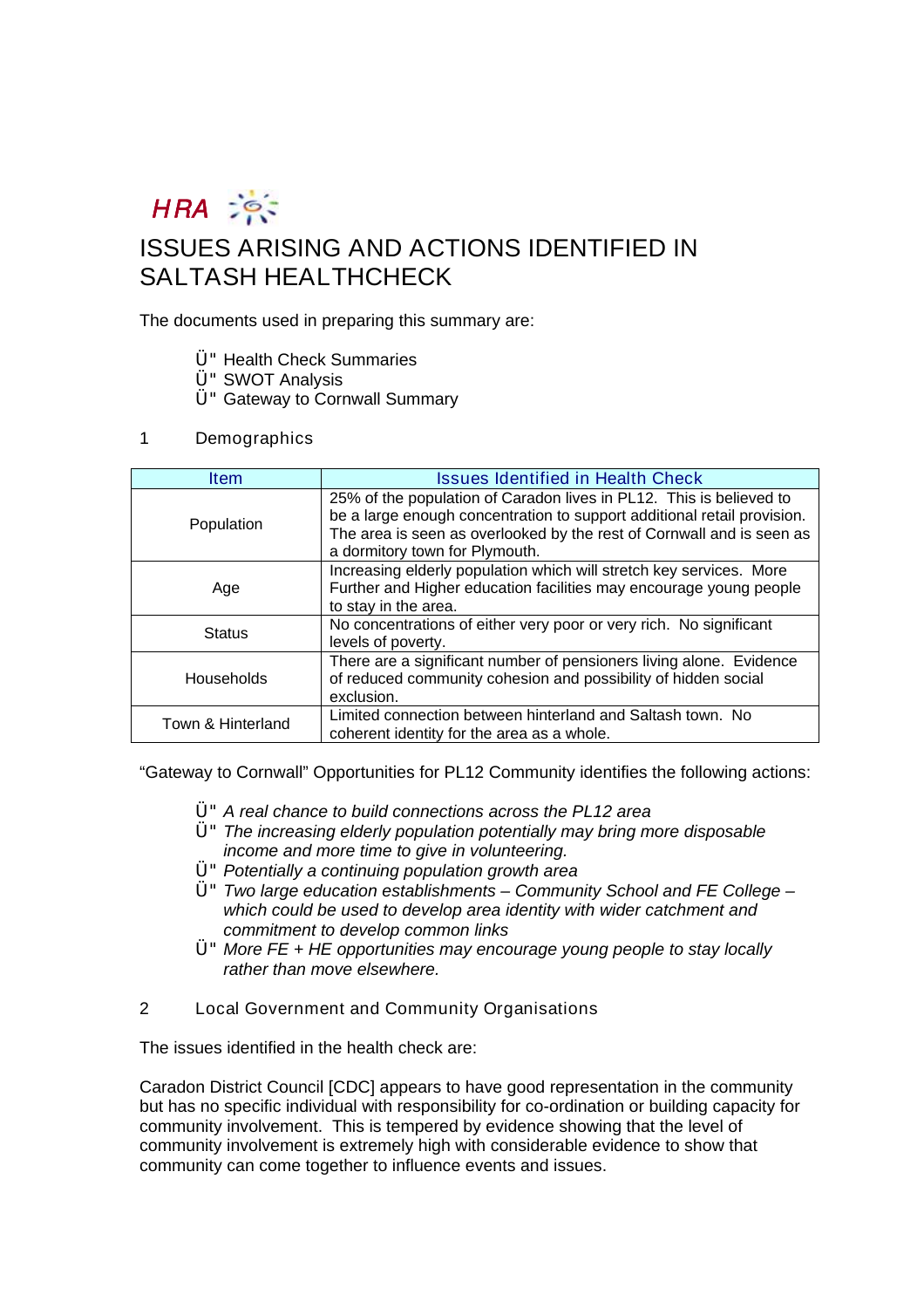There is, however, some evidence to suggest a growing disengagement among new residents and a lack of coming together between the town and its hinterland. The SWOT analysis notes that there is a degree of antagonism or wariness in some of the Parishes to Saltash overtures.

Identified Actions in Health Check:

- $U$ " Training provision to enable the community to become more involved in community development.
- Ü"Creation of a detailed database of clubs and societies that can be accessed by the wider community.

"Gateway to Cornwall" Opportunities for PL12 Community identifies the following actions:

- Ü"Build connections and new links across the PL12 area
- Ü"Use MCTi process to provide opportunity to influence local planning
- Ü""Cloning" ideas / projects from other successful groups
- Ü""Welcome" pack for new estates
- Ü"Community School taking on network role
- $Ü$ " Opportunities for youth connections across the PL12 area
- 3 Sport and Leisure

Issues identified in the health check are as follows:

[a] Local Sport and Leisure Facilities

Many of the existing sport and leisure facilities are in a poor condition; particularly:

- Ü"Football Stadium where the lack of a lease has led to lack of ability to secure funding and consequent neglect.
- Ü"Rugby Club: lack of basic facilities such as, seating, shelter and fencing.
- Ü"Saltmill: lack of changing facilities and no all-weather pitch.

In spite of a high level of youth and children interest there are poor outdoor facilities in all sports; limited indoor facilities; and, indeed, insufficient facilities to meet Government guidelines.

This situation has led to people travelling to Plymouth & Liskeard in search of better facilities.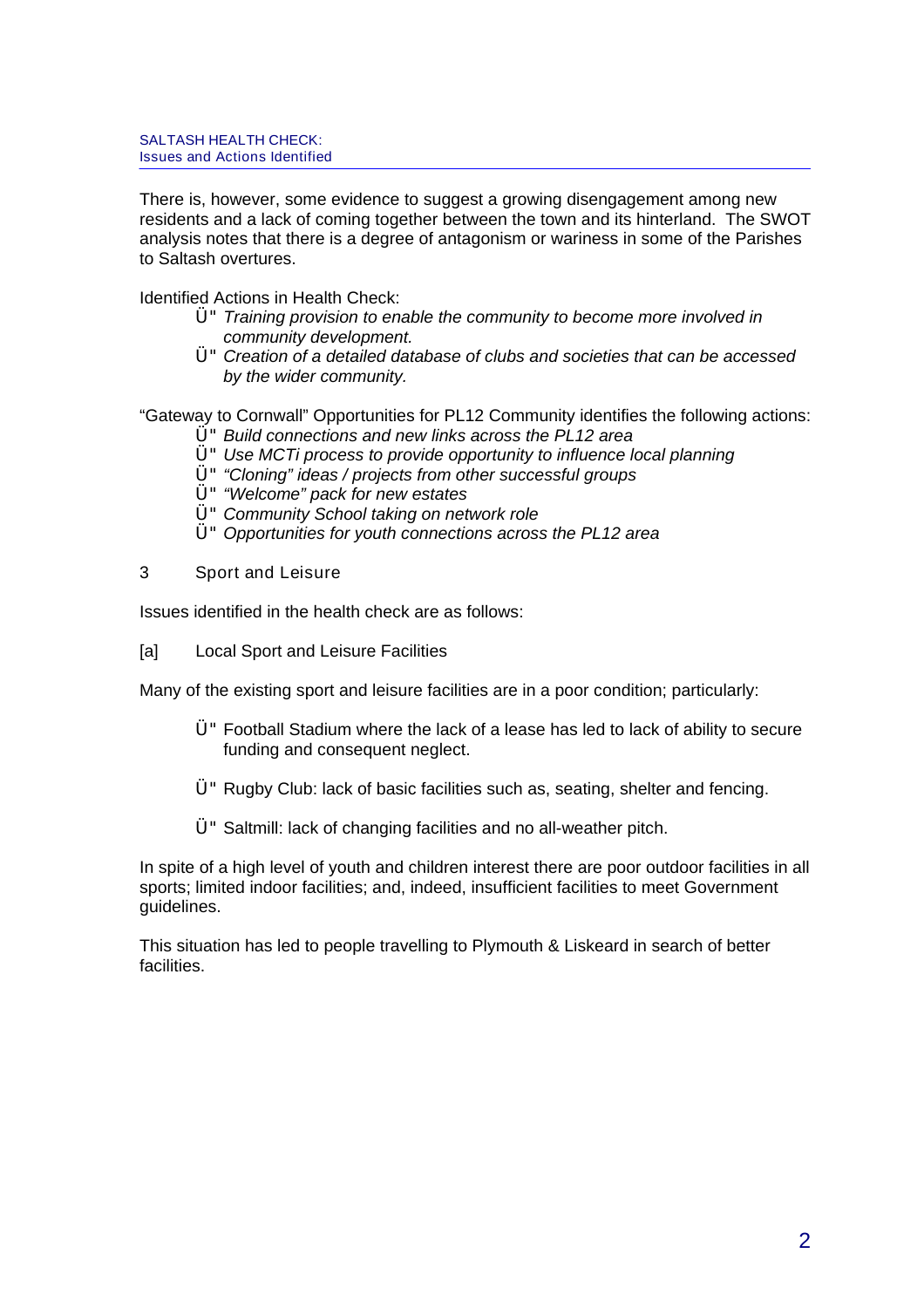Identified Actions in Health Check:

 [i] there appears to be interest in developing an area-wide sports/leisure forum.

[ii] Saltash Parks Improvement Group [SPIG] - who focus on play development - to become more active in the hinterland. Lack of funding is, however, a constant problem for the group.

#### [b] Unmet Demand

The health check identifies the following issues:

Unmet demand, particularly from young people, has been identified in respect of the following sports:

| <b>Sport</b>        | <b>Facilities Deficit</b>                                             |  |
|---------------------|-----------------------------------------------------------------------|--|
| Judo                | No adequate facilities                                                |  |
| Tennis              | No indoor facilities and limited outdoor facilities                   |  |
| Cricket             | No club house; inadequate changing facilities; no indoor/outdoor      |  |
|                     | nets.                                                                 |  |
| Running             | No facilities; share rugby club facilities; no running rack available |  |
| Hockey              | No all weather pitch; teams play in Plymouth                          |  |
| <b>Water Sports</b> | No adequate facilities locally; over-subscription in Plymouth         |  |

The difficulties encountered in attempting to rectify the situation include [from health check]:

- Ü"Lack of commercial interest
- Ü"Planning constrictions due to AONB status
- Ü"Lack of consensus
- $U$ " Inaccessibility of some facilities
- [c] Open Spaces and Parks for Leisure, Recreation and Sport

The health check concludes that there is a significant amount of space available to the community, but it is not well utilised. There is an identified need for more adequate links with local interests, schools and private-sector by the planning authority. There is a barrier to increasing usage in that local clubs are required to raise the funding required for improvements to the facilities as well as providing for all their club-specific needs.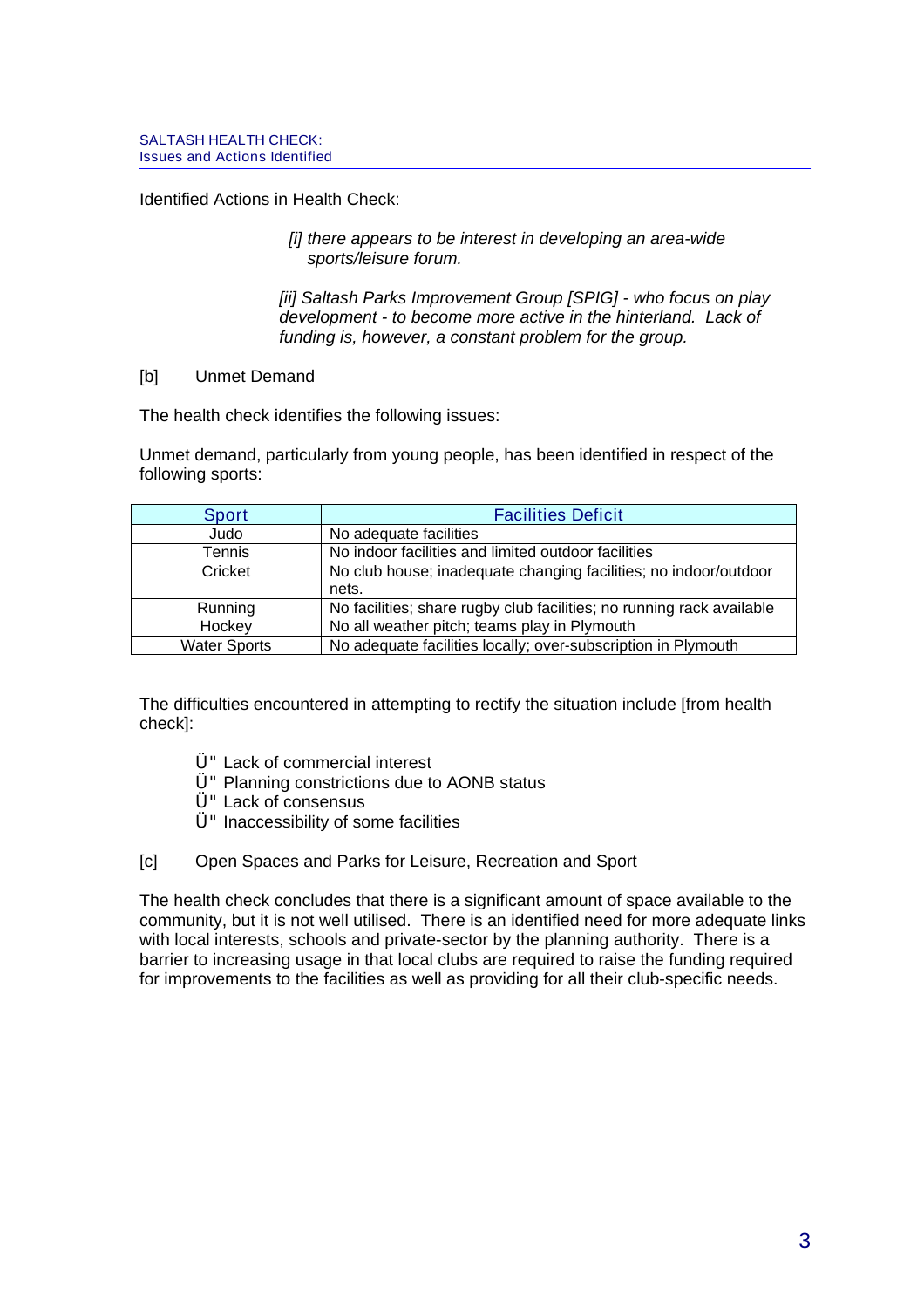Many of the open spaces and parks are in need of action to remedy the results of vandalism, graffiti and neglect.

| Open Space/Park                 | <b>Condition</b>                                      |  |
|---------------------------------|-------------------------------------------------------|--|
| Longstone Park                  | Children's play area: equipment has been vandalised   |  |
|                                 | over the years and is now all in need of repair.      |  |
| <b>Chapel Field</b>             | Changing area has been subjected to vandalism         |  |
| <b>Worfleton Playing Fields</b> | Area behind tennis courts: no longer has any play     |  |
|                                 | equipment as the previous equipment was removed as it |  |
|                                 | did not conform to European Law.                      |  |
| <b>Summerfields Estate</b>      | Neglected; has been subjected to vandalism; is on a   |  |
|                                 | steep slope; and has no toilets.                      |  |
| Rear of Moorlands View          | Dilapidated play area without cushioned flooring or   |  |
|                                 | equipment in spite of local demand for facility.      |  |

The health check notes that the existing facilities fall short of the NPFA standard<sup>[1](#page-56-0)</sup>. Saltash itself is short of three football pitches [in terms of NPFA standards]; there is considerable pressure on the facilities of the rugby club, and there are no netball pitches.

[d] Available Opportunities for Outdoor Sporting Activities

The health check notes that there are few opportunities for residents and visitors to take up horse riding, rock climbing or cycling. Large numbers of people travel to Plymouth and Liskeard [and other areas] to access facilities.

### Identified Actions in Health Check:

 [i] Opportunities are perceived for commercial activities in the provision of outdoor sporting facilities including provision of cycle hire shops and suitable cycle tracks;

[ii] Securing improved access to the Tamar Estuary;

[iii] Developing the footpaths and bridleways.

[e] Village Greens

Of the nine communities identified in the health check, seven do not have a village green, although four of the seven do have a recreation area, leaving three with no identified recreation area or village green.

[f] Allotments

None in hinterland, but no evidence given of demand in health check, although in the Landulph Parish Plan one of the identified actions is to set up a group to explore the possibility of establishing an allotment scheme.

4 Economy

<span id="page-56-0"></span>  $<sup>1</sup>$  It should be noted that this statement is based on the whole of Caradon not only Saltash: there</sup> also appears to be something not quite right with the figures quoted.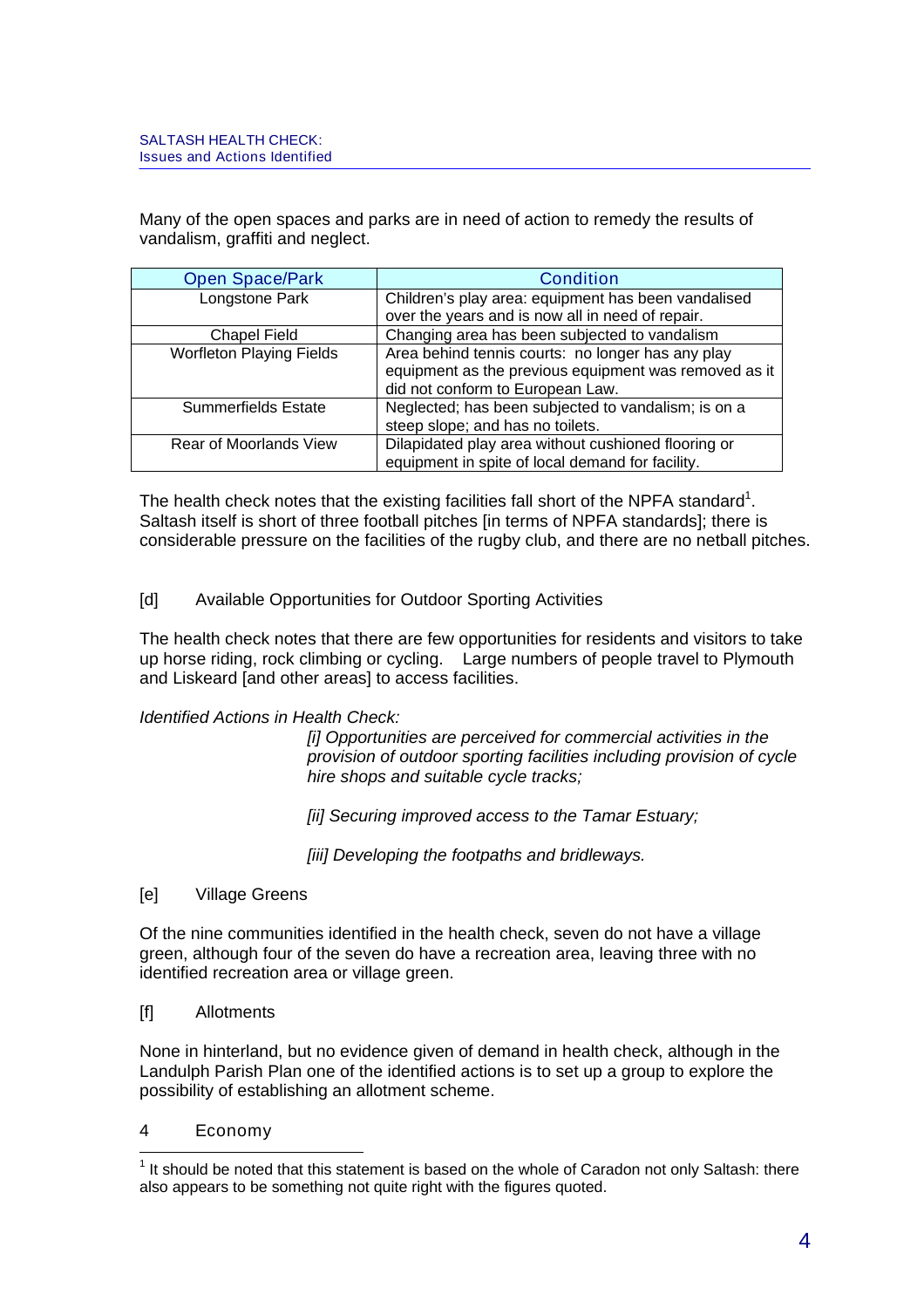# [a] Employment

The health check notes that there is no real unemployment in the area, and earnings are below the national average. Some businesses are finding it difficult to recruit skilled workers. Around half of local residents in employment commute to Plymouth. There are no single, large employers in the area with diverse local industry and services.

There is evidence of small, slow growth in employment. Lack of good quality business space and value-for-money industrial space may become an issue.

It is not believed that there is opportunity to attract additional jobs without financial inducement. Difficult grant applications and diverse sources are seen as barriers.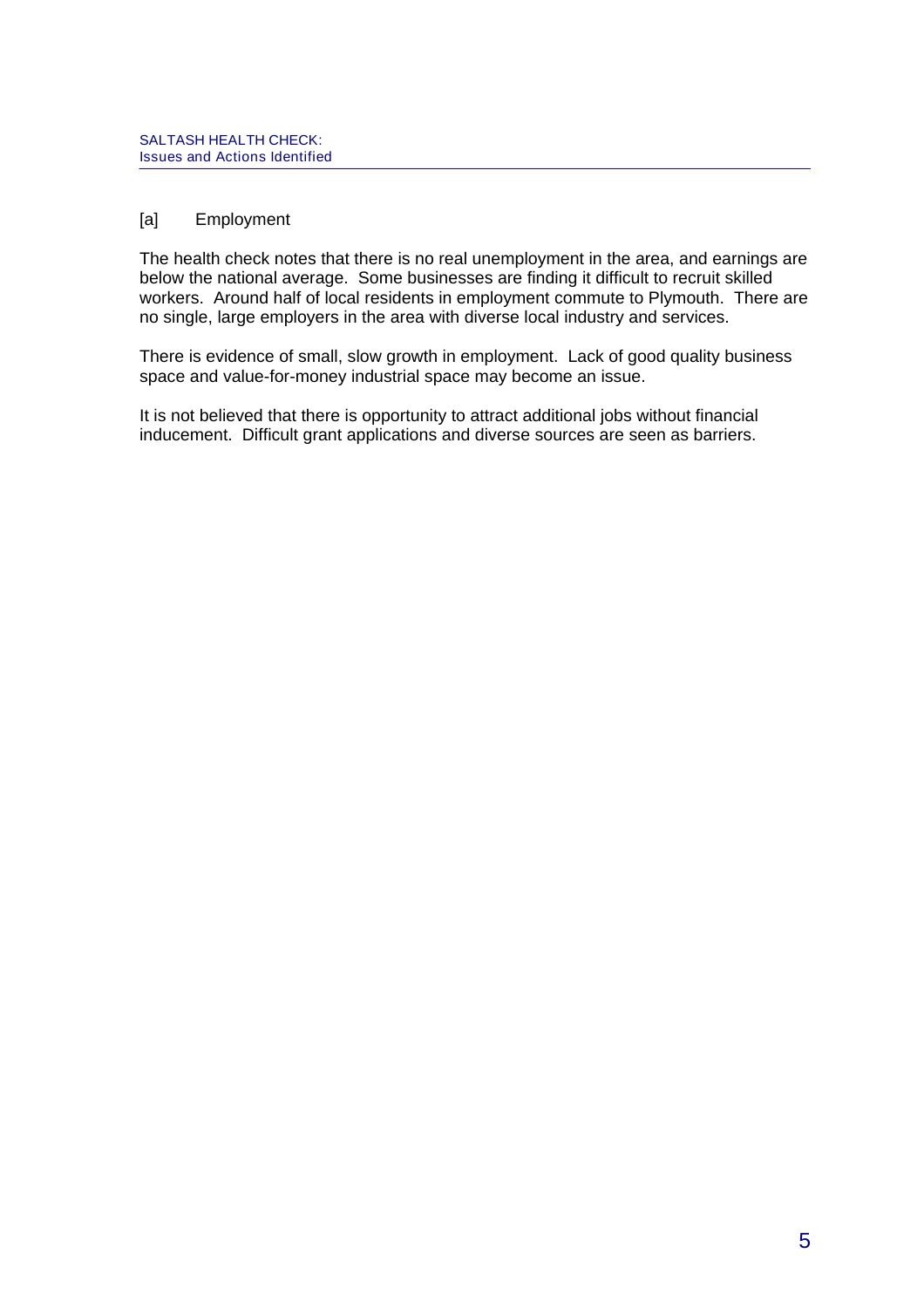### [b] Retail and Town Centres

The health check notes that the majority of the stores are located in Fore Street in Saltash with one supermarket on the outskirts. Retail rental levels are increasing but otherwise the retail property market is fairly static. There are seven vacant stores and six charity shops on Fore Street<sup>[2](#page-58-0)</sup>.

There are no regular markets. The health check states that there is "some" demand for additional space – which may suggest that the vacant space is unsuitable.

There is no promotion of the town centre and no town centre manager. Saltash Partnership acts as town forum and is well-supported by the Town Council.

"Gateway to Cornwall" Opportunities for PL12 Community identifies the following actions:

- Ü"Saltash Fore Street to be redeveloped and upgraded to be a town centre focus
- Ü"Attract more medium-sized businesses to PL12
- Ü"Encourage links with Tamar Valley traders / market gardeners
- Ü"Review and improve signage to Saltash town centre, industrial estates etc.
- Ü"Develop "Gateway to Cornwall" icon / logo
- $U$ " Encourage use of broadband for home working
- Ü"Continue to lobby for the use of Broadmoor Farm as a possible area for industrial development for new medium and large businesses.

### [c] Tourism and Visitor Services

The health check states that due to the location of the Saltash area on the estuary rather than on the coast there are limited visitors to the area. "Saltash does not devote significant resources to tourism as it does not play a major role in the economy of the community." Loss of any tourist activity is not a major threat to the local economy.

**Negatives** 

- Ü"There are limited opportunities to expand visitor accommodation;
- $Ü''$  No identifiable opportunities to expand tourism;
- $U^{\prime\prime}$  Visitors are seasonal as there are no winter attractions no opportunities are identified;
- Ü"Visitors are seen as a marginal benefit;
- $U$ " Town is not attractive and has a poor layout;
- $U$ " There is no co-ordination of activity and inadequate visitor signage.

**Positives** 

- $U$ " The waterside area and the historic buildings are seen as strengths as is the surrounding countryside, particularly the access to the rivers;
- $U$ " There is a wide choice and variety of restaurants;
- Ü"There is a good website and informative brochures, although not specifically aimed at visitors;

<span id="page-58-0"></span>  $2$  The total number of stores on Fore Street is not known.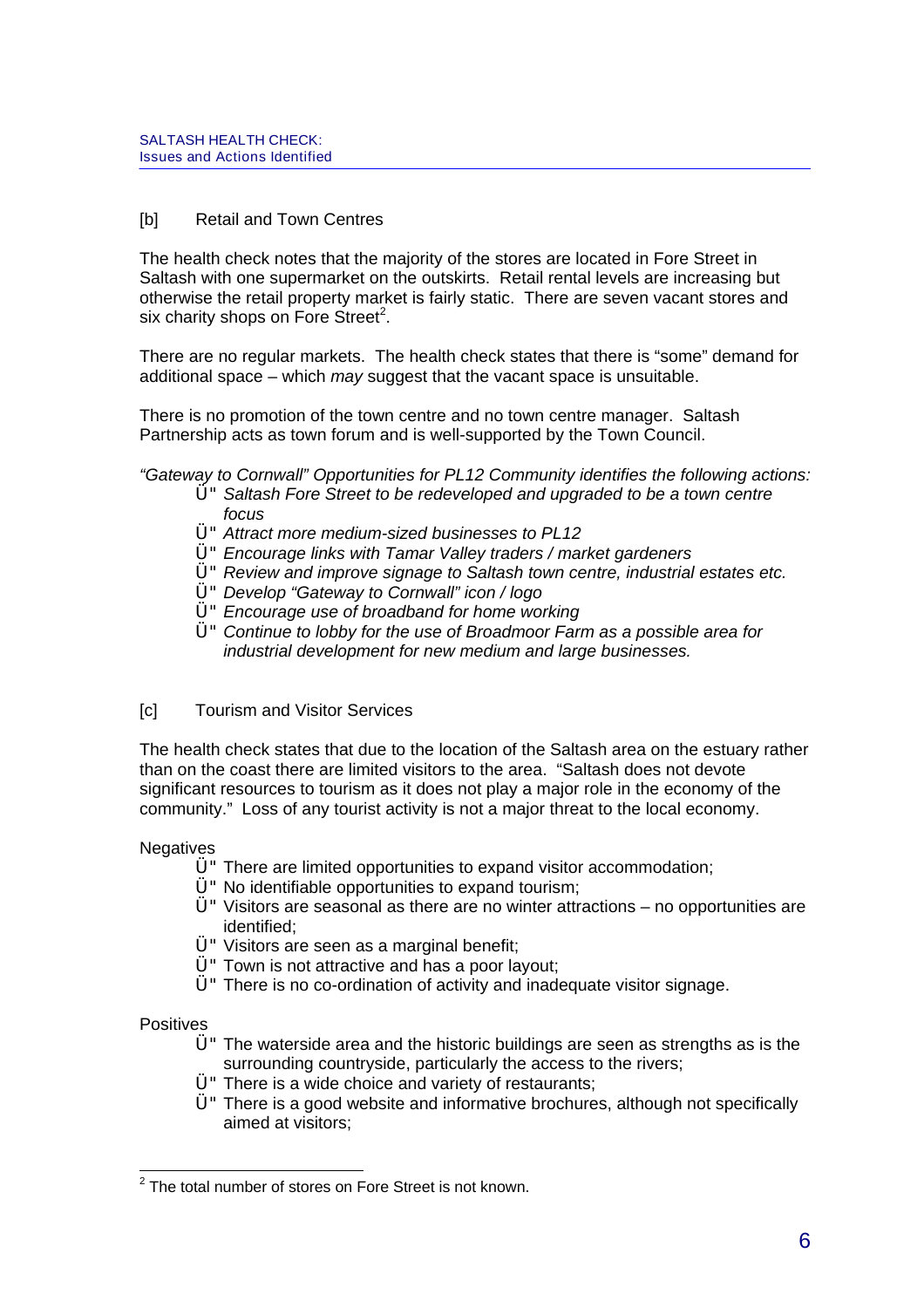Ü"St Melion International Golf and Country Club has conference facilities for 150 people.

The SWOT analysis identifies a number of possible actions, including:

- Ü"Develop river accesses and activities;
- Ü"Develop a website aimed at visitors as well as local residents;
- $Ü$ " Develop brochures for visitors;
- Ü"Review signage and provide adequate signage for visitors;
- Ü"Review and capitalise on heritage
- Ü"Develop a tourism strategy;
- Ü"Advertise existing events.

"Gateway to Cornwall" Opportunities for PL12 Community identifies the following additional actions:

- Ü"Development of water activities and sports
- $Ü$ " Develop short-term break holiday opportunities collaborate with PL12 villages
- Ü"Attract more Plymouth visitors
- Ü"Capitalise on tourism opportunities in PL12 including National Trust sites etc.

There is some ambivalence about the attraction of more visitors to the area expressed in the Landulph Parish Plan. "Tourism was seen by a majority to be an opportunity for improved local amenities and also a good business opportunity. Opinion was divided as to whether tourism was a 'nuisance' or not, with a small margin saying that it was."

5 Health and Public Safety

#### [a] Emergency Services

| <b>Service</b> | <b>Issues Raised in Health Check</b>                                                                                                                                                                                                                     |  |
|----------------|----------------------------------------------------------------------------------------------------------------------------------------------------------------------------------------------------------------------------------------------------------|--|
| Ambulance      | Good category A response, but category B and urgent calls -<br>particularly those associated with vulnerable or elderly patients is lower<br>than the national average                                                                                   |  |
| Fire           | Well-located, good response times; however, only one full-time officer<br>and reduced CDC funding could pose a threat.                                                                                                                                   |  |
| Police         | Those in the hinterland feel they receive an inadequate support and<br>suffer from longer response times than the town. This is believed to be<br>due to insufficient police. There are 108 neighbourhood watch projects,<br>65 of which are in Saltash. |  |

### [b] Health

[i] Dentistry: There appears to be inadequate dentist provision in the area, with a waiting list of 600 people.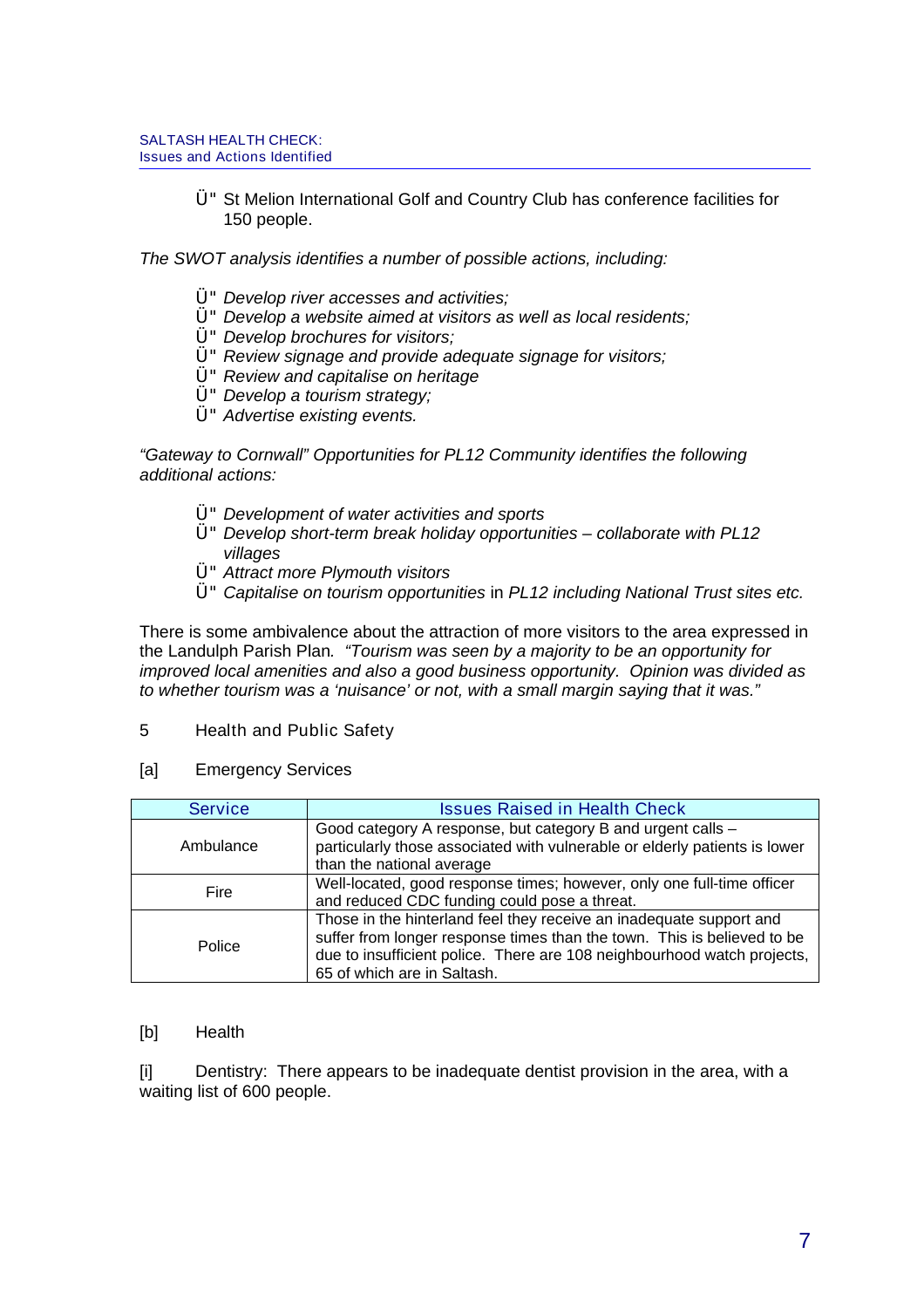### [ii] Disease

| Category              | <b>Issue Raised in Health Check</b>                                                                                                                                                                            |  |
|-----------------------|----------------------------------------------------------------------------------------------------------------------------------------------------------------------------------------------------------------|--|
| Chest, Heart & Stroke | There is high expenditure on this condition but a need to ensure<br>equitable provision over the area. Reduce time taken for<br>initiatives to work into the community.                                        |  |
| Cancer                | Need to improve links with St Luke's Hospice and establish out-<br>patient clinic in St Barnabus,                                                                                                              |  |
| Suicide               | The rate is higher than that for England and South West Region.<br>Difficult to gain access to funding for new services. Residents<br>with mental health problems have no social or recreational<br>provision. |  |
| Accidents             | PCT to launch specialist falls service for the elderly but there is a<br>threat of cuts in services due to lack of funding resources.                                                                          |  |

[iii] Access to Non-Emergency Hospital Services

Ü"There are difficulties with transport.

- Ü"Waiting times for non-emergency services too long.
- [iv] Specialist Clinics

Several issues are identified in the health check:

- Ü"Length of time for appointments is an issue and may get worse;
- U" Distance to the acute hospitals;
- Ü"Lack of child-abuse counsellors;
- Ü"No advertising of those services that are available locally;
- Ü"No nurse-led contraceptive clinic;
- Ü"Closure of St Barnabus would aggravate the overall situation.

Identified Actions<sup>[3](#page-60-0)</sup>: Establish a bus link between Derriford and St Barnabus; Develop links among schools/youth clubs/sec-education clinics.

[v] Social and Health Care Services

The main issues identified are:

| Issue               | <b>Issues Raised in Health Check</b>                                                                                                                                                              |  |
|---------------------|---------------------------------------------------------------------------------------------------------------------------------------------------------------------------------------------------|--|
| <b>Homelessness</b> | There is no homelessness in the area but this may be due to<br>affected people gravitating to Plymouth.                                                                                           |  |
| Housing             | There is a lack of supported housing and services for disabled<br>residents. Lack of affordable housing could increase homelessness<br>and disable residents may have to move away from the area. |  |
| Services            | Provision is patchy over the area. Although gaps are filled by<br>"buying-in", the care is not always tailored to specific needs. Some<br>vulnerable people may get missed.                       |  |
| Mobile Health Units | None in the P12 area but no evidence given of demand, other than<br>transport difficulties experienced, especially by elderly?                                                                    |  |

<span id="page-60-0"></span><sup>&</sup>lt;u>From Health Check</u><br>The From Health Check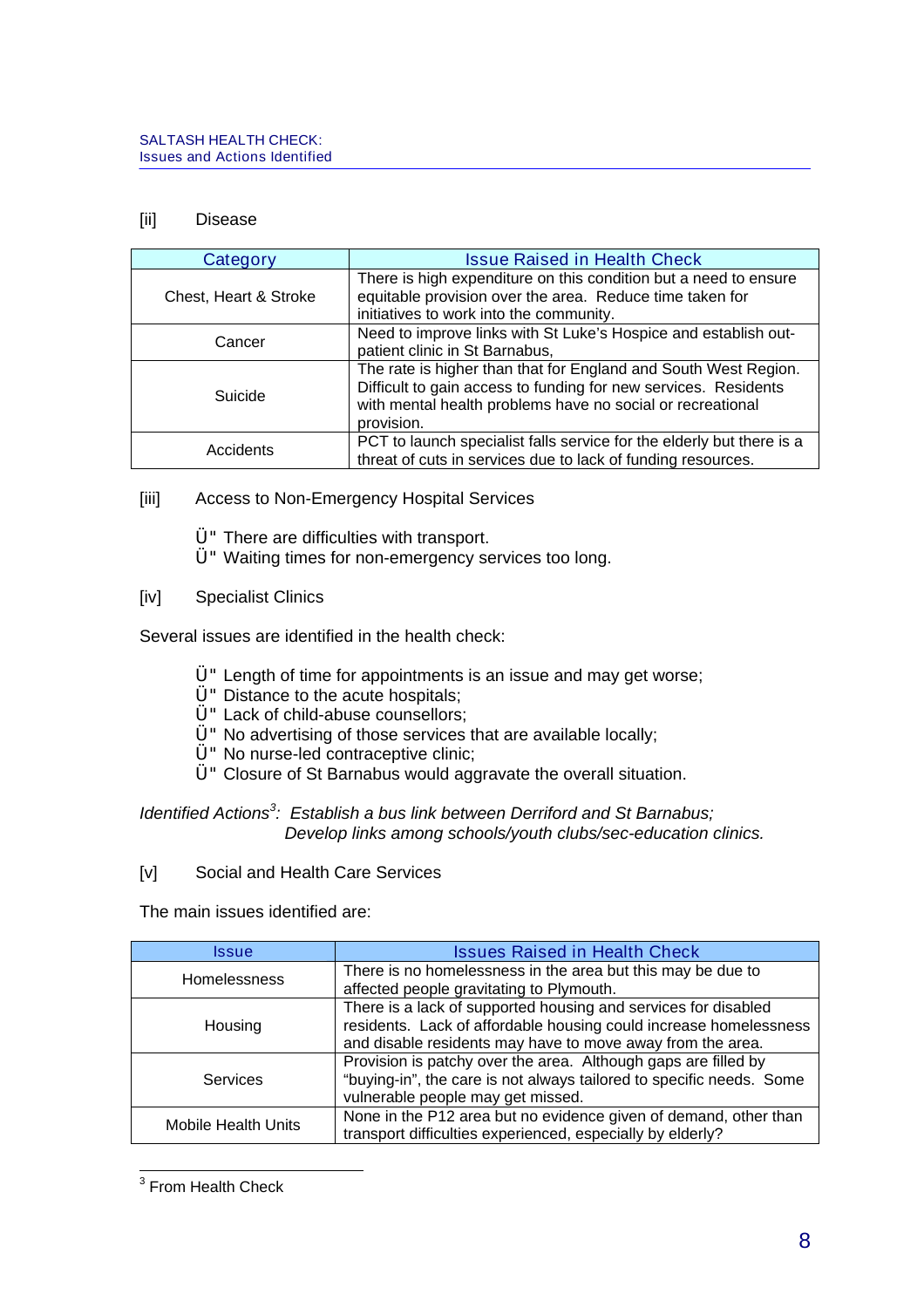#### Identified Actions<sup>[4](#page-61-0)</sup>: [i] there is a need to ensure no young people fall through the net and end up homeless. [ii] Need to look at social housing provision.

# [vi] Behaviour/Life-Style

The SWOT analysis identifies an increase in alcohol abuse among young people, notably in Fore Street on Fridays and Saturdays but also in parks and some villages. This is resulting in anti-social behaviour and damage to property.

"Gateway to Cornwall" Opportunities for PL12 Community identifies the following actions:

- Ü"Promote community interest and support in maintaining good level of Community Safety.
- Ü"Engagement of Youth Service/Sports Clubs to work positively with young people.
- Ü"Proposals to engage with parents of anti-social behaviour people through a multi-agency approval.
- Ü"Consider ways of positive use of Anti-Social Behaviour Legislation e.g. ASB Orders, Dispersal Order Zones and Alcohol Free Zones.

### 6 Housing

The following issues are identified:

| Issue                                                                                                                                                                             | <b>Issues Raised in Health Check</b>                                                                                                                                                                                                                                                                                                                                                                                                                                                                                                                                                                          |  |
|-----------------------------------------------------------------------------------------------------------------------------------------------------------------------------------|---------------------------------------------------------------------------------------------------------------------------------------------------------------------------------------------------------------------------------------------------------------------------------------------------------------------------------------------------------------------------------------------------------------------------------------------------------------------------------------------------------------------------------------------------------------------------------------------------------------|--|
| <b>Housing Survey</b>                                                                                                                                                             | Out-of-date and based on poor planning assumptions.                                                                                                                                                                                                                                                                                                                                                                                                                                                                                                                                                           |  |
| Types of Housing                                                                                                                                                                  | Need for more rented accommodation and smaller properties<br>such as studio flats. There is a shortage of one-bedroom<br>flats overall.                                                                                                                                                                                                                                                                                                                                                                                                                                                                       |  |
| <b>Condition of Social Housing</b>                                                                                                                                                | In 2001 c.5.5% of houses was in substantial disrepair; these<br>tend to be within walking distance of town centre.                                                                                                                                                                                                                                                                                                                                                                                                                                                                                            |  |
| Affordable Housing                                                                                                                                                                | To 2006 there is an estimated shortfall in the Saltash area of<br>2,781 <sup>5</sup> affordable dwellings. There is a permanent need<br>because of Plymouth's allocating of land to<br>industrial/business use: leaves hinterland to pick up<br>affordable housing provision. Limited opportunity for provision<br>of affordable housing - particularly in Saltash hinterland -<br>aggravated by growing population and number of "incomers".<br>There is no experience of local development/co-ops/self-<br>management. There is an expressed view that Saltash does<br>not want to take on Plymouth's need. |  |
| <b>Supported Housing</b>                                                                                                                                                          | There is said to be friction between GOSW and Caradon DC<br>[who has the responsibility for provision]. Lack of open<br>communication with tenant groups. Shortage of retirement<br>homes with secure environment in spite of increasing number<br>of retirees and increasing age band.                                                                                                                                                                                                                                                                                                                       |  |
| There is no specific information on Saltash but only a small<br>number of the whole of Caradon. There is some scope to<br><b>Vacant Properties</b><br>redevelop flats over shops. |                                                                                                                                                                                                                                                                                                                                                                                                                                                                                                                                                                                                               |  |

<span id="page-61-0"></span> 4 From health check

<span id="page-61-1"></span> $5$  Calculated: 4,904 [total projected shortfall over Caradon] x 56.7% [estimated percentage in the Saltash area].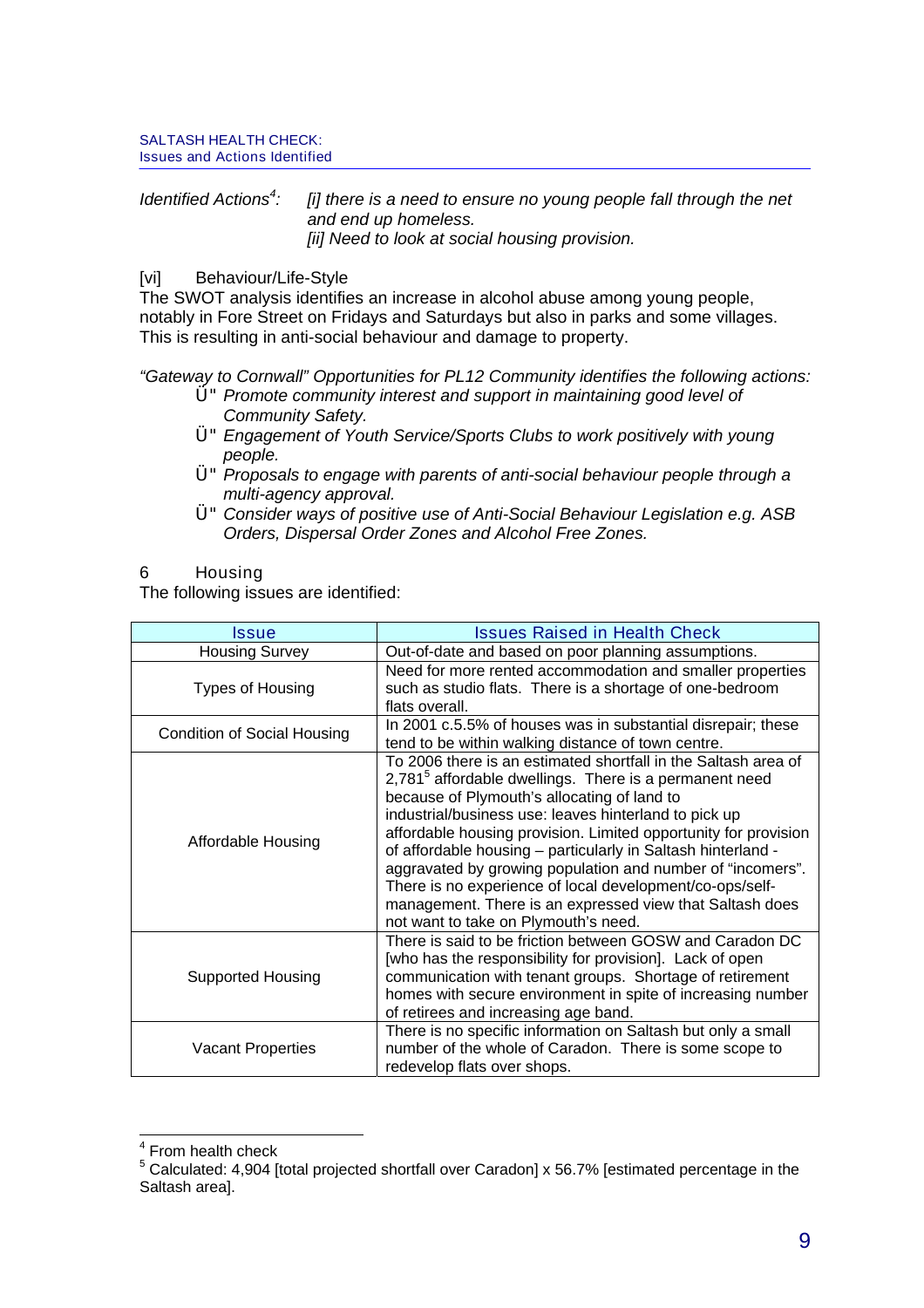#### Identified Actions<sup>[6](#page-62-0)</sup>: [i] need to influence Regional Spatial Strategy and ensure adequate information is provided to PL12 residents; [ii] Need to emphasise sustainability and "ready made" homes. [iii] Redevelop vacant flats over shops in Saltash?

# [7] Education, Culture and Heritage

The health check states that there are no amenities such as theatres, cinemas or public art galleries in the area due to proximity of Plymouth. It is unlikely that any major venues such as a cinema will be located in Saltash. There are, however, a large number of local events and venues, all of which are fully attended or used. The Saltash Churches Together is considered one of the most active in Cornwall.

The SWOT analysis identifies the following actions:

- $U^{\prime\prime}$  Provision of 250-seat multi-purpose events hall;
- Ü"Appointment of town manager and/or PL12 Area Manager to manage PR/publicity/community diary/website/events;
- $U$ " Involvement of young people in website development and production of booklet about eminent people from the area;
- U" Improve links with Tamar Valley Service AONB, the Tamar Valley Tourism Association and so on.

"Gateway to Cornwall" Opportunities for PL12 Community identifies the following additional actions:

- Ü"Leaflet linking Saltash with PL12 parishes
- Ü"Saltash Town & area guide
- Ü"Communication with new estates in Saltash
- Ü"Education programme at Mary Newman's Cottage, e.g. medicines, herbs, gardening, historical learning events
- Ü"Expand postal library service, e.g. CDs / DVDs
- Ü"Create community support group for elderly & other users of above postal library service, e.g. recycling CD & DVD players to those in need
- Ü"Multi-functional Community Bus Service e.g. Children (school run pre- & post-school, Young people (sports etc), older people (shopping, trips etc.)
- U" Primary Schools to provide nursery / playgroups
- U" Internet Café e.g. Brunel Pub, K2, Livewire etc needs to be separate from education provision
- Ü"Maximise use of St Mark & St John College placement students in PL12 community, e.g. Youth Service / other community activities
- Ü"Development of Inclusion Unit / Behavioural Support Unit at Saltash Community School
- $Ü''$  Pursue proposals for extended schools
- Ü"Encourage proposals for new and larger sites for Saltash Community School and Cornwall College, Saltash
- Ü"Link with youth projects of adjacent MCTi areas

<span id="page-62-0"></span>**Example 2**<br><sup>6</sup> From health check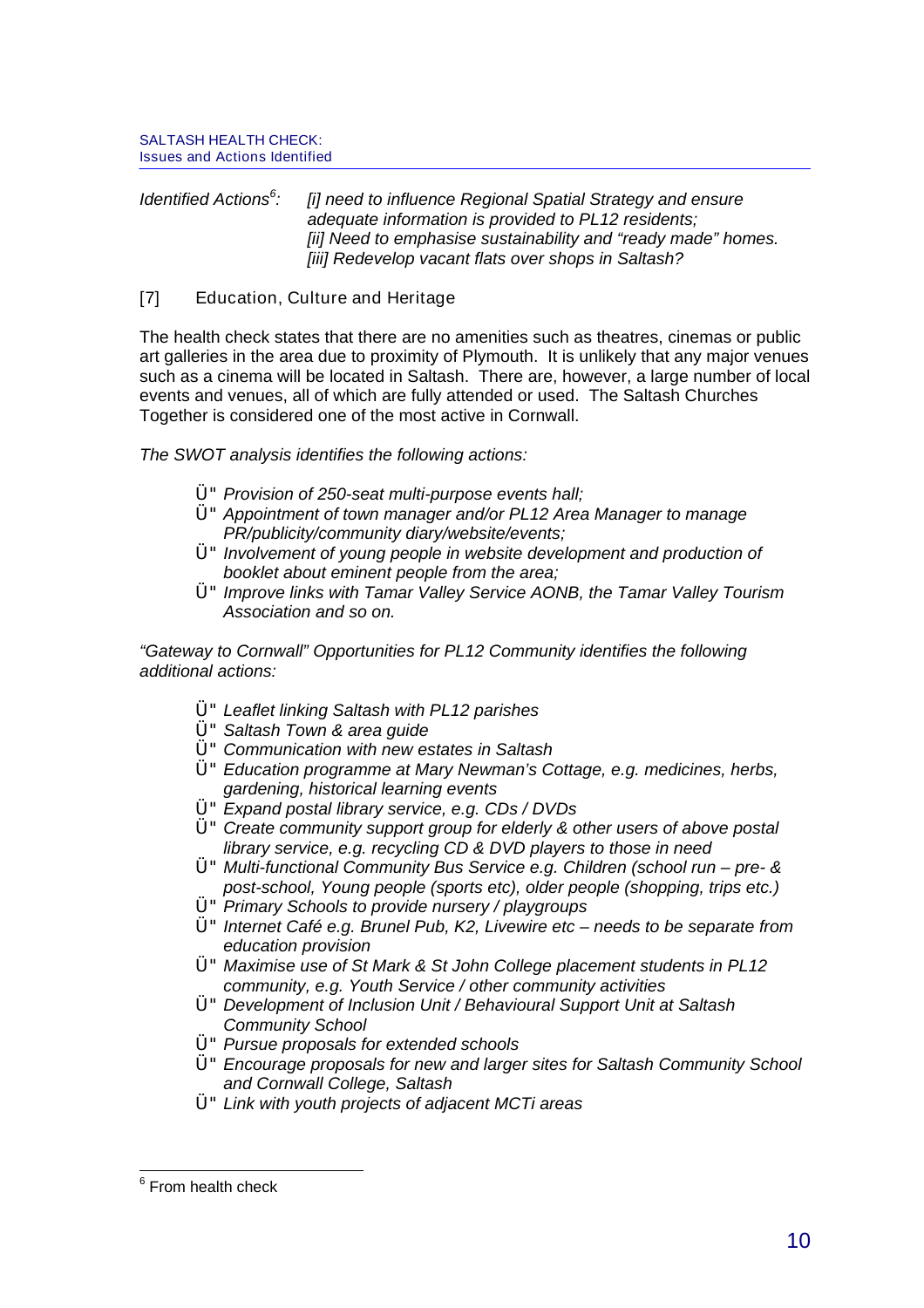### 8 Environment

This was not covered in the health check questionnaires provided: however, it is covered by both the SWOT analysis and the "Gateway to Cornwall" document. The main issues identified in the SWOT analysis are:

- Ü"Poor visual impact of Saltash Fore Street;
- Ü"Lack of a focal point in Saltash;
- Ü" Unattractive buildings without character;
- Ü"Problems with traffic congestion in Fore Street;
- Ü"Small number of public slips and access points to river.
- Ü"Noise pollution from water sports;
- $U$ " Infilling of green and recreation spaces by housing:
- Ü"Excessive traffic growth;
- Ü"Narrow residential streets;
- Ü"Creeping absorption into Plymouth suburban area.

"Gateway to Cornwall" Opportunities for PL12 Community identifies the following actions:

- Ü"Redevelopment of Saltash Fore Street and surrounding area to maximise its strategic position, and to capitalise on outstanding views;
- $U^*$  Initiate an open competition for the redesign / redevelopment of Saltash town centre;
- Ü"Provision of a visitors' centre to promote both the local area and Cornwall;
- Ü"Promote and encourage long term use of Churchtown Farm recreational area;
- U" Promote the World Heritage Site inscription for the Tamar Valley Mining Industry;
- Ü" Promote / expand Saltash Heritage Museum;
- Ü"Find mixed use for Saltash Station to prevent decay and unsightly area;
- Ü"Promote PL12 villages' community bus schemes to enable access to and from Saltash:
- Ü"Link in with Tamar Community Futures MCTi plans and proposals;
- Ü"Link in with Tamar Valley AONB plans and proposals.
- 9 Transport and Accessibility

Again, this item is not covered in the health checks but is covered by both the SWOT analysis and the "Gateway to Cornwall" document.

The main issues identified in the SWOT analysis are:

- $U^{\prime\prime}$  Proximity to Plymouth makes the area popular for those who wish to work in, but not live in, Plymouth, thereby inflating local house prices, increasing commuter traffic and making it more difficult to retain a distinct identity.
- Ü"Growing use may result in bridge and ferry links becoming grid-locked at peak times;
- Ü"Disruption because of the need for maintenance to Tamar Road Bridge;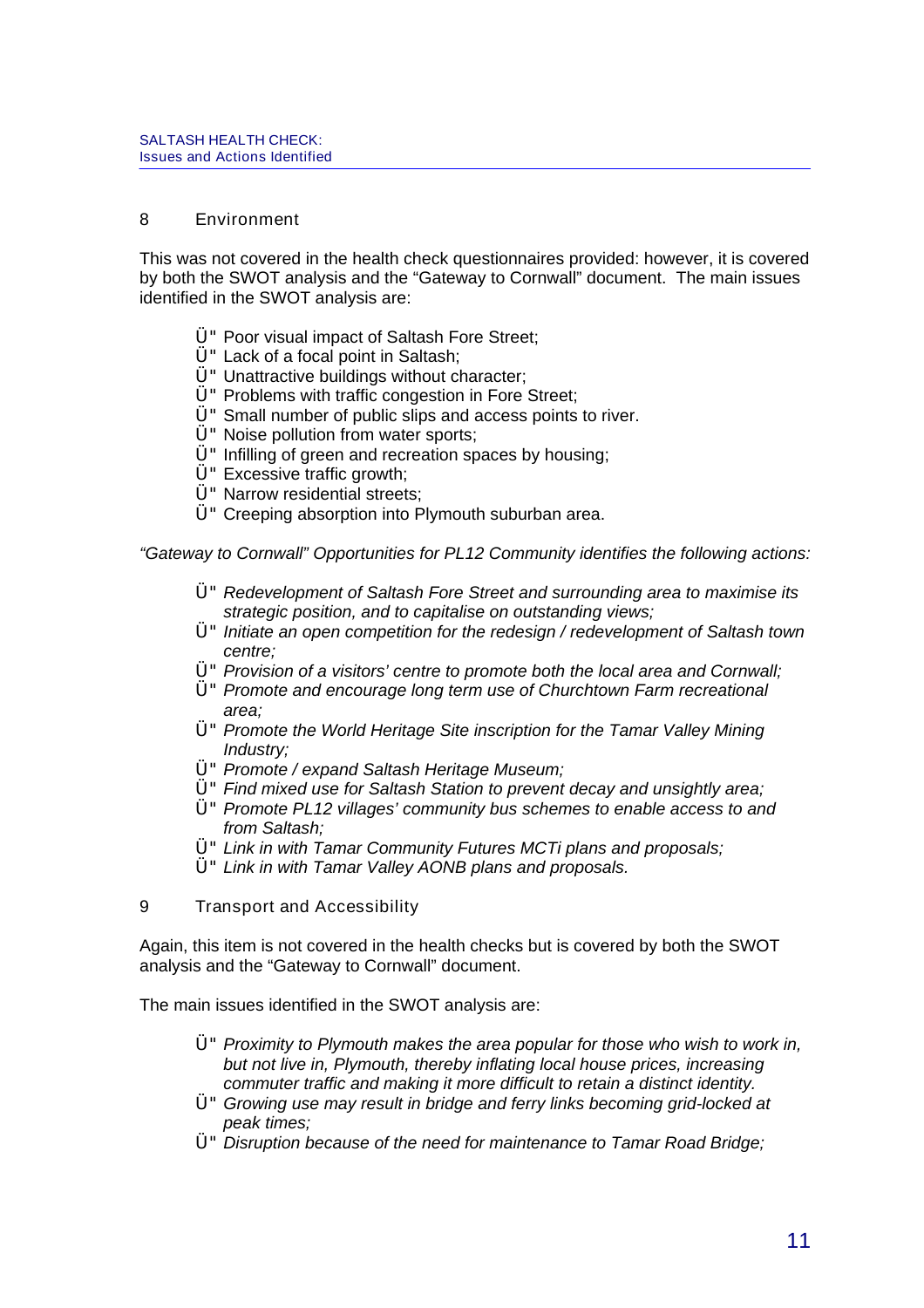- Ü"Families with restricted or no access to cars have limited or no access to commercial transport making access to both social events and medical/hospital facilities very difficult or impossible particularly in the case of those two young to hold a licence and those disabled persons who require assistance even when they have their own vehicle;
- Ü"Congested bus bays in Fore Street, Saltash;
- Ü"Poor parking and signage and poor platform accessibility at rail stations;
- Ü"Resistance to use of internet by non-technical people.

"Gateway to Cornwall" Opportunities for PL12 Community identifies the following actions:

| Issue                             | Action                                                                                                                                                                                                                                                                                                                                                                                                                                                                                                    |  |
|-----------------------------------|-----------------------------------------------------------------------------------------------------------------------------------------------------------------------------------------------------------------------------------------------------------------------------------------------------------------------------------------------------------------------------------------------------------------------------------------------------------------------------------------------------------|--|
| Proximity to<br>Plymouth          | ," In the future if links with Plymouth become more heavily used and<br>congested, and if Plymouth introduces congestion charging a park<br>and ride scheme may be a more viable proposition.<br>Being included in the Plymouth Urban Area will give access to<br>development grants targeted at these areas.<br>," Improve the use of rail links to the National network by both<br>commuter and national passenger use and freight.<br>," Develop ferry and water taxi services                         |  |
| <b>Rural Inclusion</b>            | ," Develop the use of rail links at St Germans.<br>Support the creation of small community bus / taxi services in PL12<br>to feed into timetabled bus routes, ensuring they are available to<br>wide cross-section of the rural and town community thereby<br>increasing the use and viability of these services.<br>Don't re-invent the wheel. Learn from elsewhere where community<br>schemes have been successful.<br>Ensure that any potential users are made full aware of the services<br>provided. |  |
| Youth and hard to reach<br>groups | Support schemes to enable young and hard to reach groups to access<br>transport in order to lead fuller social and productive lives which in turn<br>enriches the overall community and reduces the strain on families and<br>Social Services.                                                                                                                                                                                                                                                            |  |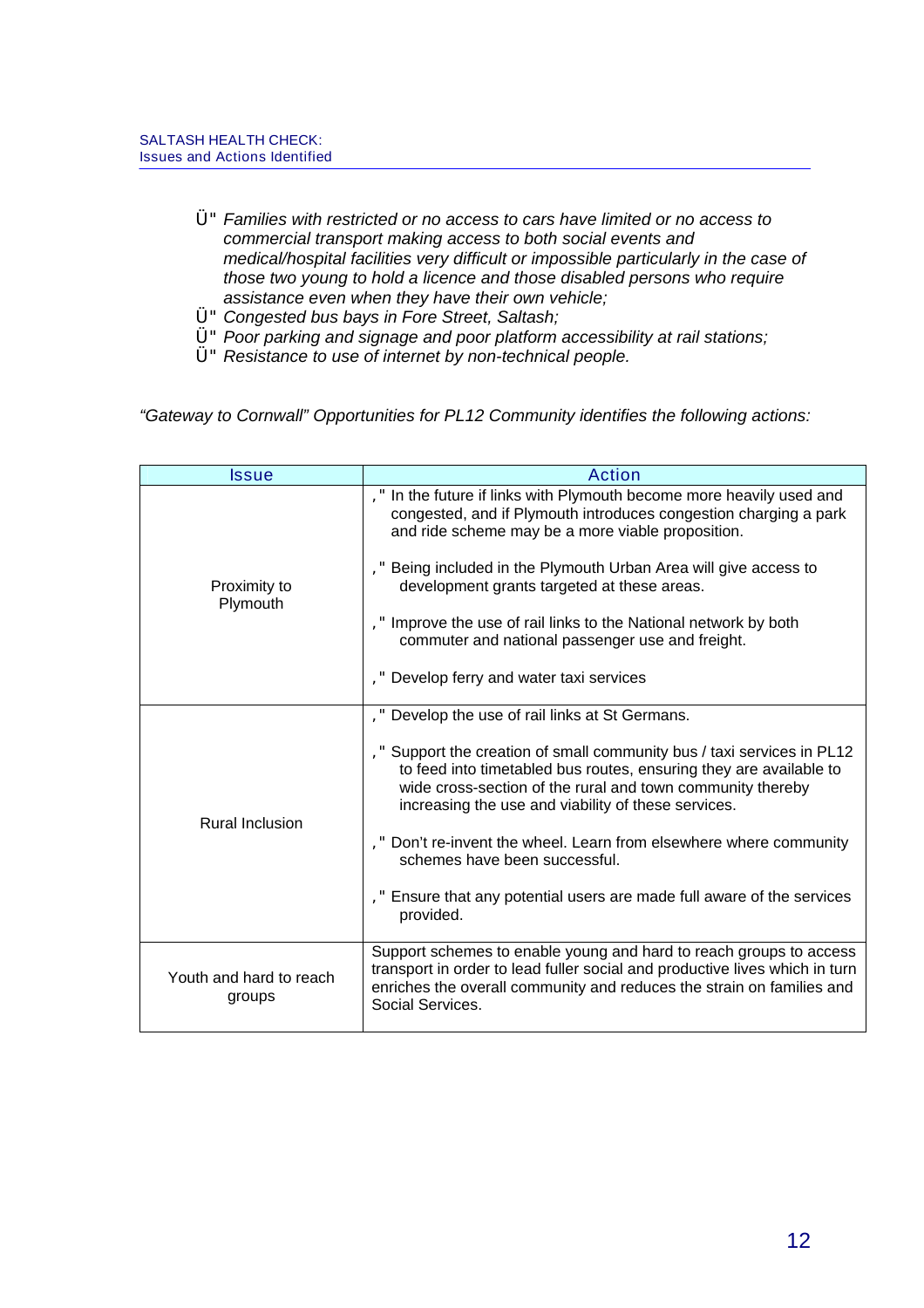| Issue                     | <b>Action</b>                                                                                                                                                                                                                                                                                                                                                                                                                                                                                                                                                                                                                    |
|---------------------------|----------------------------------------------------------------------------------------------------------------------------------------------------------------------------------------------------------------------------------------------------------------------------------------------------------------------------------------------------------------------------------------------------------------------------------------------------------------------------------------------------------------------------------------------------------------------------------------------------------------------------------|
| Infrastructure            | ," Increase access to rail use by provision of parking specifically for<br>train users and improving platforms<br>Redesign bus bays in Fore Street and provide bus bays and<br>shelters in North Road.<br>," Provide safe pedestrian crossings connecting Fore Street and<br>North Road to form transport hub with links to and information<br>about bus, rail and Taxi services.<br>, " Provide park and ride services to Plymouth.<br>," Encourage use of cycles with cycle ways and safe storage at retail<br>and other outlets.<br>," Encourage travel on foot by providing safer crossing points on<br>major and busy roads |
| Impact of IT on Transport | Reduce the need to travel by providing on line services that allow<br>access and two way reaction with Local Government, Local Health<br>Centres and Hospitals and the pre- booking and self printing of Tickets<br>via personal computers or machines at railway stations and park and<br>ride parking areas.                                                                                                                                                                                                                                                                                                                   |

HRA Consultants February 2005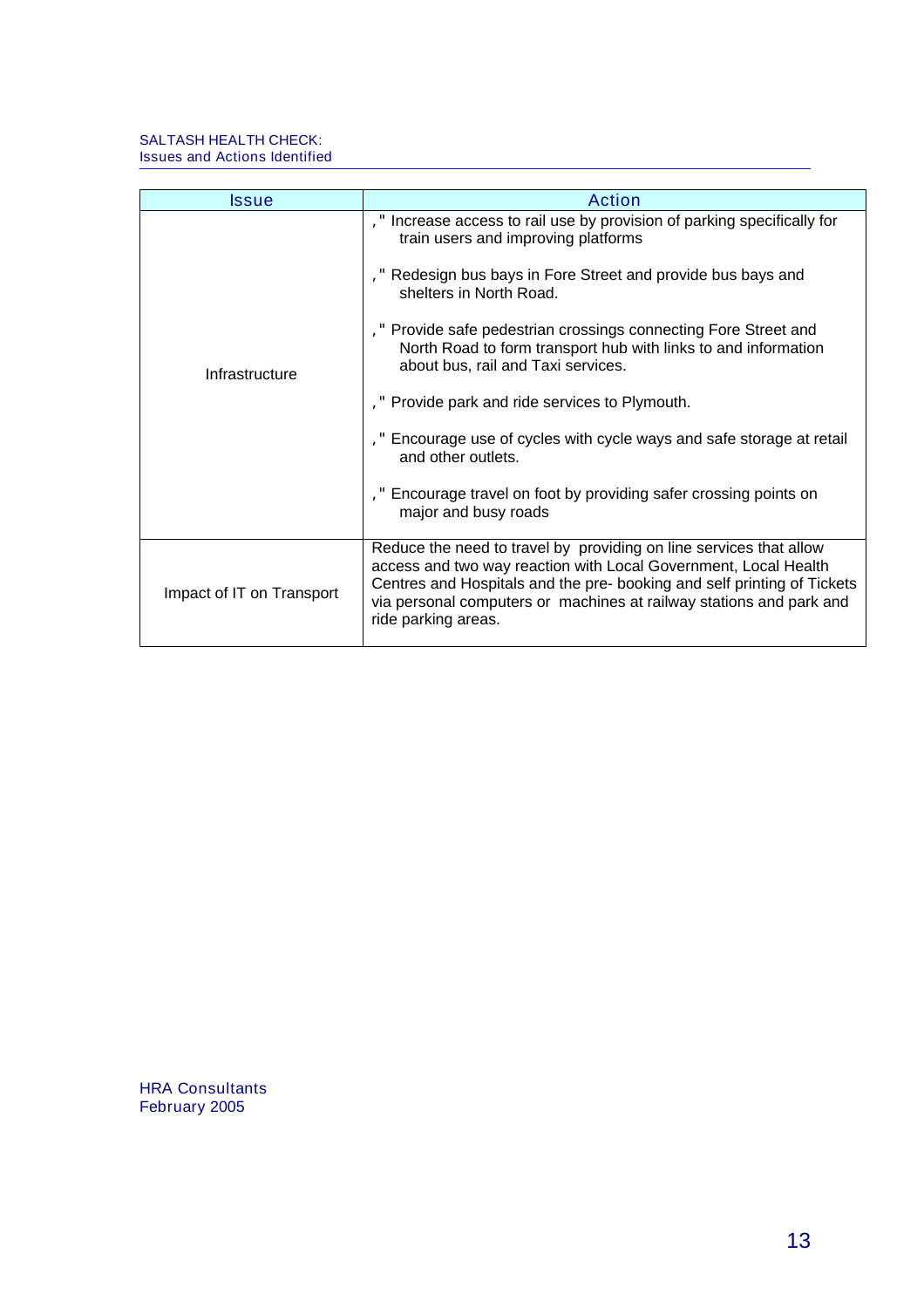# Gateway to Cornwall

# Communication Strategy

# May 2005 – December 2005

# Purpose

To set out the ways in which Gateway to Cornwall will continue to communicate with it various target audiences up to and including the publication of the Community Strategic Plan (The Plan).

# Now

The Community Consultation Event 14 May

This event was very well attended – one attender remarking that it was the bestattended community consultation he could ever remember in Saltash. This was largely attributable to the efforts that had been put into prior publicity.

- a) an invitation designed by consultants HRA went out to all named individuals and groups on GtC database several weeks before the event, to get the date in their diaries. MP Mr Colin Breed attended.
- b) Westcountry TV taped a prior interview with Steve Tait the week before which appeared a lunchtime local news and evening local news on 6 May.
- c) A photocall using a gig boat was arranged, attended by Western Morning News, Evening Herald, Cornish Guardian and Cornish Times. Pieces subsequently appeared in Western Morning News (6 May no photo) and in Cornish Guardian (11 May with photo)
- d) Two radio interviews went out Plymouth Sound and Radio Cornwall (Radio Cornwall went out twice – a 3 minute piece with vox pop in Fore St, plus a 3 minute interview with John Evans – plus invitation to email or phone in comments. The story was lead at 8.00 again for Radio Cornwall, with a clip from the John Evans interview, plus another phone in invitation. Announcer read out comments from emails – '3 cheers for Saltash' etc.
- e) Local free papers
- f) Posters put onto lampposts in Fore St
- g) Gateway to Cornwall banner
- h) Information Leaflet
- i) Town Band playing prior to the opening of the event.
- j) Advertising of facepainting and free tea and coffee.
- k) Press release following event

Target Audiences for the Community Event– GtC steering group; Saltash Partnership; community groups; businesses; school and college; public agencies; councillors, local residents, including young people, residents of parishes. Attenders at Community Event– all target audiences. Low attendance from parish residents (but a parish roadshow has already been targeted directly at them) and young people (but a youth survey to canvass their views has already been undertaken and is currently being analysed).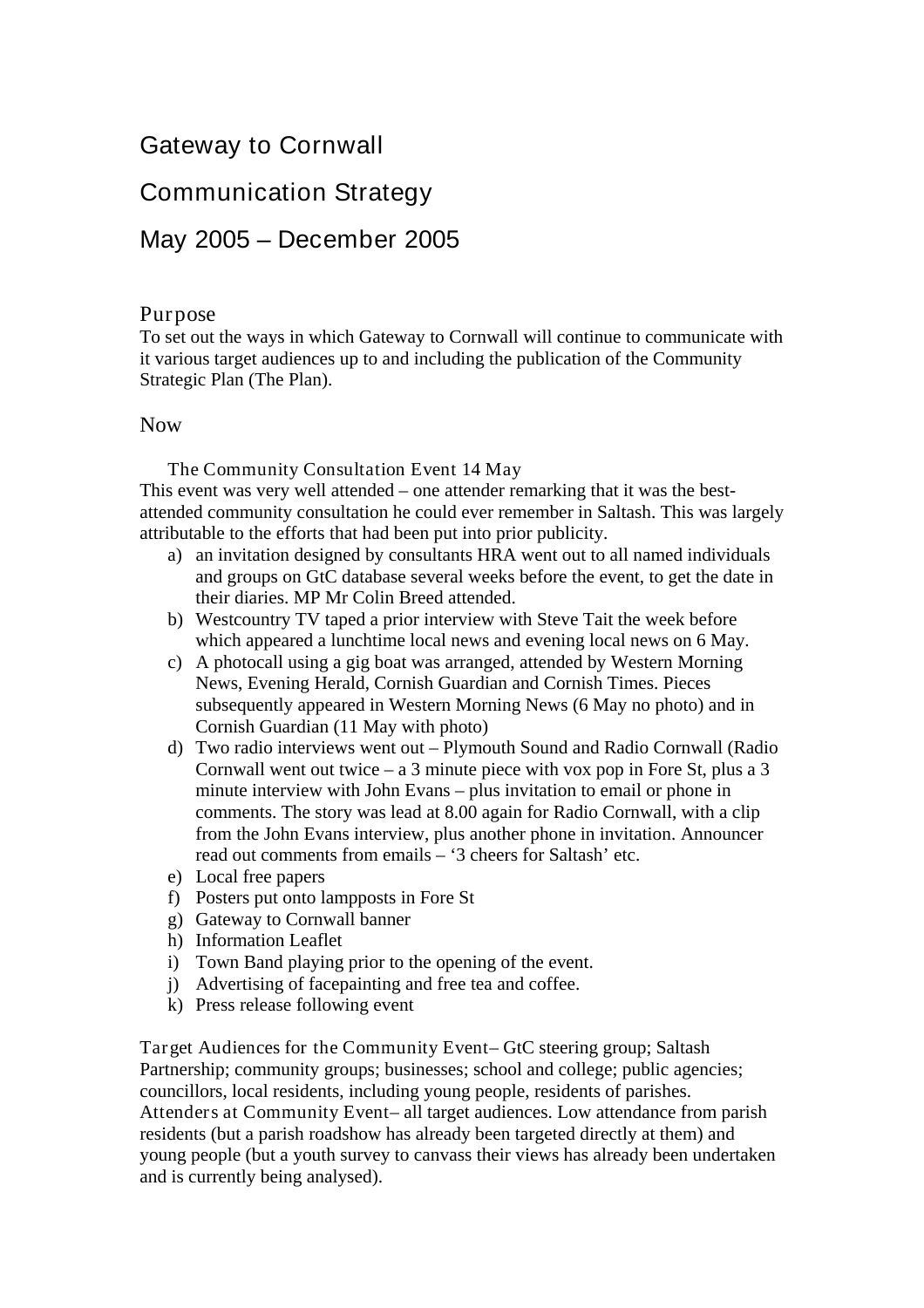Activity in the weeks to The Plan's publication - end July 2005

- 1. We will incorporate the results from the Community Event into our Plan priorities.
- 2. We will send out a press release to publicise the success of the Community Event and, later, the results of surveys analysis
- 3. There will be ongoing communication with groups and members of public who GtC telephone MCTi office
- 4. Once Plan priorities have been agreed, we will send these to public agencies and community groups – asking what they are *already* doing to address the Plan's key issues and priority actions ( n.b. this serves both to inform agencies of Plan priorities, and also to identify Plan priorities that others are addressing already).
- 5. We will have discussions (meeting/telephone calls) with potential supporters and investors in key projects/actions within the Plan to warm up interest.

# The Plan

We will produce the Plan as a *suite* of documents:

- ̇"SWOT analysis
- ̇"Healthcheck
- ̇"Strategic Review
- ̇"Summaries of Consultation results
- " The Plan  $-20 30$  pages double sided, photos.
	- o Chairman's statement,
	- o Summary and the Vision Statement
	- o The Process we've gone through to develop the Plan steering group formation, consultations, surveys, community event
	- o Our Community a profile, benefits of living and working here and key issues we are trying to address with this Plan
	- o Priority Themes to address the Issues and meet the Vision
		- ̇"A *Goal* for each Theme
		- ̇"Projects/actions clustered under the *Priority Themes* a paragraph for each project – Description, What the Project will achieve, when it will happen, Who will be involved, an Outline of the Cost
	- o Taking the Plan forward monitoring and evaluating the Plan; how we will structure ourselves and how we engage the community in the process and inform them of its progress.
	- o Appendix: Summary table of *all* projects/actions considered for the Plan– 'Endorse work of others', 'Influence Policy and Strategy' and 'Action by GTC' projects
- The Plan Summary Leaflet the highlights of the Plan to be delivered to all households (if budget allows) and/or as broadsheet in local paper, or leaflets to be left in supermarkets, library and other spaces where residents visit.
- Communications Scrapbook a collection of all notes of meetings, press releases, survey summaries, consolations, parish roadshow results, community event report.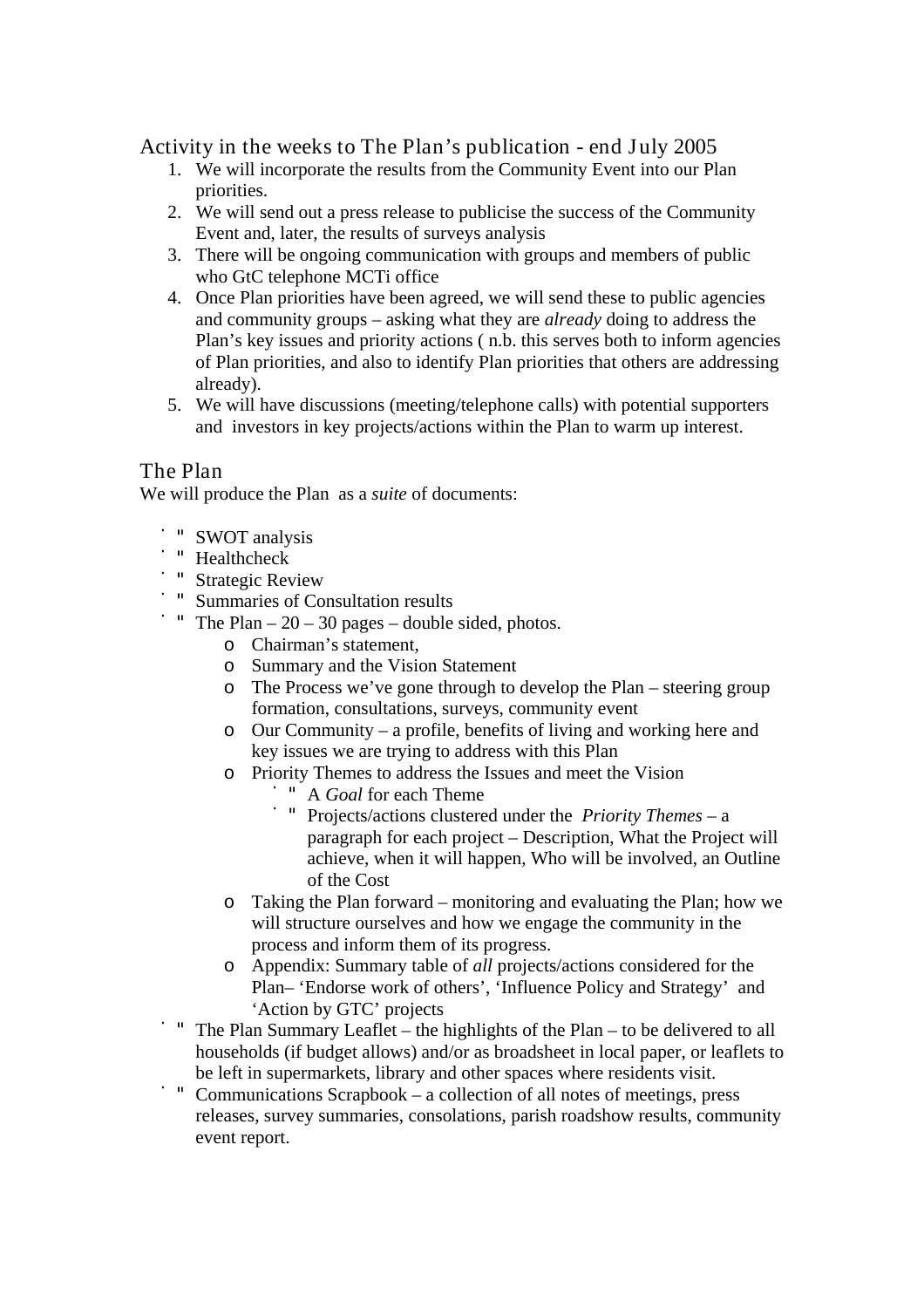# The Brokering Table

GtC will set a date for a first Brokering Table 2 months before the event and send invitations to all potential funders and key agencies who may invest in Plan, in order to ensure that the date is in their diaries. In the interim, GtC will conduct informal discussions with potential funders and make presentations to District Council and Town Council to warm up support.

# Ongoing Community Engagement following the publication of the Plan

Our Plan should be a 'living document', with its projects and actions being regularly monitored and the Plan itself reviewed on a yearly basis. This gives the opportunity for new projects and actions to come into the Plan as it evolves. The inclusion of some smaller, quick win projects in the Plan, will give GtC the opportunity for a steady stream of press releases on project/action successes, which keeps GtC and the Plan in the public consciousness. In addition, GtC will engage and support individuals and groups from Saltash and the surrounding parishes who wish to become more involved in the implementation of the Plan – perhaps as deliverers of projects, a 'community auditors' of project success, or as members of the steering group. The Plan will therefore include core community engagement projects to provide training and support for this to happen.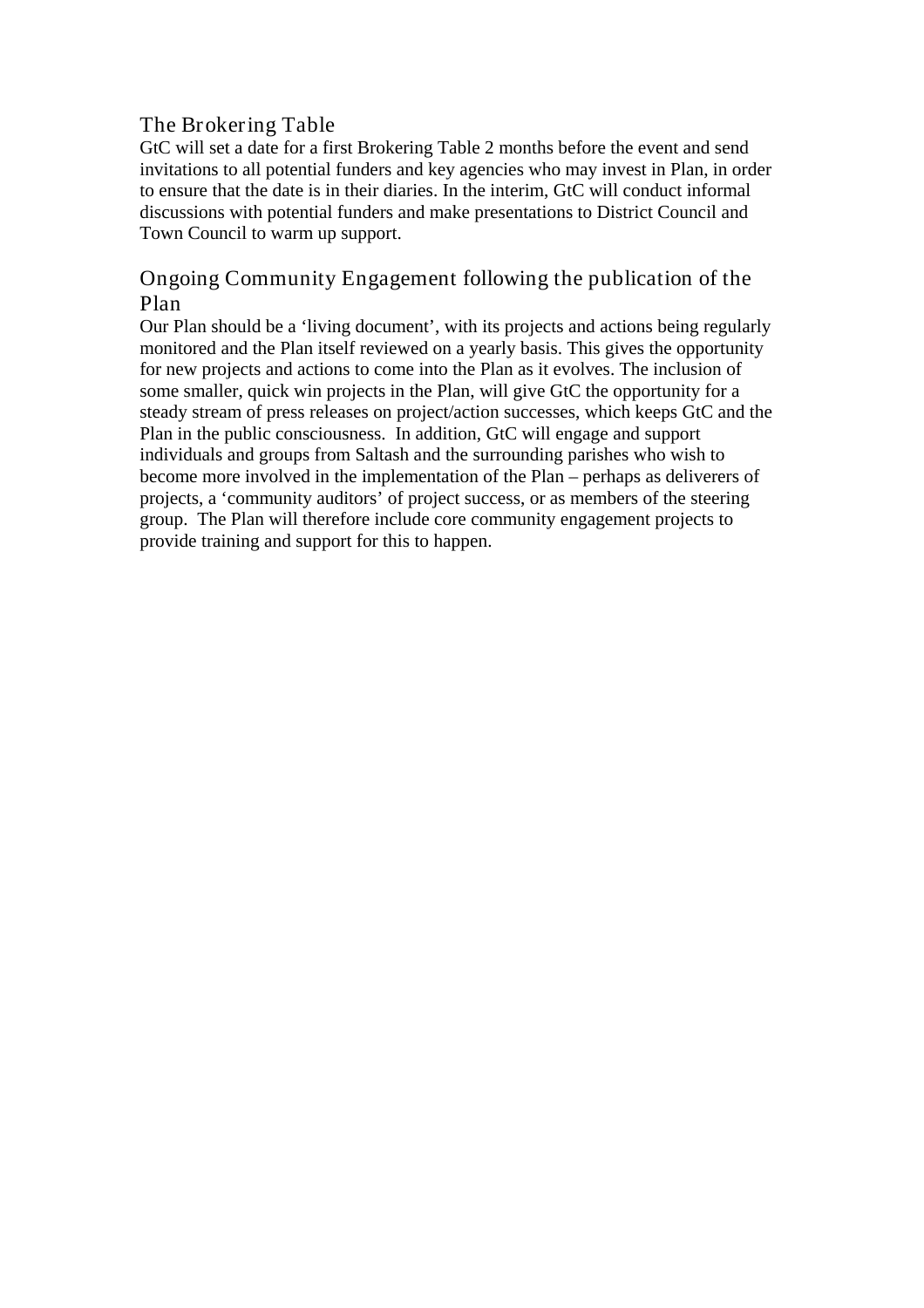# What are the Gateway to Cornwall "ISSUES" for a Community Strategic Action Plan?

Af ter a number of public consult at ions and meetings with organisations in the PL12 area over the last 12 months, the Gateway has so f ar ident if ied t he f ollowing issues and pr oposals f or t he act ion plan.

| I SSUES                                                                       | <b>PROPOSALS</b>                                               |
|-------------------------------------------------------------------------------|----------------------------------------------------------------|
| Lack of room for expansion in Saltash and the surrounding PL12 area.          | Carry out feasibility study to examine the use of the Broadi   |
|                                                                               | and f or sensitive industrial development.                     |
| Lack of information on health provision and support services available to the | Set up and provide a web based information net work with in    |
| local population.                                                             | Consider part ner ship with 'Salt ash.net' Community School    |
| Water sports facilities are limited and access points to the Tamar estuary    | Develop plans for water sports facilities, with an eye to a su |
| are inadequate.                                                               | bid.                                                           |
| Fore Street is unattractive, has too many empty shops with too little floor   | I nitiate feasibility study to redevelop Fore Street in order  |
| area to attract national chains.                                              | and services for both the town and the surrounding villages.   |
| Sports facilities in PL12 area are generally in poor condition, under funded  | Develop a PL12 area sports and leisure for um and investigate  |
| and inadequate for some sports.                                               | year round.                                                    |
| There is a lack of affordable housing for local people.                       | Work with Local Authorities, town and parish councils to inf   |
|                                                                               | homes, and in the development of the South West RSS            |
| Access to health services is limited to GP Surgeries which is of ten          | Work with the Local Primary Care Trust to: influence the de    |
| inappropriate younger people and people with ment al health problems          | Barnabas, and influence developments in NHS "locality based    |

### COMMUNI TY PLANNI NG, HEALTH & HOUSI NG

#### ECONOMY & TOURI SM

| I SSUES                                                                 | <b>PROPOSALS</b>                                                |
|-------------------------------------------------------------------------|-----------------------------------------------------------------|
| River activities are limited and access points to the Tamar estuary are | Develop a st rat egy to encourage wat er based activities, and  |
| inadequate.                                                             | the river.                                                      |
| Lack of adequate PL12 promotion resulting in low visitor numbers.       | Capit alise on existing events in the PL12 area and encourage   |
| Salt ash and the PL12 area does not have a distinct marketing strategy. | Salt ash needs to develop a 'Gat eway to Cornwall' brand to id  |
| Businesses in Salt ash and the PL12 area lack adequate support.         | Salt ash needs to develop a business cent re and support served |
| New and unusual tourist attractions would benefit Saltash.              | I nvestigate feasibility of inclined railway from waterside to  |
|                                                                         | Royal Albert Bridge.                                            |

#### EDUCATI ON, CULTURE & HERI TAGE

| I SSUES                                                                  | <b>PROPOSALS</b>                                                                                                             |
|--------------------------------------------------------------------------|------------------------------------------------------------------------------------------------------------------------------|
| Lack of room to expand Secondary and College education                   | Carry out feasibility study to examine the use of the Broadr<br>campus'.                                                     |
| PL12 schools and colleges resources not used to their full potential.    | I dentif y ways to maximise use of PL12 schools for communit<br>activities throughout the year.                              |
| Lack of support for community groups helping the elderly and disabled.   | I dent if y ways of improving the links bet ween support groups                                                              |
| Salt ash fails to capitalise on its proximity to existing tourist sites. | Establish a 'family' of Tourism leaflets to link Saltash v<br>website linking other at tractions in Cornwall and the South \ |
| Salt ash lacks a large multi purpose hall.                               | Look at the feasibility of building a medium sized multi purp                                                                |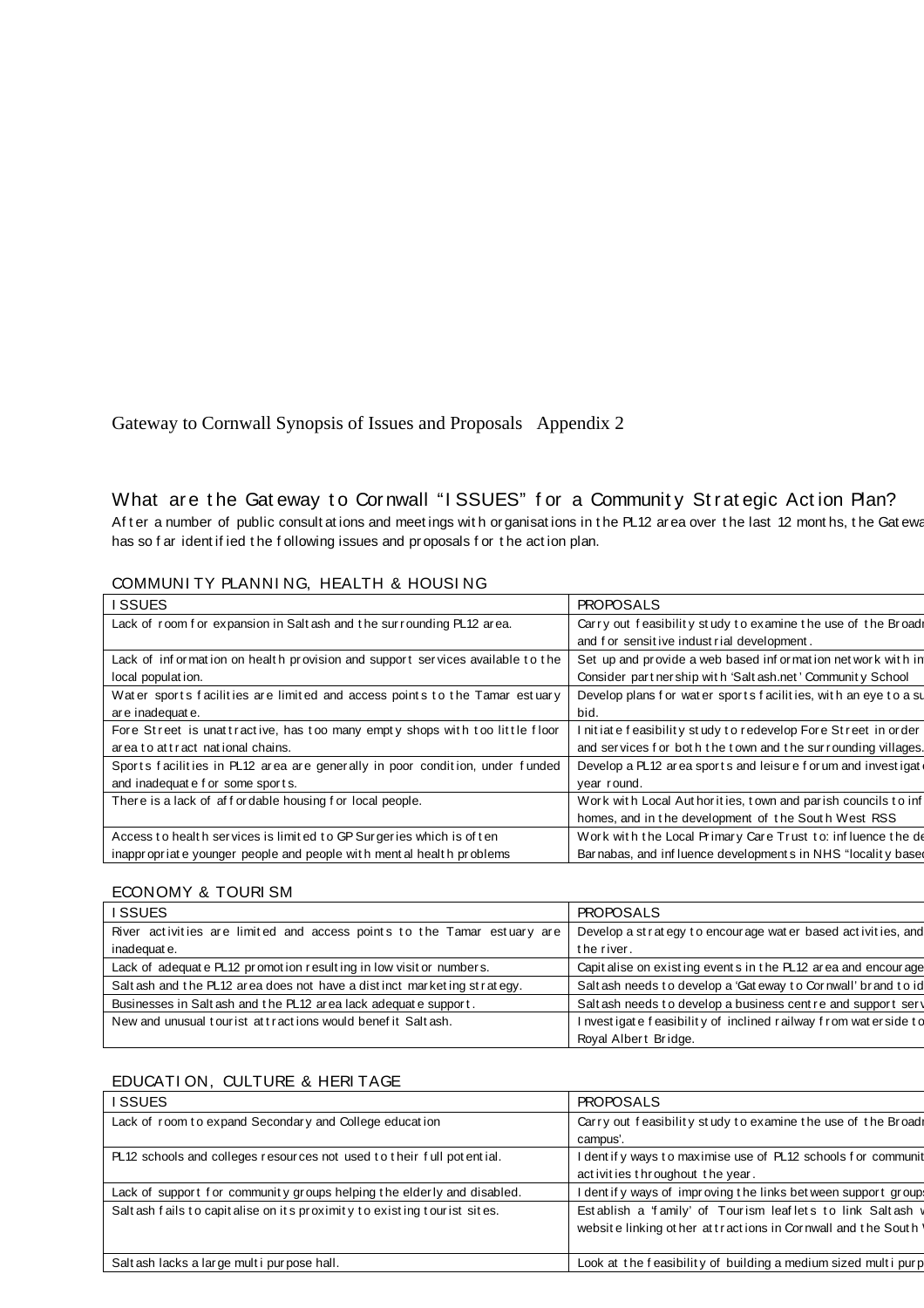Gateway to Cornwall Synopsis of Issues and Proposals Appendix 2

| Establish better means of communicating with residents of<br>Salt ash fails to connect with new housing est at es |
|-------------------------------------------------------------------------------------------------------------------|
|-------------------------------------------------------------------------------------------------------------------|

#### ENVI RONMENT

| I SSUES                                                                          | <b>PROPOSALS</b>                                              |
|----------------------------------------------------------------------------------|---------------------------------------------------------------|
| Salt ash and PL12 fails to capit alise on its location.                          | I nvestigate feasibility of a visit ors centre.               |
| Salt ash town cent re has little architect ural merit                            | I nvestigate a scheme for the regeneration of the town cent   |
| Need to capit alise on strong historical, business and community links between   | Promote links with the Tamar Valley AONB, Tamar Valle         |
| Salt ash and sur rounding area.                                                  | Peninsula MCTi.                                               |
|                                                                                  |                                                               |
|                                                                                  | Promote Cornwall and West Devon's bid for UN World Herit      |
|                                                                                  | Mining I ndust ry.                                            |
| Salt ash Station building in a state of decay resulting in a poor visual impact  | Work with Saltash Town Council and other interest groups to   |
| to visit or s and lack of pride by resident s.                                   | for Saltash Station buildings.                                |
| Need to capit alise on import ant hist orical associations with prominent people | Promote the Saltash and PL12 area history by expanding the    |
| of the past, including Sir Francis Drake, I sambard Kingdom Brunel and           | capit alising on other hist or ic sites and buildings         |
| ot her s.                                                                        |                                                               |
| Poor public transport links and services between Saltash and surrounding         | Establish working links with public transport providers to co |
| villages.                                                                        |                                                               |
|                                                                                  | Promote community bus schemes to enable access within PL1     |

#### TRANSPORT & ACCESSI BLI TY

| I SSUES                                                                        | <b>PROPOSALS</b>                                                |
|--------------------------------------------------------------------------------|-----------------------------------------------------------------|
| Poor awareness by residents of PL12 area of the transport facilities available | Encourage the use of Public Transport to maintain its viabi     |
| to them.                                                                       | all services available.                                         |
| Bus services available along the A38 & A388, but elsewhere in PL12 outside     | I nitiate a PL12 transport users group. I nvestigate a commu    |
| Salt ash virtually non-existent.                                               | bus service to link to the existing services.                   |
| Rising transport costs and congestion problems.                                | Reduce the need to travel by providing on-line computer ser     |
|                                                                                | government, local health cent res, hospit als and other service |
| The railway net work is under utilised in PL12.                                | Encourage greater use by improving services available from      |
|                                                                                | affordable parking for commuters.                               |
|                                                                                | I nitiate a proposal for a rail freight depot possibly at Treru |
| Parking is inadequate in Salt ash town centre for short-term visits, people    | Work with Local Authority on scheme for Saltash town cer        |
| with disabilities and for coaches.                                             | disabilities, increase the provision for short term parking, a  |
| Poor cycle links and a lack of safe f oot pat hs linking the PL12 communities. | Develop a strategy for PL12 area cycle ways and foot paths.     |
|                                                                                | Encourage greater use of cycles by providing secure storage     |

For more information on Gateway to Cornwall Market and Coastal Town initiative contact John Evans, Community Agent, c/o mail: [mct i@salt ash.gov.uk](mailto:mcti@saltash.gov.uk) or visit the Salt ash website [www.salt ash.gov.uk](http://www.saltash.gov.uk/) and follow the links to MCTi.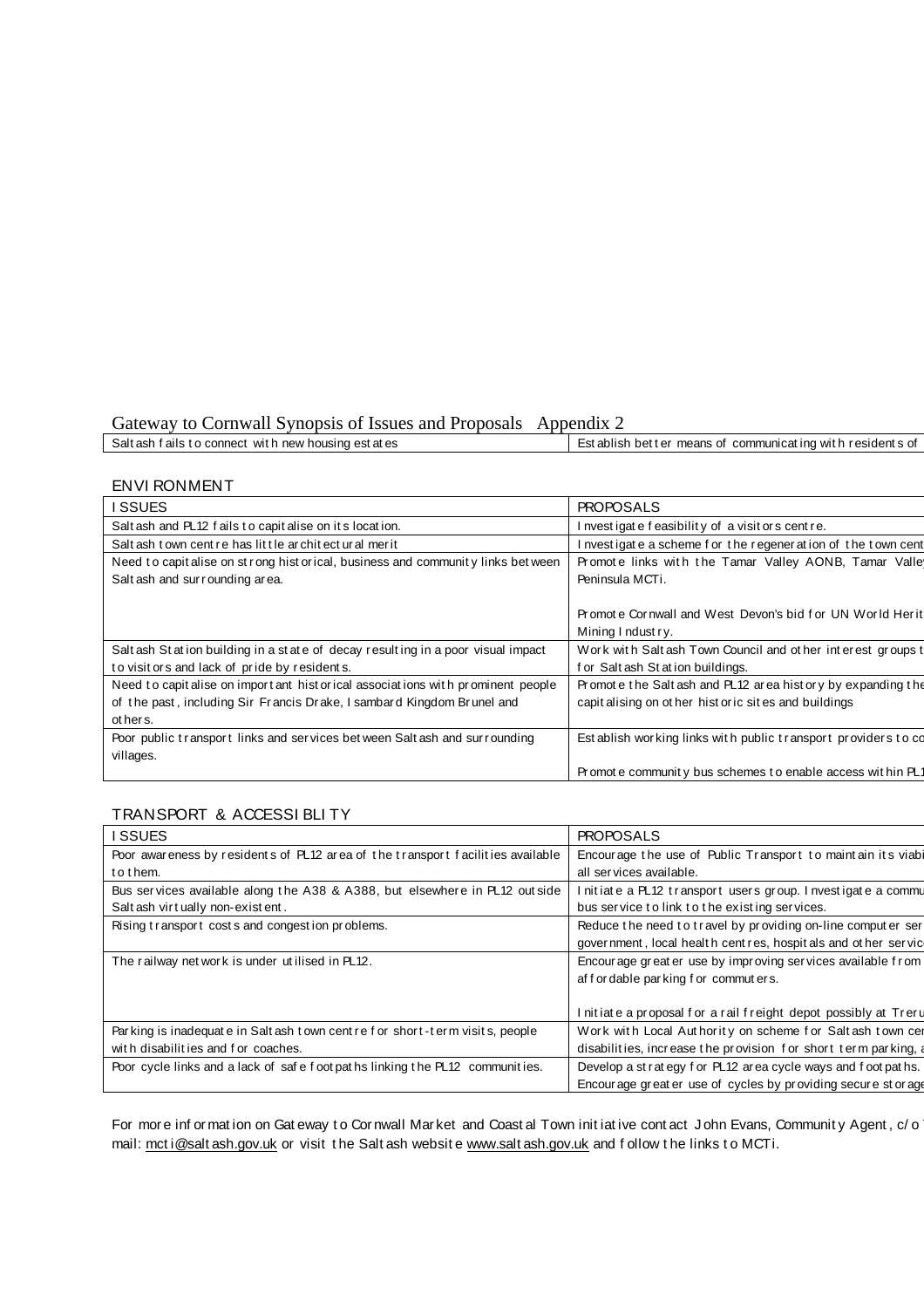

# Gateway to Cornwall Consultants Report on Contract Phase  $1 -$ to June 05

#### Introduction

This report outlines the work carried out to date with HRA consultancy as per contract with Gateway to Cornwall (GtC) and scopes recommendations for additional activities that consultants recommend should be considered by GtC in the development of their Community Strategic Action Plan (The Plan).

1. Review of Work Carried Out by GtC to Feb 05

Following an Inception meeting with GtC Steering group in mid February, HRA carried out a review of the evidence base the GtC had accumulated in its Plan development since March 04.

We found that the Steering Group was active and strong, with broad representation from a wide range of community groups and agencies involved with Saltash and the PL12 area. Good support was offered to the Steering Group from both the Caradon District Council and Saltash Town Council. The newly formed Market and Coastal Towns Initiative Association's Facilitator for Cornwall had also been actively involved in advising the Steering Group on the development of its Plan. HRA also analysed the strategy documents for the area supplied by GtC and those they were able to source on the internet. It should be noted, however, that there were gaps in the strategy documents available in several theme areas and some significant strategies may have been produced since our review took place. We recommend that the strategic evidence base for any particularly key projects should be reviewed before the Plan is finalised.

### 2. Healthcheck and SWOT analysis .

Several areas of the Healthcheck carried out by GtC were uncompleted. We recommend that the Healthcheck should be completed as far as possible before the Plan is published, particularly for themes which are crucial as a baseline for future Plan monitoring. . In reviewing the Healthcheck and SWOT work carried out by GTC, HRA highlighted the following issues which we believe are particularly important to the economic regeneration of the area:

- Lack of distinctiveness of the area seen as a dormitory town for Plymouth – what does Saltash and PL12 area want to become? Deciding this and influencing the Regional and Sub-regional spatial strategies accordingly will be important for PL12 development
- ̇" The PL12 area is not really a cohesive area parishes were wary of GtC overtures and were only very slowly becoming involved in GtC discussions – therefore Saltash distinctiveness may not accord with how the parishes see themselves
- Lack of suitable industrial sites at affordable prices
- ̇" Vacant shops in Saltash Fore St and run-down condition of fabric of shops/ difficulties with traffic congestion – contribute to general feeling that the area is unattractive for shoppers, although the range of independent shops shows potential for distinctiveness in the shopping offer.
- Lack of public and community transport to get to and from Saltash
- ̇" Although affordable housing was identified as an issue within the SWOT, there was an unevidenced as yet, but strong fear from GtC that the

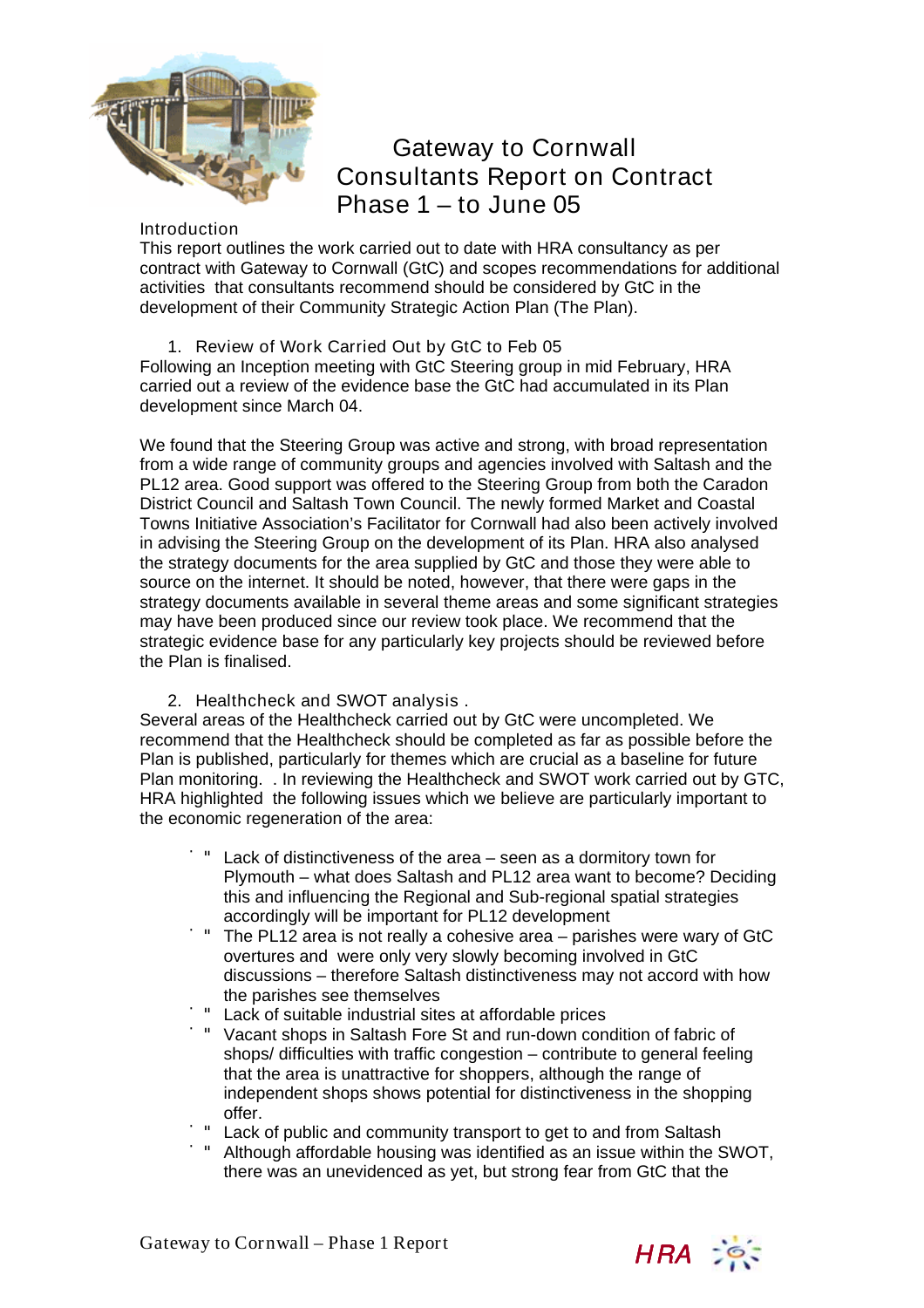pressure on land for business and industrial use in Plymouth was in turn putting pressure on land in the PL12 area to be used for housing for Plymouth accommodation expansion needs (viz discussions re Broadmoor Farm site)

## 3. Additional Issues.

As a service centre, the SWOT identified inadequate facilites for community education, leisure and sport and lack of health provision particularly for those with mental health difficulties. As the area has higher than national average population of older people and higher rates of suicide than surrounding areas, the need to improve on the patchy services for older people and for those with mental health difficulties was seen as an important issue.

## 4. Parish Roadshow.

HRA prepared briefing notes for GtC on the Key Issues for the PL12 area, plus a discussion paper on potential levels of engagement with the parishes. We then designed a Roadshow consultation which toured the parishes in late March/early April. Although attendance at the some of the events was poor, interesting discussions were held in parish halls. The focus of the Roadshow was to find out parishes own strategic needs e.g. transport, housing, services, in order that these could be included within the GtC Plan. It was recognised that some parishes were also developing their own Parish Plans to address local issues.

## 5. Projects and Actions arising from the SWOT and Review

Using a Contributionand Delivery matrix supplied by HRA, GtC have gone some way to prioritise the projects and suggested actions that they want to include in the Plan. There is still scope, however, as previously discussed with GtC ( also see HRA Review document), for priority projects and actions to be linked much more closely with a community Vision of what Saltash and the P12 area should become by 20 years in the future. Projects and Actions from the various Themes can then be clustered together based on their potential to help GtC achieve that Vision.

## 6. Community Event

A Community Consultation Event was held on 14 May, to engage the PL12 community in discussion about the priority projects and actions identified to date by the GtC Steering Group. Much effort was put by GtC and HRA into publicising the event, with a gig promotion, press releases, a leaflet, posters on lamp posts, the Town Band, a local Facepainter and a Video Booth.

The event was extremeley successful with over (150?) people attending, including the local MP. Only a few people from the parishes attended, although the Event welcomed Landulph as an exhibitor. Saltash and other PL12 local groups also put out their 'stalls' to advertise themselves and attract potential volunteers. Many comments were received on the key projects and actions proposed by the GtC Steering Group. These have been collated by HRA in Appendix 1. A synopsis of the Key Issues and Proposals was prepared, following the Event and is attached as Appendix 2.

A signifcant number of comments relate to the run down feel of the town centre and Fore St, vacant shops. Two areas were marked out in the comments – the Co-op area and the Station building. There was strong local feeling that these two areas should be improved as a matter of priority.

A number of comments welcomed recent improvements to the Waterside, with the suggestion that the waterfront area was now much improved. There was seen as

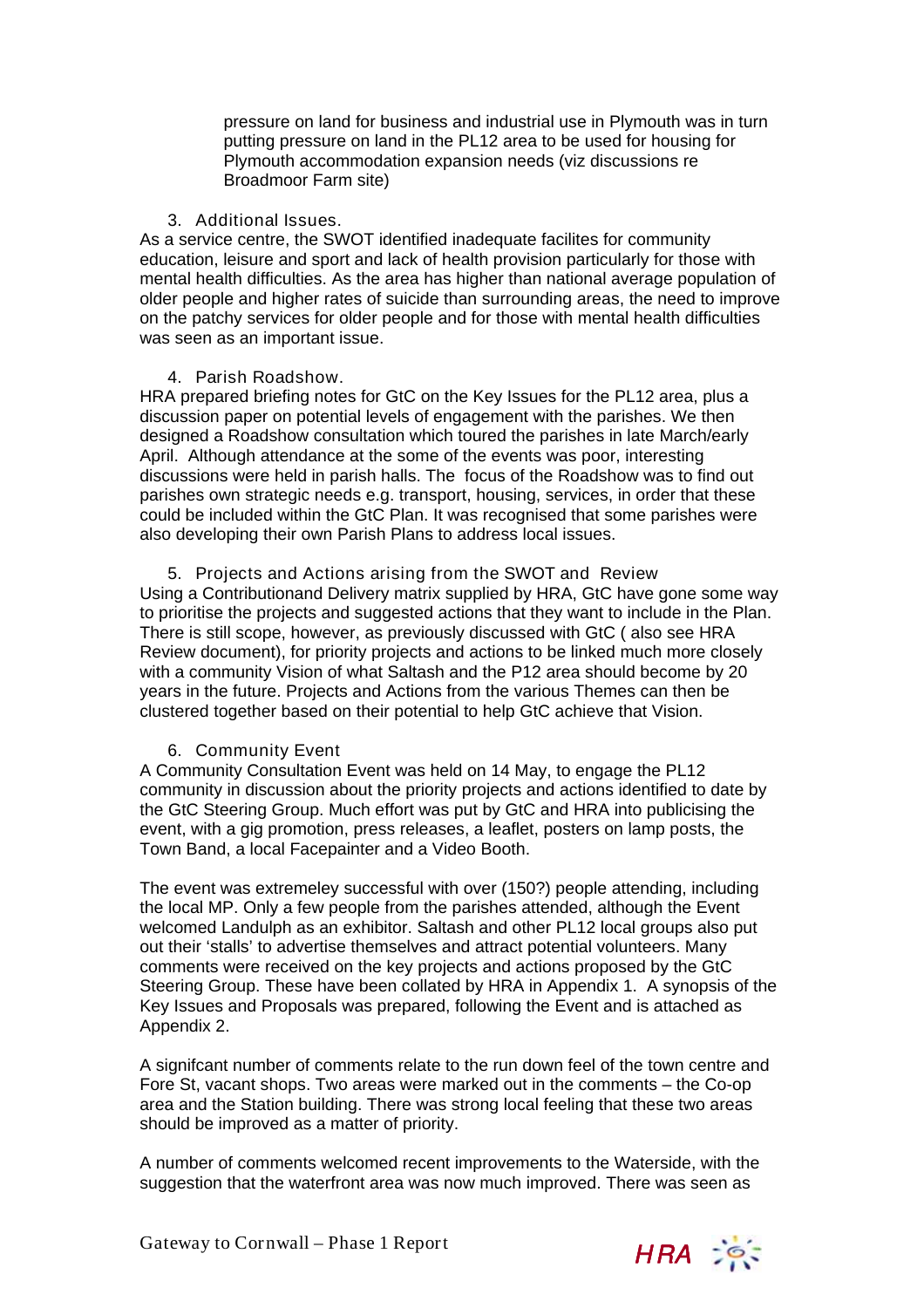scope, however, for actions to attract tourists and day visitors off the ferry and up into the town. Several comments related to the need for for a coherent marketing strategy for the town – an overall Vision and a 'brand' to attract visitors. It was suggested that a heritage brand around Brunel would be the most appropriate, with links in the heritage trail to other prominent Saltash figures such as Mary Newman and Sir Francis Drake.

Comments, too, agreed with GtC Steering Group proposals to improve education and leisure facilities, utislising Broadmoor Farm as a combined site for these. There were however, additional comments on the potential to use this site to showcase best practice in combining the development of community facilities with best environmental practice on use of solar and windpower, sustainable builidng materials etc. There were also environmental concerns about transport to and from Broadmoor Farm.

There were no comments that contradicted proposals mooted in the displays. However, it should be noted that although the community seem to be in favour of the development of water sports and other activities that would attract local people and visitors onto the water, there were a number of comments that related to a lack of support for any jet-ski or related activities.

7. Towards The Development of Plan – Consultants' Recommendations The successful Community Consultation event has validated and reinforced the work of the Steering Group to date, and the Issues and Proposals they have identified. These now need to be formulated into a Community Strategic Action Plan for the PL12 area, focussing particularly on Saltash but containing strategic issues and proposals for the whole PL12 area. The consultants have also produced a draft Communications Strategy for on-going engagement of key stakeholders and the community as the Plan develops and is implemented. As Phase 1 of our work with the GtC Steering draws to a close, the following are the recommendations from HRA for actions by GtC to achieve the Plan.

- a) Target Date. The target date for the final Plan is the end of June. This has always seemed to HRA to be too tight, but HRA appreciates that GtC needs to achieve a finished Plan whilst it still has a development budget to pay for consultancy and staffing support. The importance of providing on-going administrative and development support for the GtC Plan process cannot be over-emphasised. Many communitybased strategic plannign processes founder thorugh an overburdening of the community with the practical aspects of organising meetings and promoting the process. We recommend that GtC attempts to extend the appointment of the present postholder by six months, to support the Plan process through its initial phases of implementation. We further recommend that the Steering Group includes an infrastructure project of staffing support, office base and promotion/engagement budget in the Plan. Target funders for initial 6 months – Saltash Town Council; Caradon District Council.
- b) Vision. For the Plan to have focus it needs to be driven by a clear vision of what the community want Saltash and the PL12 area to become over the next 20 years. So far GtC and the community have identified clearly that they do not want the area to become a suburb of Plymouth. So, the group now needs to firm up the Vision of what they do want the area to become, and write this as a Vision statement that

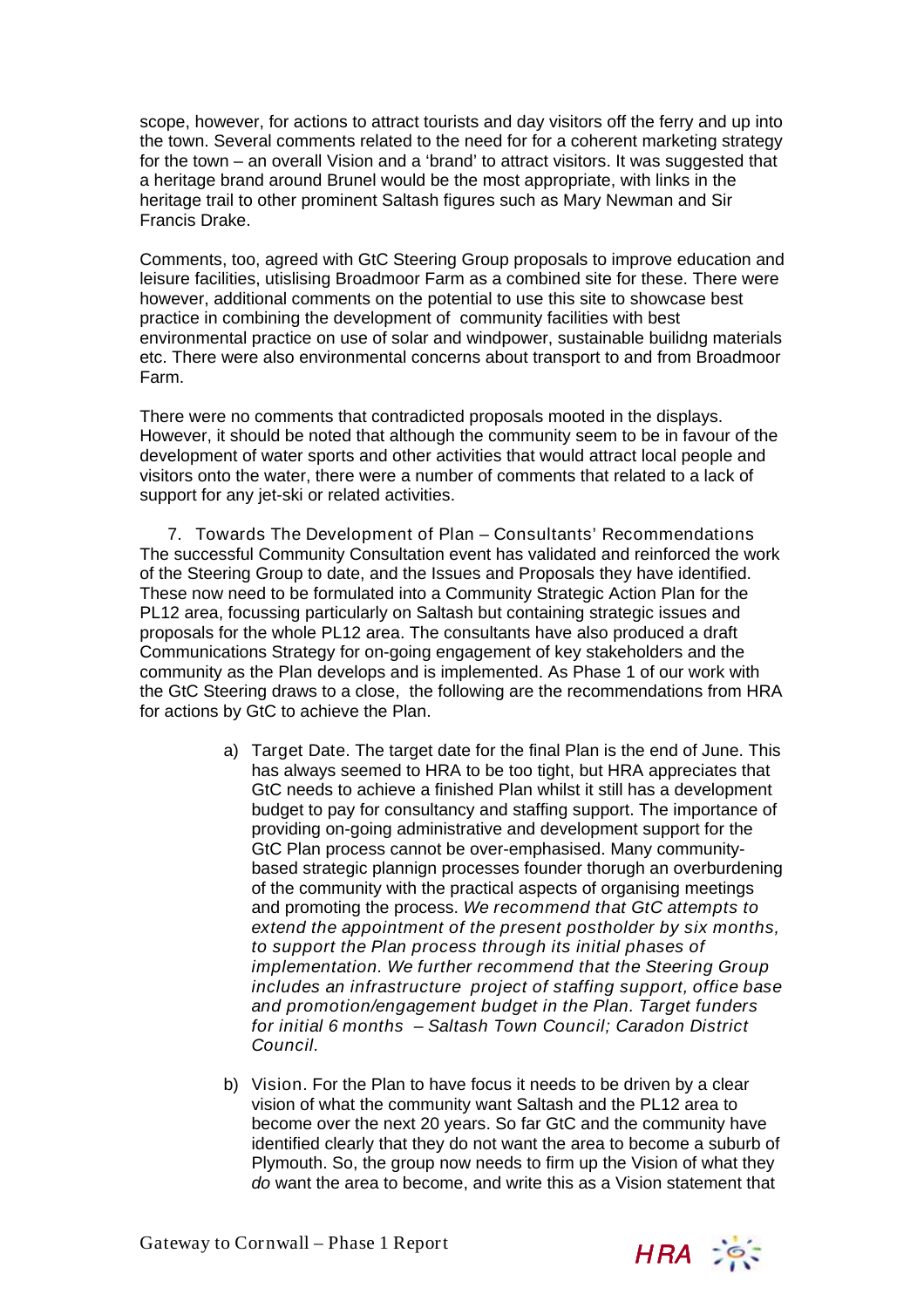will drive the Plan and the projects they priortise within it. HRA's Review of Work to Date in March 05 identified potential for the area to capitalise on the assets of its natural environment and heritage.

 We highlighted a potential link with Tamar Valley Community Futures, to jointly market the area to day visitors and tourists – promoting and developing Saltash town as a service centre for outdoor sports and green leisure activities, on water and in the surrounding countryside. GtC may have another Vision. Having decided and written the Vision of PL12 that GtC wishes to pursue, the projects and actions that GtC has identified need to be clustered and prioritised to add value to one another to meet that Vision. We recommend that GtC Steering Group have a workshop meeting to agree the Vision and cluster their priority projects and actions accordingly.

- c) Who's Doing What a Partnership plan. GtC is rightly keen to attract new money into the area. But its Plan also has the potential to influence how public money on exisitng allocations is spent in the area. The Plan should do 3 things:
	- **Endorse projects and actions fit the Vision, that are already** being undertaken or planned for the area by public and volutnary agencies. GtC will not deliver these projects and actions itself, but will endorse and monitor them in its Plan. We need to find out what they are
	- Influence strategies projects and actions that fit the Vision and are being developed by public agencies.
	- **EXTEND EXECT** Champion projects and actions that no agency plans to deliver but which are important to achieve the Vision. GtC will need to take on the development and championing of these projects and actions itself. As volunteers GtC has only capacity to take on and be successful in a limited number of such projects and actions. It therefore will need to choose these carefully for maximum impact. All other projects which have no champion will be incldued in the Plan, but will take lower priority in a call on GtC time and other resources.

We recommend that GtC sends out its list of priority projects and actions to key stakeholders in the Plan's success from the pulbic and volutnary sectors e.g. Saltash Town Council, parish councils, Caradon District Council, Cornwall Enterprise, Cornwall County Council Social Services, Youth Services, South West Regional Development Agency, Environment Agency, Countryside Agency, South West Tourism, Government Office of the South West, Saltash Chamber of Commerce, Primary Care Trust, Schools and Colleges, MCTiA and request them to identify any actions they are already taking to address the PL12 Key Issues, or which would support the GtC proposals. Feedback on this can come either in writing (to deadline) or through discussion at a Stakeholders Workshop organised by GtC. GtC will then be able to include these responses in the Plan and will

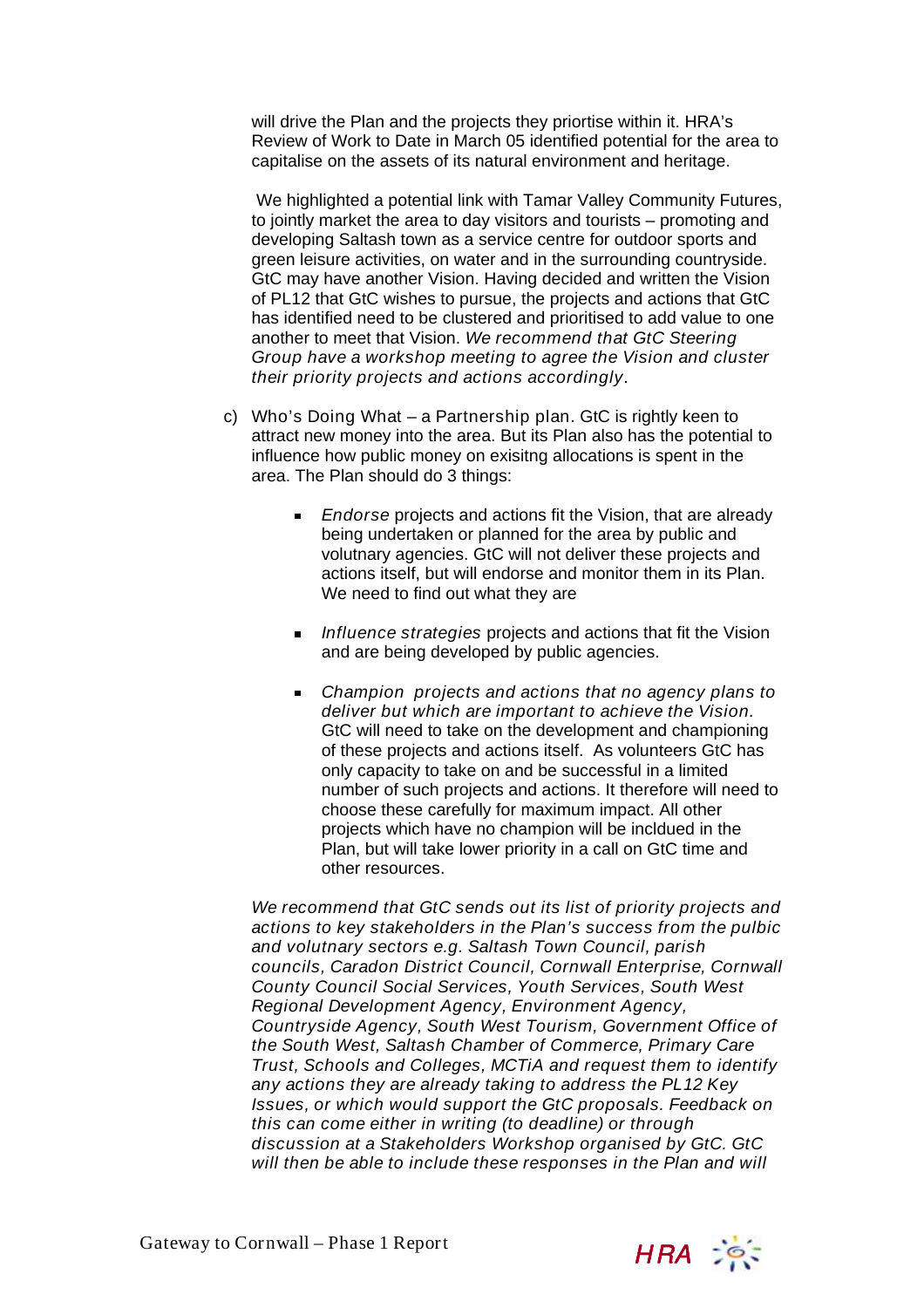be better informed to decide where to concentrate their own efforts.

- d) Plan Structure. The Plan will comprise a suite of documents Healthcheck, Strategic Review, Communication Strategy, Communications Scrapbook (compilation folder of all notes of meetings, press releases, leaflets etc, Plan. Plan Highlights leaflet. The core will be the Plan itself – document of around 20 -30 pages. The Communications Strategy contains details of the proposed Plan structure. We recommend that GtC discuss and agree a final Plan structure.
- e) Writing the Plan. Phase 2 of HRA's contract with GtC (and subject to satisfactory completion of Phase 1) is the writing of the Plan itself. HRA's proposal includes 9 days for the writing of the Plan and negotiations with GtC Steering Group and potential funders/sponsors of the Plan projects and actions. In some MCTi partnerships, Steering Groups lack the capacity (time/skills) to actually write the Plan. HRA has therefore taken on this role with reference back to a small editorial team from the Steering Group. However, GtC's steering group and theme working groups have remained very involved and motivated throughout the identification and prioritisation of the Plan's projects and actions. They therefore have very good 'ownership' and understanding of their priorities.

With HRA support in writing the summaries of Healthcheck, SWOT, Community Engagement and Plan implementation processes, the Steering Group could write the Projects and Actions sections themselves in 2 day-long workshop sessions (or a weekend Sat/Sun workshop, facilitated by HRA. HRA would then perform an editing function on the product of these workshops, to ensure overall consistency in the text of the Plan document. Any saving on the 9 days allowed in the HRA contract for this could then be put towards the costs of producing the Plan document – design, print costs etc. We recommend that GtC consider the above proposal.

f) Implementing the Plan and ensuring continuing involvement in GtC. When the Plan is published (and before) there will be continuing discussions with community groups and agencies about investing in its implementation – funding staffing support, office costs and continuing community engagement, as well as the Plan projects themselves. GtC will also need to consider what organisational structure it will use in the future to deliver and review the Plan. Some MCTi steering groups have remained as a local advisory group to public agencies, monitoring and delivering their elements of the Plan through local groups.

Other MCTi steering groups have decided to take a more hands-on role. These have created a separate legal structure, often a Company Limited by Guarantee, with a Community Board to deliver and review the Plan – employ staff, support and train community volunteers, hold community assets such as buildings, negotiate contracts.

In both these models the group works closely with other bodies such as the Town Council as the MCTi group and the Town Council have